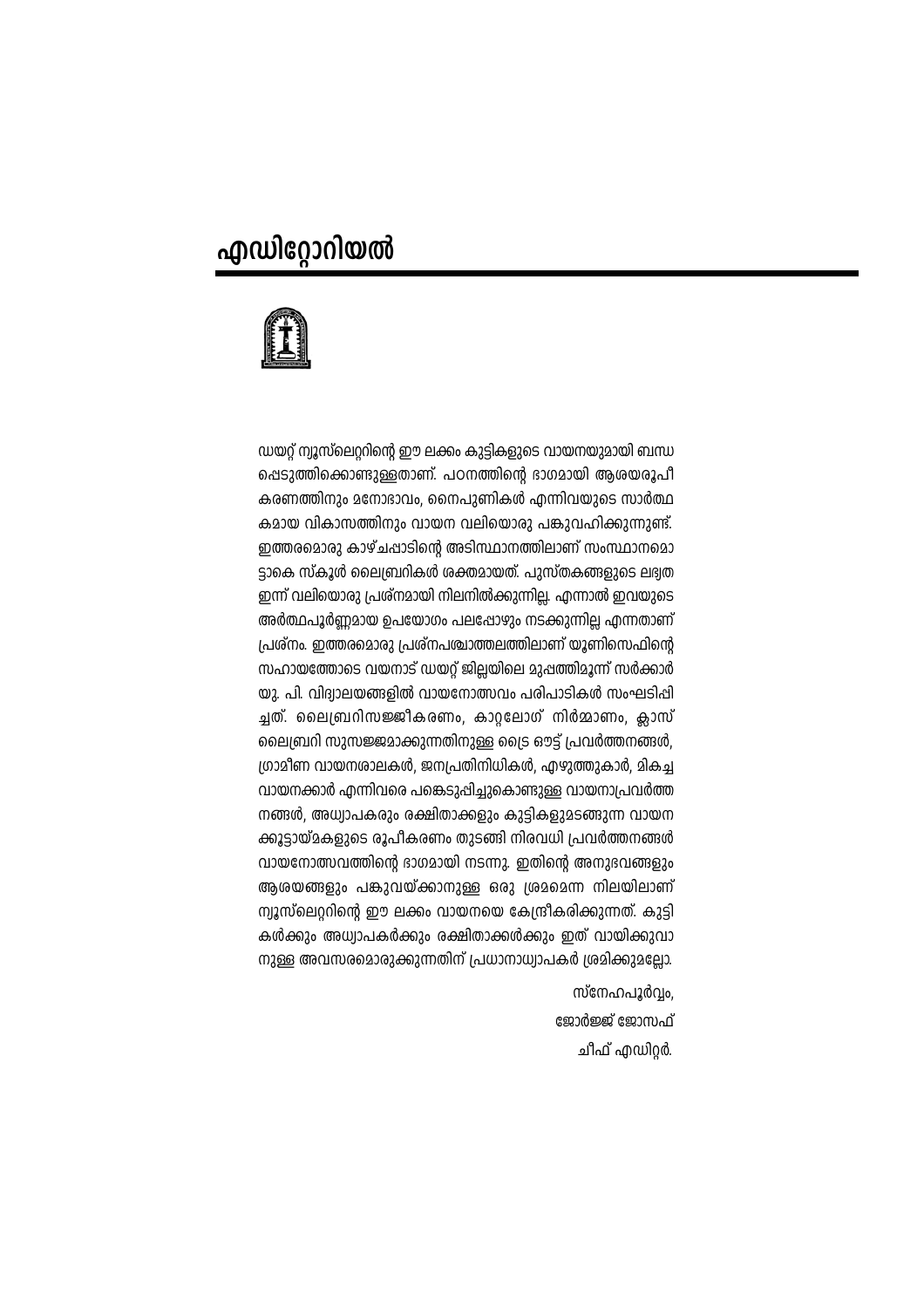ലോകത്തിന്റെ രോഗസ്ഥിതിയാണ് വായനയിൽ എന്റെ മന സിൽ തടുന്നത്. ഇതോടൊപ്പം ലൗകികാവസ്ഥയ്ക്ക് അപ്പു റമുള്ളതിലേക്ക് വായന എന്നെ കൂട്ടിക്കൊണ്ടുപോകാറുണ്ട്. എഴുത്തിന്റെ ലോകം ചരിത്രം നിർണയിക്കുന്ന പരിധിക്കു ള്ളിൽ നിൽക്കുന്നില്ല. അതിനപ്പുറത്തേക്ക് പോകുന്നു. അഷോൾ വായന എന്നെ പറക്കാൻ പഠിപ്പിക്കുന്നു. വിദേ ശ്വഗന്ഥങ്ങൾ എന്റെ വായനയിലേക്ക് ഒരുപാട് കടന്നുവരാ റുണ്ട്. അവയെ സാംസ്കാരിക നിർമ്മിതികളായി ഞാൻ കാണുന്നു. എന്നാൽ വിദേശസംസ്കാരപഠനം എന്ന നില യിൽ മാത്രം ഞാൻ ആ പുസ്തകങ്ങൾ വായിക്കുന്നില്ല. സർവജനസുഗ്രഹമായ ജീവിതാവസ്ഥ എന്ന നിലയിലാണ് എന്റെ വായന പലഷോഴും അതിനെ തിരിച്ചറിയുന്നത്.

പുസ്തകം എഴുതപ്പെട്ട ലോകമാണ്. എഴുതപ്പെട്ട ലോകം ഒരു വസ്തുവാണ്. ഏതുതരം വസ്തുവാണത്? അറിയപ്പെടേണ്ട വസ്തുവാണ്. ഈ സ്ഥിതിയിൽ മനുഷ്വമ നസ്സിന് അതു വിഷയമാണ്. ഈ അർത്ഥത്തിൽ എല്ലാത്തരം വായനയും ആത്മനിഷ്ഠമാണ്. അല്ലെങ്കിൽ ആത്മനിഷ്ഠമായ വസ്തുനിഷ്ഠതയാണത്. അസ്വാദനത്തോടെ വായനയിലെ പുസ്തകത്തിന്റെ ജീവിതം പൂർണ്ണമാകുന്നില്ല. ഓരോ പുസ്തകവും സർഗാത്മകമായ വായന ആവശ്വപ്പെടുന്നുണ്ട്. മാറ്റത്തിന് വിധേയമാകാൻ സന്നദ്ധമായി നിൽക്കുന്ന പ്രതി പാദനം കൂടിയാണത്. ഇതറിഞ്ഞുകൊണ്ടുള്ള വായനയാണ് <u>എന്റേത്.</u>

അവലംബം : വായന മാസിക

പുല്ലിനോടും പൂക്കളോടും പൂമ്പാറ്റകളോടും സംവദിക്കാൻ കുട്ടി കൾ ചെറുപ്രായത്തിൽതന്നെ അവരുടേതായ ഒരു ഭാഷ വിക സിപ്പിച്ചെടുക്കുന്നുണ്ട്. അമ്മൂമ്മക്കഥകളിലും താരാട്ടുപാട്ടുക ളിലും മഴയുടെ നാനാർത്ഥങ്ങളിലും കാതോർക്കുകയും മാനു ഷികതയുടെ നന്മകളിലൂടെ സഞ്ചരിക്കുകയും ചെയ്യുന്ന അക്കാ ലത്തുനിന്നാണ് കുട്ടികൾ പാഠശാലയിലെത്തുന്നത്. അവിടെ അവരാദ്വമായി പരിചയപ്പെടുന്ന അക്ഷരങ്ങൾ ജഡമായ വസ്തു ക്കൾ മാത്രമായിരിക്കും. ഈ ജഡവസ്തുക്കളെ ജീവനുള്ളതാക്കി കുട്ടികൾക്കു സമ്മാനിക്കുവാൻ അധ്വാപികയ്ക്കു കഴിയണം. വർണചിത്രങ്ങളിൽ വിസ്മയംകൊണ്ടും അക്ഷരങ്ങൾ വെളി പ്പെടുത്തുന്ന അനുഭവലോകങ്ങളെ സ്വാംശികരിച്ചുകൊണ്ടും കുട്ടി വളരുന്നു. അന്വേഷണങ്ങളുടെ ആരംഭമാണിത്. അടു ത്തുള്ള ലോകം സ്വയം നിരിക്ഷിച്ചും അകലങ്ങളെ പുസ്തക ങ്ങളിലൂടെ വായിച്ചെടുത്തും കുട്ടി അറിവ് നിർമ്മിക്കുകയാണ്. ഇതിന് കേവലം പാഠപുസ്തകങ്ങൾ മാത്രം പോരാ. പാഠപു സ്തകങ്ങൾക്കു പുറത്താണ് ജീവിതമുള്ളത്. ആ ജീവിതത്തി ലേക്കുള്ള യാത്രയാണ് വായന.

## പാഠപ്രദ്ധതിയും വായനയും

നിലവിലുള്ള പാഠ്വപദ്ധതി വായനക്ക് പ്രമുഖസ്ഥാനം നൽകുന്നുണ്ട്. അറിവിന്റെ നിർമ്മാണമാണ് പഠനം എന്ന നൂതന ആശയത്തെ പിൻപറ്റുന്നതാണ് പാഠ്വപദ്ധതി. പഠിതാവിന് ആശ യങ്ങളും വസ്തുതകളും സ്വയം കണ്ടെത്താനുതകുന്ന പഠനാ ന്തരീക്ഷമൊരുക്കുകയാണ് വേണ്ടത്. സ്വയം പഠനത്തിന്റെ ഈ തലത്തിൽനിന്നുകൊണ്ടാണ് അറിവും അനുഭൂതിയും സ്വാംശീ കരിക്കുന്നതിനും മനുഷ്വപക്ഷത്തു നിലയുറപ്പിക്കുന്ന മനോ ഭാവം രൂപീകരിക്കുന്നതിനും വിവിധപഠനവിഷയങ്ങളുമായി ബന്ധപ്പെട്ട നൈപുണികൾ വികസിപ്പിക്കുന്നതിനും പഠിതാ ക്കൾക്കു സാധിക്കുന്നത്. സഹകരണാത്മകവും (Co-operative) സഹവർത്തിതവുമായ (Collaborative) ഒരു വിശാല അന്ത രീക്ഷം ക്ലാസുമുറിയിൽ രൂപപ്പെടുകയും വേണം. അറിവിന്റെ നിർമ്മാണം ഇത്തരമൊരന്തരീക്ഷത്തിലാണ് ഫലപ്രദമാകുന്നത്.

അറിവിന്റെ നിർമ്മിതിക്കായി കുട്ടി വിവരങ്ങൾ ശേഖരിക്കു ന്നത് ചുറ്റുപാടുകളിൽനിന്നുമാണ്. പ്രശ്നപരിഹരണത്തിന്റെ ദാഗമായി പ്രകൃതിയെയും സമൂഹത്തെയും നിരീക്ഷിക്കുന്ന കുട്ടി വിശാലമായ അർത്ഥത്തിൽ അവയെ വായിച്ചെടുക്കുകയാ ണെന്നു പറയാം. ഇതിനുമപ്പുറത്തുള്ള അറിവിന്റെ ലോകം പുസ്തകങ്ങളിലൂടെയാണ് കുട്ടികൾ തേടിപ്പിടിക്കുന്നത്. അറി വിനൊപ്പം സ്വന്തം സൗന്ദര്വബോധത്തെയും ഭാവനയെയും തൃപ്തിപ്പെടുത്താനായി സാഹിത്വകൃതികളും അവർ വായി ക്കുന്നു. ഇതിന്റെ ഫലമായി വിവിധ ഭാഷാവ്വവഹാരരൂപങ്ങളി ലൂടെ സ്വന്തം സർഗാത്മകതയെ വികസിപ്പിച്ചെടുക്കുകയും ചെയ്യുന്നു.

വായന കുട്ടികളുടെ മാനസിക ചക്രവാളങ്ങളെ വികസ്വര മാക്കുന്നുണ്ട്. അറിവ് നിർമ്മിച്ചുകൊണ്ടും സർഗാത്മകതയെ പരി പോഷിപ്പിച്ചുകൊണ്ടും വായന പുരോഗമിക്കുന്നു. വായനാവേ ളയിൽ മനസ്സിലുയരുന്ന ചോദ്യങ്ങൾക്കു മറുപടി തേടുന്ന ജ്ഞാനവികാസം സ്വയം പഠനത്തിന്റെ ശക്തിയെയാണ് വിളം ബരം ചെയ്യുന്നത്. അറിഞ്ഞതിൽനിന്നും അറിയാത്തതിലേക്കുള്ള നിരന്തരയാത്ര കുട്ടിയുടെ സ്വാഭാവികജ്ഞാനവികാസത്തെ യാണ് ലക്ഷ്വമിടുന്നത്.

### ഹ്മന്റെ വായന – കെ.പി.അപ്പൻ

മനുഷ്വൻ ലോകത്തെ അറിയുന്നതിന്റെ ഏറ്റവും വില പ്പെട്ട ആധാരരേഖയാണ് പുസ്തകം. അതിന്റെ വായന വെറും അറിവല്ല തരുന്നത്. വിശേഷമായ അറിവുകളാണ്. അതു തീയുടെ ദാഹകശക്തിയോടെ എന്റെ മനസ്സിലേക്ക് കടന്നുവരുന്നു. ഈ ലോകം വളരെ മെച്ചപ്പെട്ടതാണെന്ന കാഴ്ചയുടെ സ്ഥിതി എന്നെ വളരെ ആകർഷിക്കാറില്ല.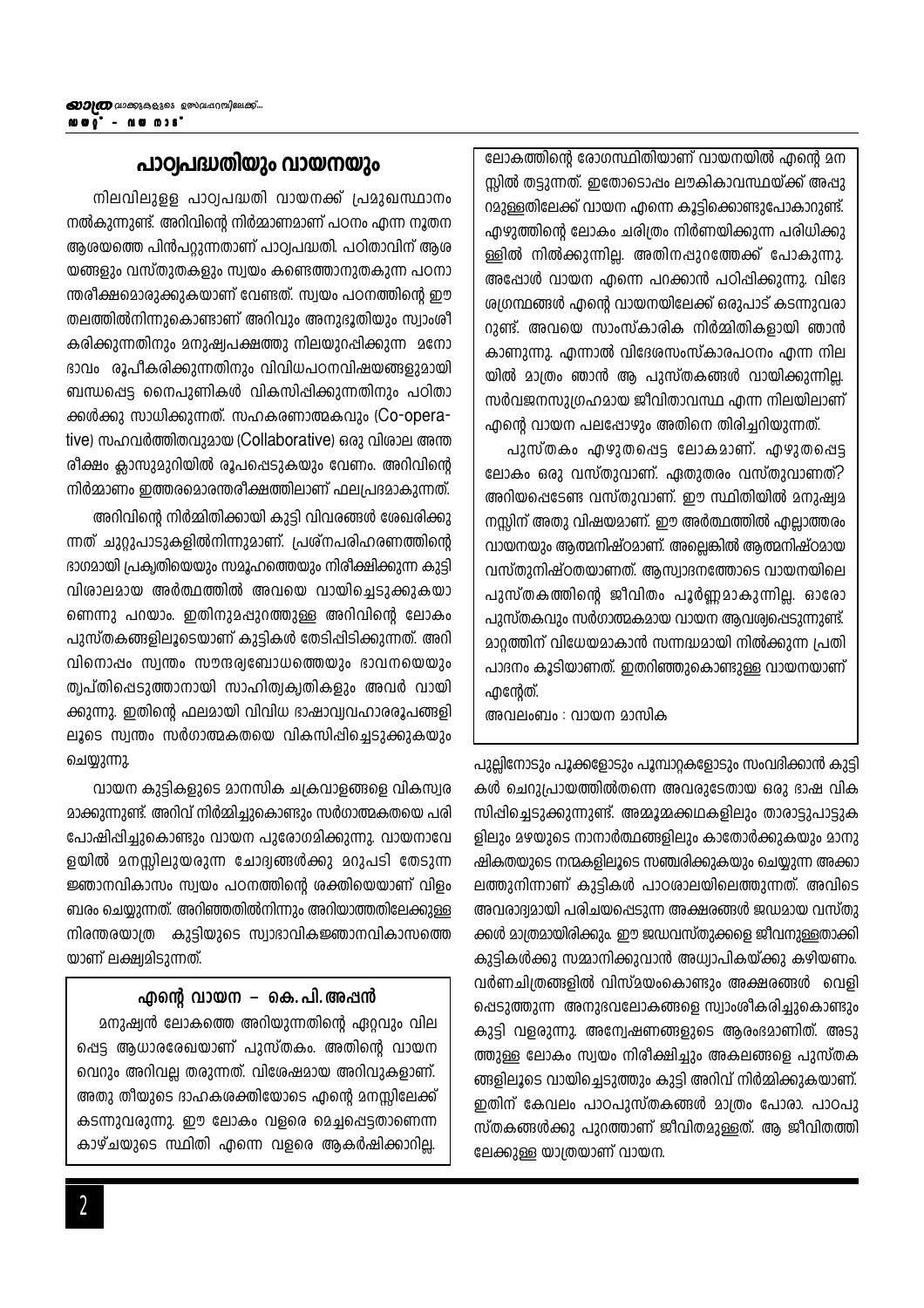ന്വൂനത ഞാൻ നന്നായി പരിഹരിച്ചത് വീട്ടിലെ ഈ പുസ്ത കവനിയിൽ ഇറങ്ങിത്തപ്പിയാണ്. കോളജിൽ എത്തിയപ്പോൾ ശ്രന്ഥാലയം എന്ന വിജ്ഞാനഖനിയായി എന്റെ നിത്വവ്വവ ഹാരഭൂമി. മംഗലാപുരത്ത് സെന്റ് അലോഷ്യസ് കോളജിൽ ഇൻർമീഡിയറിനും ബി.കോം. ഡിഗ്രിക്കും പഠിക്കുമ്പോൾ ആഴ്ചയിൽ നാലും അഞ്ചും പുസ്തകങ്ങൾ വായിച്ചിരുന്നു. പഠിപ്പും കൂട്ടത്തിൽ നടന്നു. ആംഗലസാഹിത്വത്തിൽ പ്രമുഖ ക്ലാസിക് നോവലിസ്റ്റുകളായ ഡിക്കൻസ്, ഹാർഡി, ട്രൊലോപ്പ്, എമിലി ബ്രോൺടെ, ജോർജ്ജ് എലിയട്ട് തുട ങ്ങിയവരുടെ നോവലുകളും ഷെല്ലി, കീറ്റ്സ്, വേഡ്സ് വർത്ത്, കോൾറിഡ്ജ്, ബയറൺ തുടങ്ങിയവരുടെ കവന ങ്ങളും ഭാരതീയ – യവന തത്വചിന്താപഠനങ്ങളും മറ്റും മറ്റും ലക്കില്ലാതെ വായിച്ചുകൂട്ടിയ ആ കാലത്ത് ഞാൻ സ്ഥിരമായി ശ്രന്ഥപാരായണത്തിന്റെ അനവദ്വസുഖം അനുഭവിച്ചു."

- 'നവയാത്രകൾ' എന്ന ഗ്രന്ഥത്തിൽനിന്ന്

## അധ്വാപികയും വായനയും

പഠനം ആഴത്തിലുള്ള അറിവും ഉയർന്ന ചിന്തയും നൽകു ന്നതാവണം. കുട്ടികൾക്കു വിജ്ഞാനം സ്വഷിക്കാൻ അവസ രവും അനുഭവവും നൽകാൻ അധ്വാപികയ്ക്കു കഴിയണം. ഇതിനുള്ള ശക്തമായൊരുപാധിയാണ് വായന. കുട്ടികളെ വായ നയിലേക്കു നയിക്കുന്നതിന് അധ്വാപിക നല്ലൊരു വായനക്കാ രിയാവേണ്ടതുണ്ട്. നിരന്തരം നവീകരിച്ചുകൊണ്ടിരിക്കുന്ന അറി വിന്റെ ഉടമയാവാൻ അധ്വാപിക ശ്രമിക്കണം. എങ്കിൽ മാത്രമേ വായനയുടെ യഥാർത്ഥ വഴികളിലൂടെ കുട്ടികളെ നയിക്കുവാൻ അധ്വാപികക്കു കഴിയൂ. ഭാഷാപഠനവുമായി ബന്ധപ്പെട്ടു മാത്ര മാണ് വായന നടക്കേണ്ടതെന്ന് ചിലരെങ്കിലും അഭിപ്രായപ്പെടാ റുണ്ട്. സർഗാത്മക രചനകൾക്ക് വായനയിൽ അതീവപ്രാധാ ന്വമുണ്ടെന്നതു നേരുതന്നെ. കഥയും കവിതയും നോവലുക ളുമെല്ലാം കുട്ടികളുടെ വായനയിൽ സ്വാഭാവികമായി കടന്നു വരും. ഇത്തരം രചനകളുടെ വായനയിലേക്കു നയിക്കുക താര തമ്യേന എളുപ്പവുമാണ്. പക്ഷേ, വിവിധ വിഷയങ്ങളുമായി ബന്ധപ്പെടുത്തി വിവിധ വിജ്ഞാനശാഖകളിൽപ്പെട്ട പുസ്തക ങ്ങൾ കുട്ടി വായിക്കേണ്ടതുണ്ട്. അവ ഏതൊക്കെയാവണമെന്ന്  $0.36$   $60$   $0.26$   $60$   $0.6$ പോജക്റ്. അധ്വാപികക്ക് അസൈൻമെൻ്, സെമിനാർ തുടങ്ങിയ പഠനതന്ത്രങ്ങളുമായി ബന്ധപ്പെടുത്തി വായന പുരോഗമിക്കേണ്ടതുണ്ട്. അധ്വാപിക യുടെ ദൈനംദിന ആസൂത്രണത്തിന്റെ ഭാഗമായി ഉപയോഗപ്പെ ടുത്തേണ്ട പുസ്തകങ്ങൾ ഏതൊക്കെയാണ്, അധ്വാപികയുടെ റഫറൻസ് പുസ്തകങ്ങളേവ? ഈയൊരു തലത്തിൽനിന്നു കൊണ്ട് ഓരോ അധ്വാപികയും വായനയെ നോക്കിക്കാണേണ്ട തുണ്ട്.

## ഹ്മന്താണ് വായന?

വായനക്ക് അനേകം നിർവചനങ്ങൾ നൽകപ്പെട്ടിട്ടുണ്ട്. ഒരർത്ഥത്തിൽ ഓരോ വ്വക്തിക്കും വായന അവർക്കുമാത്രം നിർവ്വചിക്കാൻ കഴിയുന്ന ഒന്നാണ്. അതുകൊണ്ടുതന്നെയാ വണം രണ്ടാൾ ഒരു പുസ്തകം വായിക്കുന്നില്ല എന്നു പറയു ന്നത്. ഒരേ പുസ്തകം പലതവണ വായിക്കുമ്പോൾ ലഭിക്കുന്ന അറിവും ആഹാദവും വികാരവിചാരങ്ങളുമെല്ലാം വ്വത്വാസ ഷെട്ടുകൊണ്ടുമിരിക്കും. എഴുത്തുകാരനുമായി സംവദിക്കുകയും പുതിയ അർത്ഥതലങ്ങൾ കണ്ടെത്തുകയും ചെയ്യുന്ന ഒരു സജീ വമാനസിക പ്രക്രിയയാണ് വായന എന്നുപറയാം. പുതിയ ആശ യങ്ങളും ധാരണകളും വായനക്കാരെ നിരന്തരം നവീകരിക്കു കയും മാറിത്തീർക്കുകയും ചെയ്യുന്നു. വായനയിലൂടെ ലഭി ക്കുന്ന ആശയങ്ങളും ധാരണകളും നവലോകസ്വഷ്ഠിയിലേക്കു നയിക്കുന്ന പ്രവർത്തനങ്ങളിലേർപ്പെടാൻ വായനക്കാരനെ പ്രചോദിപ്പിക്കുന്നു. മൂഢവിശ്വാസങ്ങളെ ഇല്ലായ്മചെയ്യുവാനും സാമൂഹ്വതിന്മകളെ തുടച്ചുനീക്കുവാനും വായന പ്രേരകമാ കുന്നു. ഇങ്ങനെ സ്വയം പ്രവർത്തനമായിത്തീരുന്ന വായനയി ലേക്കു കുട്ടികളെ നയിക്കുവാൻ അധ്വാപകർക്കു കഴിയണം. ഒരു ജനാധിപത്വസാമൂഹ്വ്യകമത്തിൽ നീതിയുടെ പക്ഷത്തു നിലയുറപ്പിക്കുവാനും സാമൂഹ്വനീതിയിലധിഷ്ഠിതമായ ഒരു ജീവിത്വകമം രൂപപ്പെടുത്തുവാനുമുള്ള ആശയങ്ങളും മനോഭാ വവുമെല്ലാം വായനയിലൂടെ രൂപപ്പെടേണ്ടതുണ്ട്.

## വായനയെക്കുറിച്ച് ഡോ: സുകുമാർ അഴിക്കോട്

'അച്ഛൻ വിദ്വാനായിരുന്നു – ബിരുദത്തിലും യഥാർത്ഥ ത്തിലും. അച്ചന്റെയും പിതാമഹന്റെയും സ്വത്തായിട് എനിക്ക് ചെറുപ്പത്തിലേ കൈയിൽ കിട്ടിയതും പുസ്തക ങ്ങളായിരുന്നു. അക്കാലത്ത് ആയിരത്തോളം വരുന്ന ഗ്രന്ഥ ങ്ങൾ അടങ്ങിയ ഒരു ഗ്രന്ഥാലയം ചെറുതെന്ന് പറഞ്ഞു കൂടല്ലോ. വീട്ടിൽ ഒന്നുരണ്ടു ഷെൽഫുകളിൽ അവ അടു ക്കിവെച്ചിരുന്നു. വേറെ കളിപ്പാട്ടങ്ങളില്ലാതിരുന്ന എനിക്ക് ഇവ കളിപ്പാട്ടങ്ങളായി. വേറെ കളിക്കോപ്പുണ്ടായിരുന്നെ ങ്കിലും ഞാൻ ഇവയെയല്ലാതെ സ്വീകരിക്കുമായിരുന്നോ എന്നും സംശയിക്കാം. കുട്ടികൾക്കു സഹജമായിട്ടുള്ള ഒരു 'പുസ്തക അലർജി' ഉണ്ടല്ലോ - വിദ്വാലയങ്ങൾ സ്വഷി ക്കുന്ന ഒരു മാനസികരോഗം; ആ ബാധ എനിക്കില്ലാതിരു ന്നത് ഇവ കളിപ്പാട്ടങ്ങളെപ്പോലെ ചെറുപ്പത്തിൽ സുലഭമാ യതാകൊണ്ടാകാം.

ഞാൻ പഠിച്ച ഹയർ എലിമെന്ററി സ്കൂളിലും ഹൈസ്കൂളിലും ലൈബ്രറി എന്നൊന്ന് ഉണ്ടായിരുന്നെ ങ്കിൽ വിദ്വാർത്ഥികൾക്ക് അത് പ്രയോജനപ്പെട്ടിരുന്നില്ല. ഈ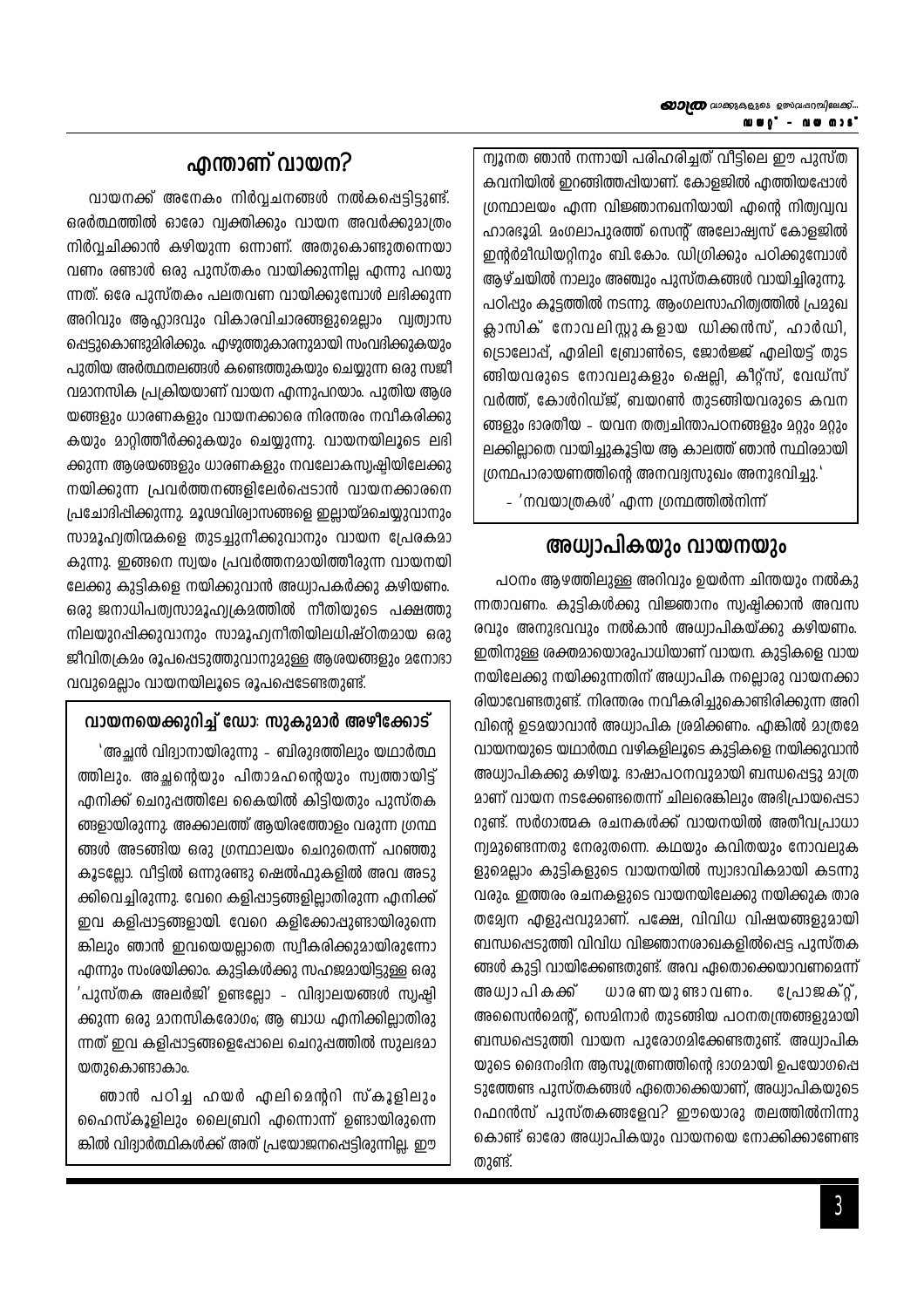പഠിതാവിനെയാണ് ഇന്ന പഠനമുറികളിൽ നാം കണ്ടുമുട്ടുന്നത്. സ്കൂൾ ലൈബ്രറി, ക്ലാസ് ലൈബ്രറി, വായനാമൂല, വായനക്കൂ ട്ടായ്മ, റീഡേഴ്സ് ക്ലബ്ബ് എന്നിവയെല്ലാം വായനയുടെ പ്രാധാന്വം തിരിച്ചറിഞ്ഞതിന്റെ ഭാഗമായാണ് പ്രബലമായിട്ടുള്ളത്.

## എനിക്കേറ്റവും ഇഷ്ടപ്പെട്ട പുസ്തകം – ഗീതാ ഹിരണ്വൻ

'ഏറ്റവും ഇഷ്യമായ പുസ്തകത്തെക്കുറിച്ചു പറയൂ എന്നാ വശ്വപ്പെടുമ്പോൾ ഞാൻ ആനിന്റെ ഡയറിക്കുറിപ്പുകൾ ഓർക്കും. എന്തെന്നാൽ അതു കേവലം പതിമൂന്നുവയസ്സു കാരിയുടെ ആത്മകഥയാണ്. പരസ്വപ്പെടുത്തണമെന്നോ, അന്വരുടെ പ്രശംസ പിടിച്ചുപറ്റണമെന്നോ അതെഴുതുന്ന കാലത്ത് എഴുത്തുകാരി ലക്ഷ്വം വെയ്ക്കാത്തതുകൊണ്ട് മിനു ക്കപ്പെടുത്തുകയോ, മനോനിലകളെ ഒളിച്ചുവയ്ക്കുകയോ ചെയ്യാത്ത തുറന്നുപറച്ചിലിന്റെ സുഖവും ഭംഗിയുമുള്ള ഒരു എഴുത്ത്.

ആൻ തന്റെ ഡയറി എഴുതാൻ തുടങ്ങുന്നത് ലോകമ ഹായുദ്ധകാലത്താണ്. അതുകൊണ്ട് തന്നെ അസാധാരണ മായ ജീവിതസാഹചര്വങ്ങളും ഭയവും ദുരിതവും മഹായുദ്ധ വിപത്തുകളും പട്ടിണിയും ഒരു കുട്ടിയുടെ മനോനിലയ്ക്കും അപ്പുറമെന്നു തോന്നിക്കുന്ന വിധത്തിൽ അതിൽ എഴുതി ക്കാണാം. എന്നാൽ ഏതു ക്ലേരത്തിലും കൈവിട്ടുപോകാത്ത ഫലിതവും കുസ്വതിയും ആർജ്ജവവും കൊണ്ട് സമ്പന്ന യാണ് താൻ എന്നും ആ ഡയറിയിലൂടെ ആൻ തെളിയി ക്കുന്നു. ലോകമഹായുദ്ധകാലത്ത് നാസിദീകരൻമാർക്കു പിടികൊടുക്കാതെ അവർക്ക് അധീനപ്പെട്ട ഹോളണ്ടിൽ രണ്ടു വർഷക്കാലം അജ്ഞാതവാസമനുഭവിക്കുകയായിരുന്നു ആനും കുടുംബവും. കുടുംബസ്നേഹിതനായ വാർഡന്റെ കുടുംബാംഗങ്ങളും അക്കാലത്ത്, പുറത്തേക്കിറങ്ങാനോ നേരാംവണ്ണം ഒന്നു ശബ്ദിക്കാനോ അനങ്ങാനോ സാധിക്കാത്ത ആ എട്ടു മനുഷ്വജീവികളനുഭവിച്ച ദുരന്തജീവിതത്തിന്റെ ശരി ചിത്രങ്ങളാണ് ആനിന്റെ ഡയറിയിൽ'.

- ഗീതാ ഹിരണ്ഡൻ
- ഇനിയും വീടാത്ത ഹൃദയത്തിന്റെ കടം

\* ടീച്ചർ വായിച്ച പുസ്തകങ്ങൾ ക്ലാസുമുറിയിൽ പരിച യപ്പെടുത്തുന്നത് കുട്ടികളുടെ വായനയെ പ്രോത്സാഹിപ്പി ക്കുമോ?

## പുസ്തകങ്ങൾ എവിടെനിന്നെല്ലാം?

പഠനത്തിന്റെ ഭാഗമായി വായിക്കപ്പെടേണ്ട പുസ്തകങ്ങൾ ക്ലാസ് ലൈബ്രറികളിൽ സജ്ജമാക്കാൻ അധ്വാപികക്കു കഴി

## ടീച്ചർ തയാറാക്കുന്ന വായനാസാമഗ്രി

പഠനം അറിവിന്റെ നിർമ്മിതിയാണെന്ന കാഴ്ചപ്പാടാണ് മാറിയ പാഠ്വപദ്ധതിക്കുള്ളത്. ഇതിന് പഠനരീതിതന്നെ മാറു കയും പുതിയ പഠനതന്ത്രങ്ങൾ നിലവിൽ വരികയും ചെയ്തു. പ്രോജക്റ്റ്, സെമിനാർ, അസൈൻമെന്റ് തുടങ്ങിയ പഠനതന്ത്ര ങ്ങൾ സാർത്ഥകമാകണമെങ്കിൽ കുട്ടികൾ ധാരാളമായി വായി ക്കേണ്ടതുണ്ട്. വിവരശേഖരണത്തിനും ആശയരൂപീകരണ ത്തിനും അതുവഴി അറിവിന്റെ നിർമ്മിതിക്കുമായി വായന ഒഴി വാക്കാനാവാത്ത ഒരു പഠനപ്രവർത്തനമായി മാറേണ്ടതുണ്ട്. ചില ഘട്ടങ്ങളിലെങ്കിലും അധ്വാപകർതന്നെ കുട്ടികൾക്കാവര്വമായ വായനാ സാമഗ്രികൾ തയ്യാറാക്കേണ്ടതായി വരും. പ്രാദേശികച രിത്രപഠനത്തിന്റെ ഭാഗമായി കുട്ടികൾ പഴശിരാജാവിനെക്കു റിച്ച് വായിക്കേണ്ട സന്ദർദമുണ്ടാകുന്നുവെന്നിരിക്കട്ടെ. പഴശ്ശിയെ ക്കുറിച്ചും പഴശ്ശിസമരങ്ങളെക്കുറിച്ചും പ്രതിപാദിക്കുന്ന ധാരാളം ശ്രന്ഥങ്ങളുണ്ട്. ക്ലാസിലെ എല്ലാ കുട്ടികൾക്കും ഈ പുസ്തക ങ്ങളിലേക്ക് പോകാൻ കഴിഞ്ഞെന്നു വരില്ല. ഇത് മറികടക്കാൻ ടിച്ചർക്ക് എന്തുചെയ്യാൻ കഴിയും? ടിച്ചർ ഇത്തരം പുസ്തക ങ്ങൾ വായിക്കുകയും പഴശ്ശിയെക്കുറിച്ചും പഴശ്ശിസമരങ്ങളെ ക്കുറിച്ചും സാമ്രാജ്വത്വവിരുദ്ധ പോരാട്ടങ്ങളിൽ പഴശ്ശിയുടെ സ്ഥാനത്തെക്കുറിച്ചും സമഗ്രമായ ഒരു പഠനസാമഗ്രി എഴുതി തയ്യാറാക്കുകയും കുട്ടികൾക്ക് നൽകുകയും ചെയ്യാവുന്നതാണ്. അധ്വാപിക എന്ന നിലയിൽ തന്റെ അറിവിനെ വികസിപ്പിക്കു ന്നതിനും അതുവഴി കുട്ടികളുടെ പഠനത്തിൽ കുട്ടിയോടൊപ്പം അറിവിന്റെ നിർമ്മാതാവായി മാറുന്നതിനും ഇതു സഹായക മാകും. വിവിധ വിഷയങ്ങളുമായി ബന്ധപ്പെട്ട് ഇത്തരത്തിൽ കുട്ടികൾക്ക് ഫലപ്രദമായ വായനാസാമഗ്രികൾ നിർമ്മിച്ചു നൽകാൻ അധ്വാപിക മുൻകൈയെടുക്കണമെന്നു മാത്രം.

## കുട്ടിയുടെ വായന

പാഠപുസ്തകങ്ങളുടെ ഉള്ളടക്കം മനഃപാഠമാക്കുന്ന രീതി യാണ് സാമ്പ്രദായിക പഠനമുറിയുടെ പ്രധാന ലക്ഷ്വമായിരുന്നത്. പാഠപുസ്തകത്തിനപ്പുറത്തേക്കുള്ള വായന അതിന്റെ ലക്ഷ്വ മായിരുന്നില്ല. നൂതനവിദ്വാഭ്വാസചിന്തകൾ ഈ ധാരണയെ തകിടം മറിക്കുകയും വായന പഠനത്തിന്റെ മുഖ്വഘടകമായി മാറുകയും ചെയ്തു. പുതിയ പാഠ്വപദ്ധതി ജ്ഞാനനിർമ്മിതിവാദത്തിന്റെ അടിത്തറയിലാണ് സ്വരൂപിച്ചിട്ടുള്ളത്. അറിവിന്റെ നിർമ്മിതിയിൽ വായനക്കുള്ള സ്ഥാനം ദ്വഢപ്പെടുത്തിക്കൊണ്ടാണ് പഠനതന്ത്ര ങ്ങളാവിഷ്ക്കരിച്ചിട്ടുള്ളത്. പഠനത്തിന്റെയും ആസ്വാദനത്തിന്റെ യുമൊക്കെ ഭാഗമായി കുട്ടികൾ സ്വാഭാവികമായും വായനയി ലേർപ്പെടേണ്ടതുണ്ട്. അറിവിന്റെ നിധിയന്വേഷിച്ച് ഒരു പുസ്ത കത്തിൽനിന്നും മറ്റൊരു പുസ്തകത്തിലേക്ക് സഞ്ചരിക്കുന്ന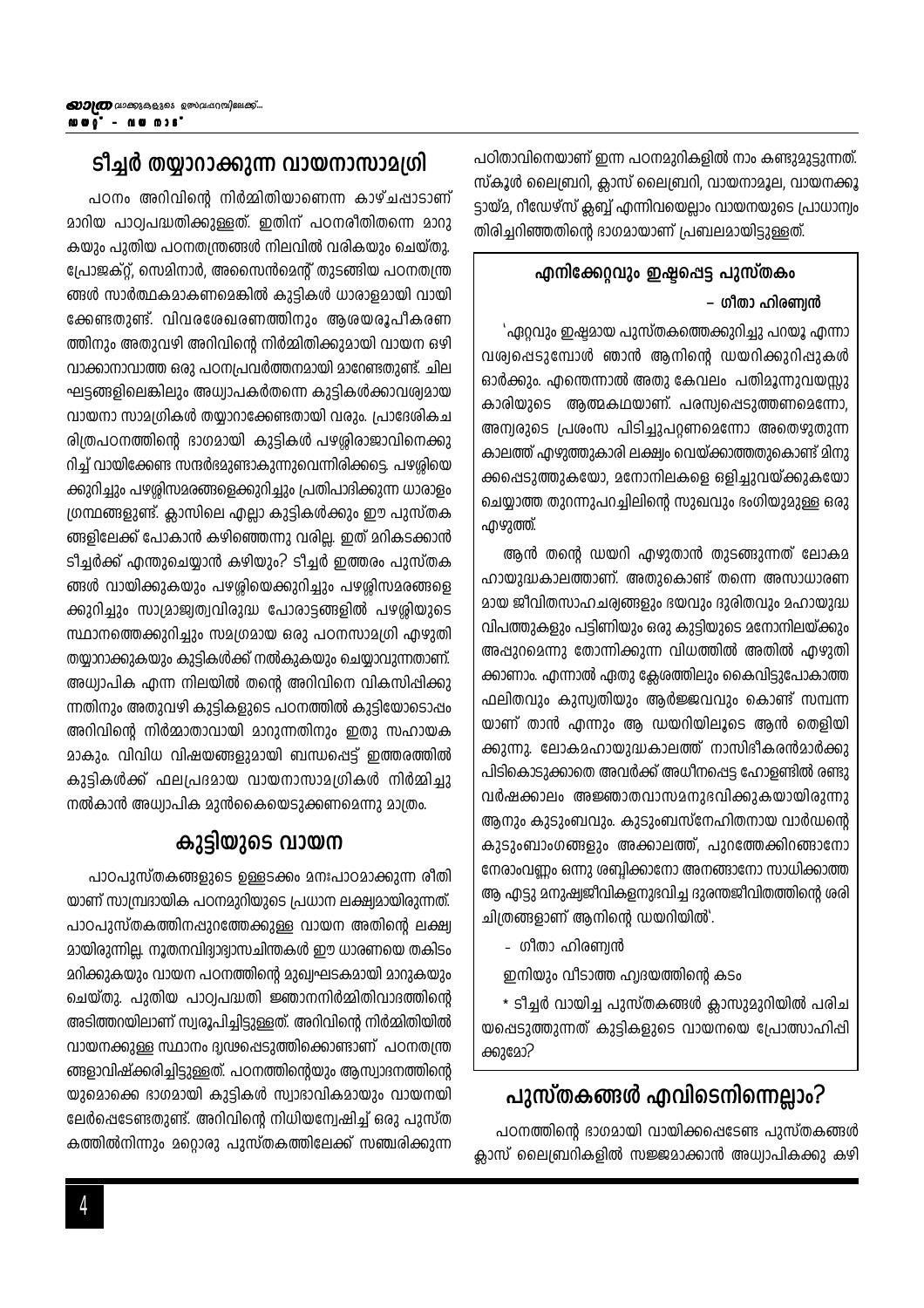മുൻവിധിയോടെ മുതിർന്നവർ തള്ളിക്കളയുന്ന പല പുസ്തക ങ്ങളും കുട്ടികളാണ് ഏറെ ആസ്വദിച്ചു വായിക്കുന്നത് എന്ന് പലപ്പോഴും വെളിവാക്കപ്പെട്ടിട്ടുണ്ട്. ചെറിയ ക്ലാസുകളിൽ പഠി ക്കുമ്പോൾ തന്നെ ലോക ക്ലാസ്സിക്കുകൾ വായിച്ച എഴുത്തുകാ രെയും മറ്റ് മഹാൻമാരെയും നമുക്കറിയാമല്ലോ. വായനയുടെ സ്വാതന്ത്ര്വം നിഷേധിക്കുന്നത് ഒരു തരത്തിൽ കുട്ടികളുടെ അവ കാശധ്വംസനമാകില്ലേ? മികച്ച ക്വതികൾ കണ്ടെത്തി അവയി ലേക്കു നയിക്കുവാനാണ് മുതിർന്നവർ ശ്രദ്ധിക്കേണ്ടത്.

## വായന പ്രോത്സാഹിപ്പിക്കുന്നതിന്......

കുട്ടികളെ വായനയിലേക്കു നയിക്കുന്നതിന് മുതിർന്നവർക്ക് ധാരാളം കാര്വങ്ങൾ ചെയ്യാൻ കഴിയും. വായന ഒരു തരത്തിലും അടിച്ചേല്പിക്കുന്ന തരത്തിലാവരുതെന്നു മാത്രം. വായിച്ച ഒരു കഥാപുസ്തകത്തിലെ ഒരു കഥ പറഞ്ഞുകൊടുത്തുനോക്കൂ. സ്വാദാവികമായും ആ സമാഹാരത്തിലെ മറ്റു കഥകൾ വായി ക്കാൻ കുട്ടിക്ക് വലിയ താല്പര്വമുണ്ടാകും. ഇത്തരത്തിൽ സ്വാഭാ വികമായ താല്പര്വം കുട്ടിയിലുണർത്താൻ കഴിയണം. സ്വന്തം ഇഷ്ടത്തിനും താല്പര്വത്തിനുമനുസരിച്ച് പുസ്തകങ്ങൾ കണ്ടെ ത്തുകയും വായിക്കുകയും ചെയ്യുന്നതാണ് സ്വാഭാവികവും ജൈവികവുമായ വായന. കുട്ടികളുടെ ജ്ഞാനനിർമ്മാണ പ്രക്രി യകളിൽ അവരുടെ ആവശ്വങ്ങളെ തൃപ്തിപ്പെടുത്തുന്നതും സർഗാത്മകതയെ വികസ്വരമാക്കുകയും ചെയ്യുന്ന തരത്തിലുള്ള പുസ്തകപ്രപഞ്ചം അവന് / അവൾക്ക് പ്രാപ്വമാക്കുകയാണ് ആദ്യം വേണ്ടത്. തുടർന്ന് അവരുടെ വായനക്ക് ദിശാബോധം നൽകുന്നതിനും വായനയിലൂടെ മാനസികമായ വികാസം ലഭി ക്കുന്നതിനും ആവശ്വമായ വായനാപ്രവർത്തനങ്ങൾ നൽകു വാൻ കഴിയണം. അത്തരം ചില പ്രവർത്തനങ്ങൾ തുടർന്നുള്ള പേജുകളിൽ നൽകിയിട്ടുണ്ട്.

## ദുശ്വമാധ്വമങ്ങളെ പഴിചാരണമോ?

സിനിമയും ടെലിവിഷനുമടക്കമുള്ള ദൃശ്വമാധ്വമങ്ങൾ വായ നയെ പരിമിതപ്പെടുത്തുന്നു എന്ന് നാം വേവലാതിപ്പെടാറുണ്ട്. എന്നാൽ ദിവസേന വർദ്ധിച്ചുവരുന്ന ആനുകാലിക പ്രസിദ്ധി കരണങ്ങളുടെ എണ്ണവും അച്ചടിശാലകളിൽനിന്നും നിരന്തരം പുറത്തേക്കുവരുന്ന പുസ്തകങ്ങളുടെ എണ്ണവും ഇക്കാര്യത്തെ സാധൂകരിക്കുന്നില്ല. വായന മരിക്കുന്നില്ലെന്നതാണ് സത്വം. പക്ഷേ, നമ്മുടെ കുട്ടികൾ ദൃശ്വമാധ്വമങ്ങളുടെ പിടിയിലകപ്പെ ട്ടുകൊണ്ടിരിക്കുന്നു എന്നത് കുറെയൊക്കെ ശരിയാണ്. ക്രിക്കറ്റും അതിഭാവുകത്വം നിറഞ്ഞ സീരിയലുകളും സിനിമ കളും ഇതിനു കാരണമാകുന്നുണ്ട്. 'നിങ്ങൾ പഠിക്ക്, ഞങ്ങൾ സീരിയൽ കാണട്ടെ' എന്ന മുതിർന്നവരുടെ സമീപനത്തിലാണ് പ്രധാനമായും മാറ്റം വരേണ്ടത്. വിജ്ഞാനപ്രദങ്ങളായ നിരവധി

യണം. പാഠാസൂത്രണത്തിന്റെ ഭാഗമായി അത്തരം പുസ്തക ങ്ങൾ മുൻകൂട്ടി കണ്ടെത്തുകയും സ്കൂൾ ലൈബ്രറി യിൽനിന്നോ, സ്വന്തം പുസ്തകശേഖരത്തിൽനിന്നോ, ഗ്രാമീണ വായനശാലകളിൽനിന്നോ ശേഖരിച്ച് ക്ലാസ് ലൈബ്രറിയിൽ പ്രയോജനഷെടുത്താവുന്നതാണ്. കുട്ടികൾക്ക് അവരുടെ വിപു ലമായ വായനക്ക് സ്കൂൾ ലൈബ്രറി പ്രയോജനപ്പെടുത്താൻ കഴിയും. ഇങ്ങനെ വായനയിൽ തല്പരരായി മാറുന്ന കുട്ടികൾ പുസ്തകങ്ങളെ സ്നേഹിക്കുകയും അവ കണ്ടെത്തുന്നതിന് പ്രാദേശിക ലൈബ്രറികളെ സമീപിക്കുകയും ചെയ്യും. ഒരു പടി കൂടി കടന്ന് വീട്ടിലൊരു ലൈബ്രറി എന്ന നിലയിൽ രക്ഷിതാ ക്കളുടെ സഹായത്തോടെ സ്വന്തം പുസ്തകശേഖരണം നടത്തു കയും ചെയ്യും. അങ്ങനെ ക്ലാസ് ലൈബ്രറി, സ്കൂൾ ലൈബ്രറി, പ്രാദേശിക ലൈബ്രറി എന്നിവയുമായി ബന്ധപ്പെട്ട ഒരു വായനാസംസ്കാരം കുട്ടികളിലും അധ്വാപകരിലും രൂപ പ്പെടുകയാണു വേണ്ടത്.

## കുട്ടി എന്താണു വായിക്കേണ്ടത്?

ലോവർ പ്രൈമറി ക്ലാസുകളിൽ ചിത്രകഥകളും ഫാന്റസി കളുമാണ് കുട്ടികൾ ധാരാളമായി വായിക്കുന്നത്. ഈയൊരു പ്രവണത മനസ്സിലാക്കിക്കൊണ്ട് ധാരാളം ബാലപ്രസിദ്ധീകരണ ങ്ങൾ അങ്ങാടിയിലെത്തുന്നുമുണ്ട്. ചിത്രകഥകൾ പലതും കുട്ടി കളുടെ ഭാവനയെ പരിമിതപ്പെടുത്തുന്ന തരത്തിൽ ശുഷ്കമാ യാണ് കണ്ടുവരുന്നത്. അമ്മൂമ്മക്കഥകളിലും മറ്റും പ്രകടമാ കുന്ന തരം ഫാന്റസികൾ കുട്ടികളുടെ ഭാവനയെ അതിവ വിപു ലമാക്കുക തന്നെ ചെയ്യും. ബാലപ്രസിദ്ധീകരണങ്ങളിൽ കണ്ടു വരുന്ന മൃഗകഥകൾ പലതും പരസ്പരം കൊന്നൊടുക്കുന്ന തരത്തിൽ ഹിംസാത്മകത നിറഞ്ഞതാണ്. ഇത്തരം പ്രസിദ്ധീകര ണങ്ങളിൽ പ്രകടമാകുന്ന പരിമിതമായ ലോകങ്ങൾ കുട്ടിക ളുടെ മാനസിക വികാസത്തിനും അറിവിന്റെ നിർമ്മാണത്തിനും പ്രയോജനഷെടുന്നില്ലെന്ന് അവ സൂക്ഷ്മമായി വിശകലനം ചെയ്താൽ മനസ്സിലാകും. കുട്ടികൾ ധാരാളമായി വാങ്ങുകയും വായിക്കുകയും ചെയ്യുന്ന ഇത്തരം രചനകളുടെ പരിമിതവട്ട ങ്ങളിൽനിന്നും കുട്ടികൾ മോചിതരാകേണ്ടതുണ്ട്. കുട്ടികൾക്കാ യുള്ള നല്ല പ്രസിദ്ധീകരണങ്ങളും നിലവിലുണ്ട്. അവ കണ്ടെത്തി അവയുടെ വായനയിലേക്ക് കുട്ടികളെ നയിക്കാവു ന്നതാണ്. നാഷണൽ ബുക്ക് ട്രസ്റ്റിന്റെ കുട്ടികൾക്കായുള്ള പുസ്തകങ്ങളെല്ലാം തന്നെ അന്താരാഷ്ട്ര നിലവാരമുള്ളതാ ണെന്നു പറയാം. ഇത്തരം പുസ്തകങ്ങളാണ് കുട്ടികൾക്കു നൽകേണ്ടത്.

ഉയർന്ന ക്ലാസുകളിലെത്തുമ്പോഴും ഇത്തരം രചനകൾ തന്നെ വായിച്ചുകൊണ്ടിരിക്കുകയും അഥവാ നൽകുകയും ചെയ്യുന്ന രീതി ആശാസ്വമല്ല. കുട്ടികൾക്കു മനസ്സിലാവില്ലാ എന്ന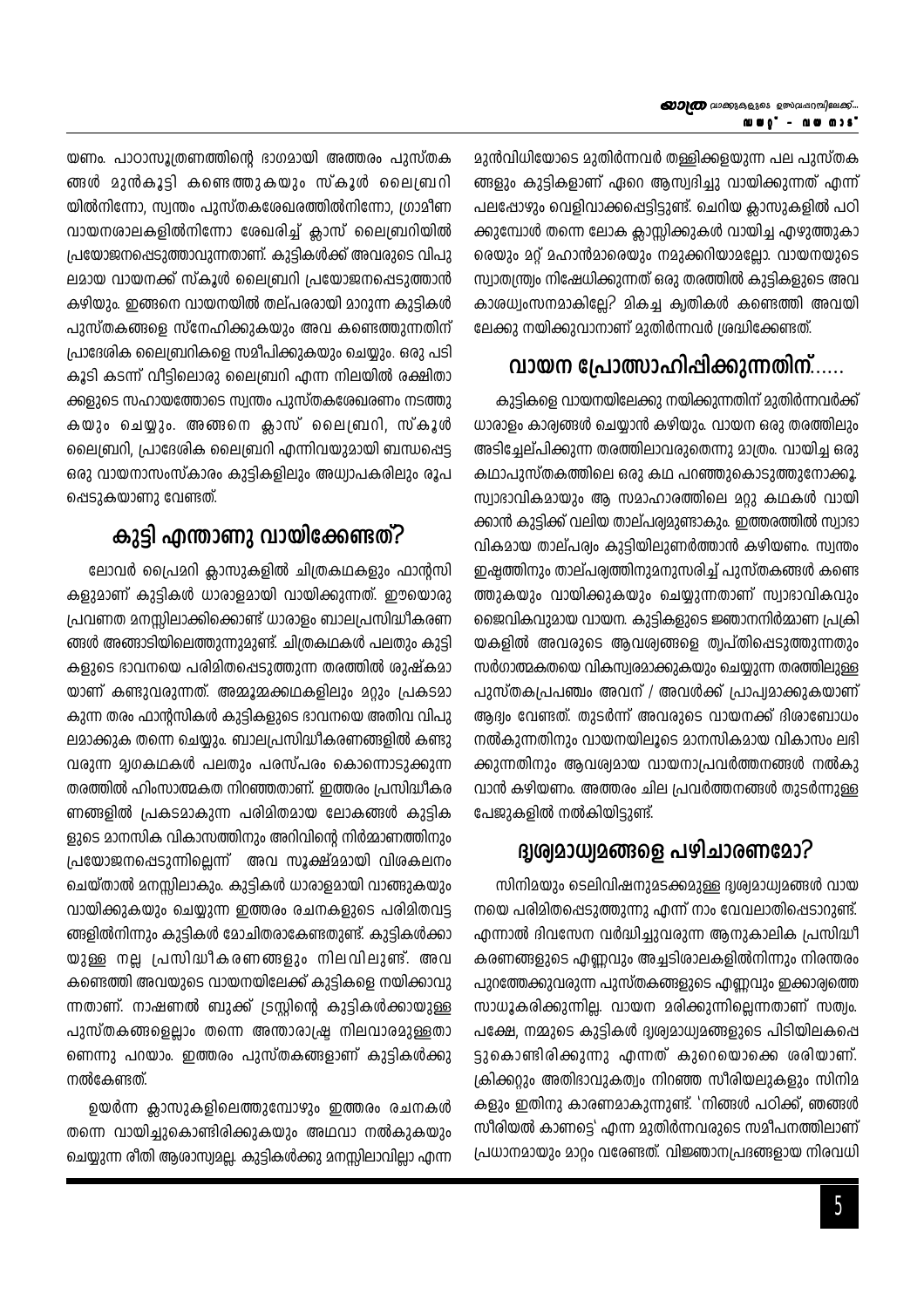പരിപാടികൾ ഈ മാധ്വമങ്ങളിലെല്ലാം തന്നെയുണ്ട്. മുതിർന്ന വർ തങ്ങളുടെ 'ജനപ്രിയ' ചാനലുകളെ ഉപേക്ഷിച്ച് കുട്ടികളെ ശരിയായ ചാനലുകളിലേക്കു നയിക്കുകയാണ് വേണ്ടത്. അതു വഴി വായനയുടെ ശരിയായ ചാനലുകളിലേക്ക് കുട്ടികളു മെത്തും.

## രക്ഷിതാക്കളുടെ വായന

കുട്ടിയുടെ വായനക്ക് വ്വക്തമായ ദിശാബോധം നൽകാൻ അധ്വാപകർക്കെന്നപോലെ രക്ഷിതാക്കൾക്കും കഴിയും ഇതിന് രക്ഷിതാക്കളും വായനയിലേർപ്പെടേണ്ടതുണ്ട്. സ്കൂൾ ലൈബ്ര റിയിൽ നിന്നും ഗ്രന്ഥശാലകളിൽ നിന്നും പുസ്തകങ്ങളെടുത്തു വായിക്കുന്ന രക്ഷിതാവിന് കുട്ടികളെ നല്ല വായനയിലേക്കു കൊണ്ടുവരാൻ കഴിയും. ഗ്വഹസദസ്സുകളിൽ വായിച്ച പുസ്ത കങ്ങളെകുറിച്ചുള്ള ചർച്ചകൾക്ക് സാധ്വതയില്ലേ ? ആവർത്തന വിരസവും അതിഭാവുകത്വം നിറഞ്ഞതുമായ ടി. വി. സീരിയലു കളേക്കാൾ ശക്തമായ അറിവും അനുഭവങ്ങളും പ്രദാനം ചെയ്യുന്ന ഇത്തരം ഗ്വഹസദസ്സുകൾ യാഥാർത്ഥ്വമാക്കാൻ നമുക്കു കഴിയണം. കുട്ടി എന്താണ് വായിക്കുന്നത്, കേവല മായ വായനക്കപ്പുറം ഉയർന്ന ചിന്തയിലേക്കും ഭാവനയിലേക്കും വായന വികസിക്കുന്നുണ്ടോ, തുടങ്ങിയ കാര്യങ്ങളിൽ രക്ഷി താക്കൾകൂടി ശ്രദ്ധിക്കുന്ന രീതി വികസിക്കണം. കുട്ടിയോ ടൊപ്പം വായിക്കുന്ന രക്ഷിതാവിന് മാത്രമേ ഇത്തരത്തിൽ കുട്ടി യുടെ വായനപ്രപഞ്ചത്തെ വികസ്വരമാക്കാൻ കഴിയൂ. കഴിവി നനുസരിച്ച് പുസ്തകങ്ങൾ വാങ്ങുകയും വീട്ടിലൊരു ലൈബ്രറി വികസിപ്പിച്ചെടുക്കുകയുമാവാം.

## ‱കഥയരങ്ങ്, കവിതയരങ്ങ്

കുട്ടികൾ വായിച്ച കഥകൾ മറ്റുള്ളവർക്കു പറഞ്ഞുകൊടു ക്കുന്ന സദസാണ് കഥയരങ്ങ്. ക്ലാസ്തലത്തിലും സ്കൂൾതല ത്തിലും കഥയരങ്ങുകൾ സംഘടിപ്പിക്കാം. കഥാകൃത്തിനെക്കു റിച്ചുള്ള ചെറുവിവരണത്തിനുശേഷം കഥാവതരണം. കഥ പറ യുന്നതിന് ഏതാനുംപേർ വേദിയിലുണ്ടാവും. ശ്രോതാക്കളായി മറ്റുള്ളവരും. ഓരോ തവണയും കഥ അവതരിഷിക്കുന്നവർ മാറി ക്കൊണ്ടിരിക്കും. അധ്വാപകർക്കും രക്ഷിതാക്കൾക്കും അരങ്ങി ലെത്തി കഥ പറയാം. എഴുത്തുകാർ നേരിട്ട് കഥ പറയുന്ന തിന് അവസരമൊരുക്കാവുന്നതാണ്. കവിതയരങ്ങും ഇതേ രീതി യിൽ സംഘടിപ്പിക്കാം.

## \*്‱ബുള്ളറിൻ ബോർഡ്

കുട്ടികളുടെ വായനയെ നയിക്കുന്നതിനും ലൈബ്രറിയിലെ വൈവിധ്വമാർന്ന പുസ്തകങ്ങളെക്കുറിച്ച് സൂചനകൾ നൽകു ന്നതിനും ബുള്ളറ്റിൻ ബോർഡുകൾ ഉപയുക്തമാണ്.

- $\blacklozenge$  ഞാൻ വായിച്ച പുസ്തകം
- $\bullet$  വായിച്ച പുസ്തകത്തിലെ ഇഷ്ടപ്പെട്ട മുഹൂർത്തം
- $\blacklozenge$  ഇഷ്ടപ്പെട്ട വാക്വങ്ങൾ
- $\bullet$  കവിതാശകലങ്ങൾ
- $\bullet$  എഴുത്തുകാരുടെ ചിത്രങ്ങൾ (അടിക്കുറിപ്പുകളോടെ)
- $\blacklozenge$  ദിനാചരണത്തിന്റെ ദാഗമായുള്ള കുറിപ്പുകൾ

ഇങ്ങനെ വായനയുമായി ബന്ധപ്പെട്ട ചെറുകുറിപ്പുകൾ ഓരോ ദിവസവും കുട്ടികൾ ബോർഡിൽ പതിപ്പിക്കട്ടെ. വെള്ള ക്കടലാസിലെഴുതി ബോർഡിൽ ഒട്ടിച്ചുചേർക്കാവുന്നതാണ്. ഇട വേളകളിൽ കുട്ടികൾ അവ വായിക്കുകയും വേണ്ട കാര്യങ്ങൾ കുറിച്ചെടുക്കുകയും ചെയ്യുന്നതിന് അവസരമുണ്ടാകണം. നല്ല പുസ്തകങ്ങൾ പരിചയപ്പെടുത്തുന്നതിനും ഇത് സഹായക മാണ്. അധ്വാപകർക്കും ഇത്തരം രചനകൾ ബോർഡിൽ ഉൾക്കൊള്ളിക്കാവുന്നതാണ്.

## \*്കരു അധ്വാപിക ക്ലാസിൽ പറഞ്ഞത്

ഞാൻ നമ്മുടെ സ്കൂൾ ലൈബ്രറിയിൽനിന്നും ഒരു കഥാപുസ്തകമെടുത്തു വായിച്ചു. ശ്രീ. എൻ. എസ്. മാധവന്റെ 'തിരുത്ത്' എന്ന കഥാസമാഹാരം. ഇതിൽ എട്ടു കഥകളുണ്ട്. ഇവയിൽ എനിക്കേറ്റവുമിഷ്ടപ്പെട്ട കഥ 'തിരുത്ത്' എന്ന കഥ യാണ്. ദില്ലിയിലെ ഒരു പ്രമുഖ ദിനപത്രത്തിന്റെ ചീഫ് എഡിറ്റ റായ കെ. കെ. ചൂല്വാറ്റാണ് ഈ കഥയിലെ മുഖ്യകഥാപാത്രം. ബാബ്റിമസ്ജിദ് തകർക്കപ്പെട്ട ദിവസമാണ് കഥയിൽ വിവരി ക്കുന്നത്. ഇന്ത്വാചരിത്രത്തിൽ അഗാധമായ മുറിപ്പാട് വീഴ്ത്തിയ ഈ ദിവസം ചൂല്വാറ്റിന് പനി പിടിക്കുന്നു. 'എല്ലാ ചരിത്രസന്ധി കളിലും ചൂല്വാറ്റിന് പനി പിടിപെടുമായിരുന്നു. ഗാന്ധിജിയെ ക്കൊന്നത് നൂറ്റിമൂന്ന് ഡിഗ്രി സെന്റിഗ്രേഡിലാണ്' എന്ന വാക്വം ഈ കഥാപാത്രത്തിന്റെ മനോദാവത്തെ നന്നായി വെളിപ്പെടു ത്തുന്നുണ്ട്. കഥയുടെ ഒടുവിൽ ദിനപ്പത്രത്തിന്റെ പ്രധാന വാർത്തയിൽ ചൂല്വാറ്റ് വരുത്തുന്ന മാറ്റം ഈ കഥയ്ക്ക് ഗൗരവം കൂട്ടുന്നു.

'തർക്കമന്ദിരം തകർത്തു' - ഈ തലക്കെട്ടിലെ ആദ്യവാക്വം അയാൾ വെട്ടിക്കളയുകയും പകരം 'ബാബ്റിമസ്ജിദ്' എന്ന് എഴുതിച്ചേർക്കുകയും ചെയ്യുന്നു. ചൂല്വാറ്റിന്റെ മനോദാവത്തി ലുണ്ടാകുന്ന ഈ മാറ്റത്തിന് കാരണമായ സംഭവം ഈ കഥയി ലുണ്ട്. ഇത് നിങ്ങൾക്കും വായിക്കണമെന്നു തോന്നുന്നില്ലേ?

അധ്വാപകരുടെ വായന കുട്ടികളെ വായനയിലേക്കു നയി ക്കുന്നതിന് സഹായകമാകണം. പുതിയ പുസ്തകങ്ങൾ പരി ചയപ്പെടുത്താനും വായിക്കപ്പെടേണ്ട പുസ്തകങ്ങളിലേക്ക് കുട്ടി കളെ നയിക്കാനും അധ്വാപകർ കുട്ടികളുടെ 'വായനാഗുരു' എന്ന സങ്കല്പത്തിലേക്കുയരണം.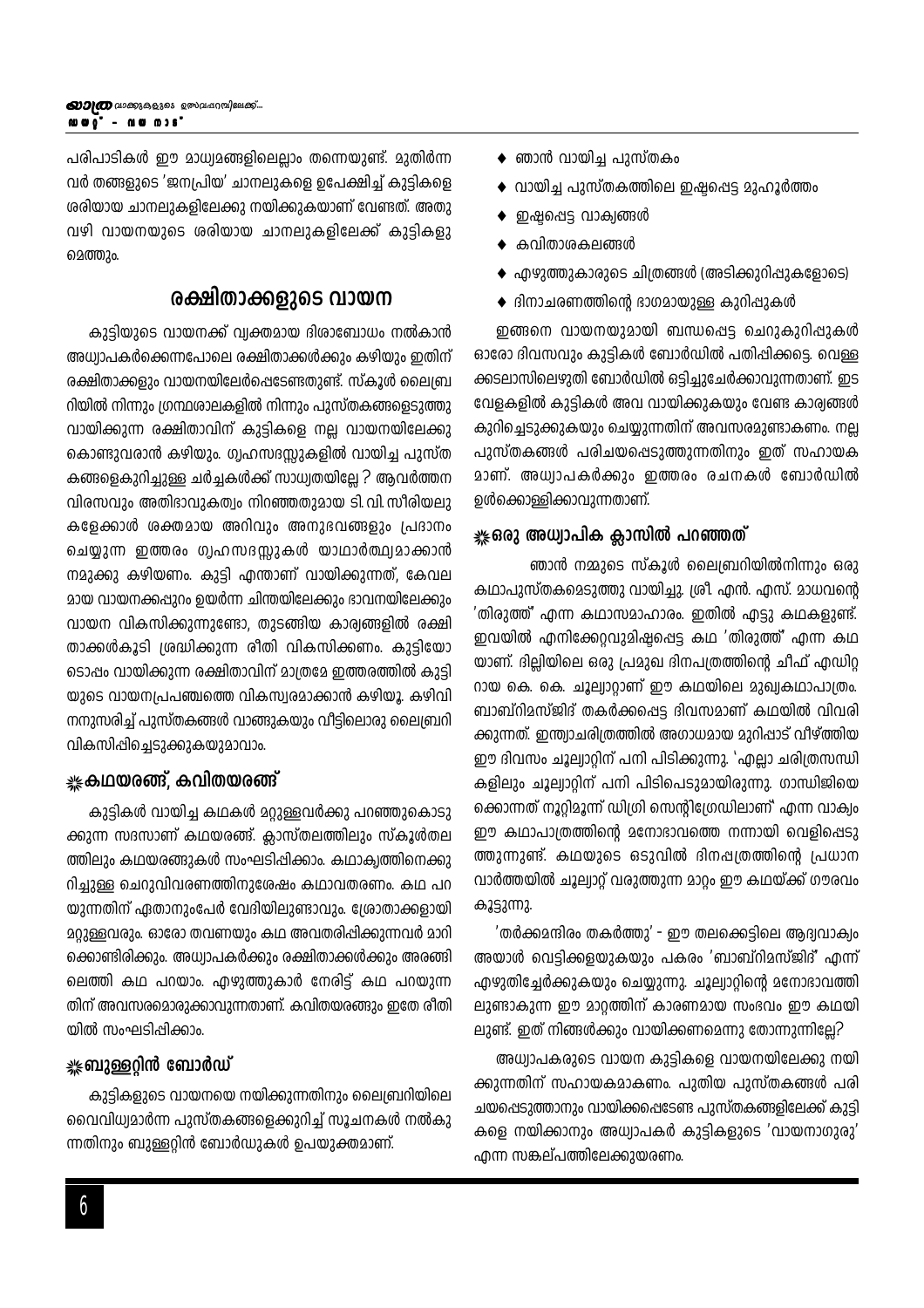ഗ്രാമീണ വായനശാലകളുമാണ്. പലവിധ ഉച്ചനീചത്വങ്ങളാൽ വിമാനുഷികമായിരുന്ന കേരളത്തെ ജനാധിപത്വ മതേതര ബോധ ത്തിലേക്കു നയിക്കുന്നതിൽ ഗ്രന്ഥശാലകൾ വലിയ പങ്കുവ ഹിച്ചു. കേരളത്തിന്റെ ആധുനീകരണത്തിനും അതുവഴി സ്വാത ന്ത്ര്വത്തിന്റെ പുതുവഴികളിലേക്കു നയിക്കപ്പെടുന്നതിനും വായ നക്കും ചിന്തക്കും അതീവപ്രാധാന്വമുണ്ടായിരുന്നു. കാലക്രമ ത്തിൽ ഗ്രന്ഥശാലകൾ ഉപേക്ഷിക്കപ്പെട്ട നിലയിലാവുകയോ, വായന കുറയുന്നതായോ വിലയിരുത്തപ്പെട്ടിട്ടുണ്ട്. എന്നാൽ സ്റ്റേറ്റ് ലൈബ്രറി കൗൺസിലിന്റെ ശക്തമായ ഇടപെടലുകളി ലൂടെ നമ്മുടെ ഗ്രന്ഥശാലകൾ സജീവമായിക്കൊണ്ടിരിക്കുന്നു.

വളരുന്ന പുതുതലമുറയെ ഗ്രന്ഥശാലകളുമായി ബന്ധിപ്പി ക്കണം. കുട്ടികൾ അവരുടെ പ്രദേശത്തുള്ള ഗ്രന്ഥശാലകളിൽ മെമ്പർമാരാവുകയും പുസ്തകങ്ങൾ യഥേഷ്യം തിരഞ്ഞെടുത്തു വായിക്കുകയും വേണം. കേരളത്തിലെ ഗ്രന്ഥശാലാപ്രവർത്ത നങ്ങൾക്ക് നേതൃത്വം നൽകിയവരിലേറെ പേരും അധ്വാപകരാ യിരുന്നു. ഈ സ്ഥിതി വീണ്ടെടുക്കാൻ അധ്വാപകരും ഗ്രന്ഥ ശാലാപ്രവർത്തനങ്ങളിൽ അണിചേരണം. ലൈബ്രറികളുടെ ആഭിമുഖ്വത്തിൽ കുട്ടികളും രക്ഷിതാക്കളും അധ്വാപകരും പങ്കെടുക്കുന്ന വിവിധ വായനാപരിപാടികൾ സംഘടിപ്പിക്കാ വുന്നതാണ്. എഴുത്തുകാരുമായി സംവാദം, ശിൽഷശാലകൾ, സഹവാസക്വാമ്പുകൾ, പുസ്തകചർച്ചകൾ, സെമിനാറുകൾ ഇങ്ങനെ വ്വത്വസ്തങ്ങളായ സാംസ്കാരിക പ്രവർത്തനങ്ങൾ സംഘടിപ്പിക്കുന്നതിന് ഗ്രന്ഥശാലകൾക്ക് നേത്വത്വം നൽകാ നാകും. ഈ പ്രവർത്തനങ്ങളിലെല്ലാം കുട്ടികളെ അണി ചേർക്കുക വഴി അവരുടെ മാനസിക വികാസത്തിനും അറി വിന്റെ നിർമ്മാണത്തിനും തുടർച്ചയായ അനുഭവങ്ങൾ ലഭിച്ചു കൊണ്ടിരിക്കും.

### ※ ദിനാചരണങ്ങളും വായനയും

സാഹിത്വത്തിലും കലയിലും സംസ്ക്കാരത്തിലും ചരിത്രത്തി ലുമെല്ലാം മഹത്തായ സംഭാവനകൾ നല്കിയ പ്രതിഭാശാലികളെ അദരവോടെ സ്മരിക്കുകയാണ് ദിനാചരണങ്ങളുടെ പ്രധാന ലക്ഷ്വം. വിവിധ വൈജ്ഞാനികമേഖലകളിൽ മഹത്തായ സംഭാ വനകൾ നല്കിയവർ, എഴുത്തുകാർ, സ്വാതന്ത്ര്വസമരനേതാ ക്കൾ, ശാസ്ത്രജ്ഞർ തുടങ്ങി നിരവധി വ്വക്തികളും ചരിത്ര സംഭവങ്ങളുമെല്ലാം നമ്മുടെ ഓർമ്മകളിൽ സൂക്ഷിക്കുവാനുള്ള വലിയൊരു വ്യഗ്രത ഇത്തരം ആചരണശ്രമങ്ങളിലുണ്ട്. ഈ ദിവ സങ്ങളുമായി ബന്ധപ്പെടുത്തി നിരവധി വായനാ സന്ദർഭങ്ങളൊ രുക്കുവാൻ സാധിക്കും. അതിന് ആദ്വമായി വേണ്ടത് ഏതൊക്കെ ദിനങ്ങളാണ് ആചരിക്കപ്പെടേണ്ടത് എന്നു കണ്ടെ ത്തുകയാണ്. ജൂൺ- മേയ് വരെയുള്ള പ്രധാനദിനങ്ങൾ കണ്ടെത്തി ഒരു കലണ്ടർ ഇതിനായി തയ്യാറാക്കണം. വാർഷിക

## ※ വായനാനുഭവം പങ്കുവയ്ക്കൽ

ക്ലാസ്തലത്തിലും സ്കൂൾ തലത്തിലും വായനാനുദവം പങ്കു വയ്ക്കുന്ന സദസുകൾ സംഘടിപ്പിക്കാവുന്നതാണ്. കുടികൾ വായിച്ച പുസ്തകത്തിന്റെ ഉള്ളടക്കം മറ്റുള്ളവർക്കു പറഞ്ഞു കൊടുക്കുന്ന തരത്തിൽ സദസ് പ്ലാൻ ചെയ്ത് നടപ്പിലാക്കണം. അവതരിഷിക്കുന്ന പുസ്തകം എന്തുകൊണ്ടിഷ്ടമായി എന്നും എന്തെന്ത് അനുഭവങ്ങളും അറിവുകളും അനുഭൂതികളും പ്രദാനം ചെയ്തു എന്നും കുട്ടികൾ പറയട്ടെ. കഥാപുസ്തകമോ നോവലോ ആണെങ്കിൽ ഇഷ്ടപ്പെട്ട കഥാപാത്രങ്ങളെക്കുറിച്ചും, ഇഷ്ടപ്പെട്ട മുഹൂർത്തത്തെക്കുറിച്ചും പറയാം. മറ്റുകുട്ടികൾക്ക് ആ പുസ്തകം വായിക്കണമെന്ന ആഗ്രഹം ജനിപ്പിക്കാൻ ഈ രീതി ഉപകരിക്കും. അധ്വാപകർക്കും തങ്ങളുടെ വായനാനുഭ വങ്ങൾ കുട്ടികൾക്ക് പറഞ്ഞുകൊടുക്കാൻ കഴിയും. സ്കൂളിൽ രൂപം കൊള്ളുന്ന വായനക്കൂട്ടായ്മയിലും ഇതൊരു പ്രവർത്ത നമായി പരിഗണിക്കാവുന്നതാണ്. കുട്ടികൾ ചെറുഗ്രൂഷുകളാ യിരുന്ന് വായിച്ച പുസ്തകങ്ങളെക്കുറിച്ചുള്ള ചർച്ചകളിലേർപ്പെ ടട്ടെ. ഗ്രൂപ്പിലെ മുഴുവനംഗങ്ങളും ഒരു പുസ്തകം വായിച്ച ശേഷം പൊതുചർച്ചയിലേർപ്പെടുന്നതും മികച്ച ഒരു വായനാന ന്തര പ്രവർത്തനമാണ്. വിദ്വാരംഗം കലാസാഹിത്വവേദിയിലെ അംഗങ്ങൾക്കും ഈ പ്രവർത്തനം ഏറ്റെടുത്തു നടത്താൻ കഴിയും.

#### ※ വായനാത്രാഫ്

കുട്ടികളുടെ വായനയുടെ വികാസം ഒറ്റനോട്ടത്തിൽ വില യിരുത്തുന്നതിന് ക്ലാസുമുറിയിൽ വായനാഗ്രാഫ് പ്രദർശിപ്പിക്കാ വുന്നതാണ്. വർഷാരംഭം മുതൽതന്നെ കുട്ടികൾക്ക് പുസ്തക ങ്ങൾ ലഭ്വമാക്കുകയും വായിച്ചുതീരുന്ന മുറക്ക് അവയുടെ എണ്ണം രേഖപ്പെടുത്തുകയുമാവാം. ഗ്രാഫും ലൈബ്രറി നോട്ടും പരിശോധിച്ച് വായനയെ വിലയിരുത്താൻ ഒരു വാചാ പരീക്ഷ നടത്തി മികച്ച വായനക്കാരെ കണ്ടെത്തുകയുമാവാം.

| കുട്ടിയുടെ | വായിച്ച പുസ്തകങ്ങളുടെ എണ്ണം                                                                                                                                                                                                                                                                                         | ആകെ |
|------------|---------------------------------------------------------------------------------------------------------------------------------------------------------------------------------------------------------------------------------------------------------------------------------------------------------------------|-----|
| പേര്       |                                                                                                                                                                                                                                                                                                                     |     |
|            | 1111 1111 1111 1111 111                                                                                                                                                                                                                                                                                             | 23  |
| R          |                                                                                                                                                                                                                                                                                                                     | 16  |
| C.         | $\frac{1}{2}$ $\frac{1}{2}$ $\frac{1}{2}$ $\frac{1}{2}$ $\frac{1}{2}$ $\frac{1}{2}$ $\frac{1}{2}$ $\frac{1}{2}$ $\frac{1}{2}$ $\frac{1}{2}$ $\frac{1}{2}$ $\frac{1}{2}$ $\frac{1}{2}$ $\frac{1}{2}$ $\frac{1}{2}$ $\frac{1}{2}$ $\frac{1}{2}$ $\frac{1}{2}$ $\frac{1}{2}$ $\frac{1}{2}$ $\frac{1}{2}$ $\frac{1}{2}$ | 27  |
|            | $III \quad III \quad II$                                                                                                                                                                                                                                                                                            | 12  |

#### വായനാഗ്രാഫ്

#### ്ക്ക് ഗ്രന്ഥശാലകളും വിദ്വാർത്ഥികളും

മലയാളിയുടെ വായനാ പാരമ്പര്വത്തിന് ശക്തമായ അടിത്ത റയിട്ടത് കേരളത്തിലെമ്പാടും രൂപംകൊണ്ട ഗ്രന്ഥശാലകളും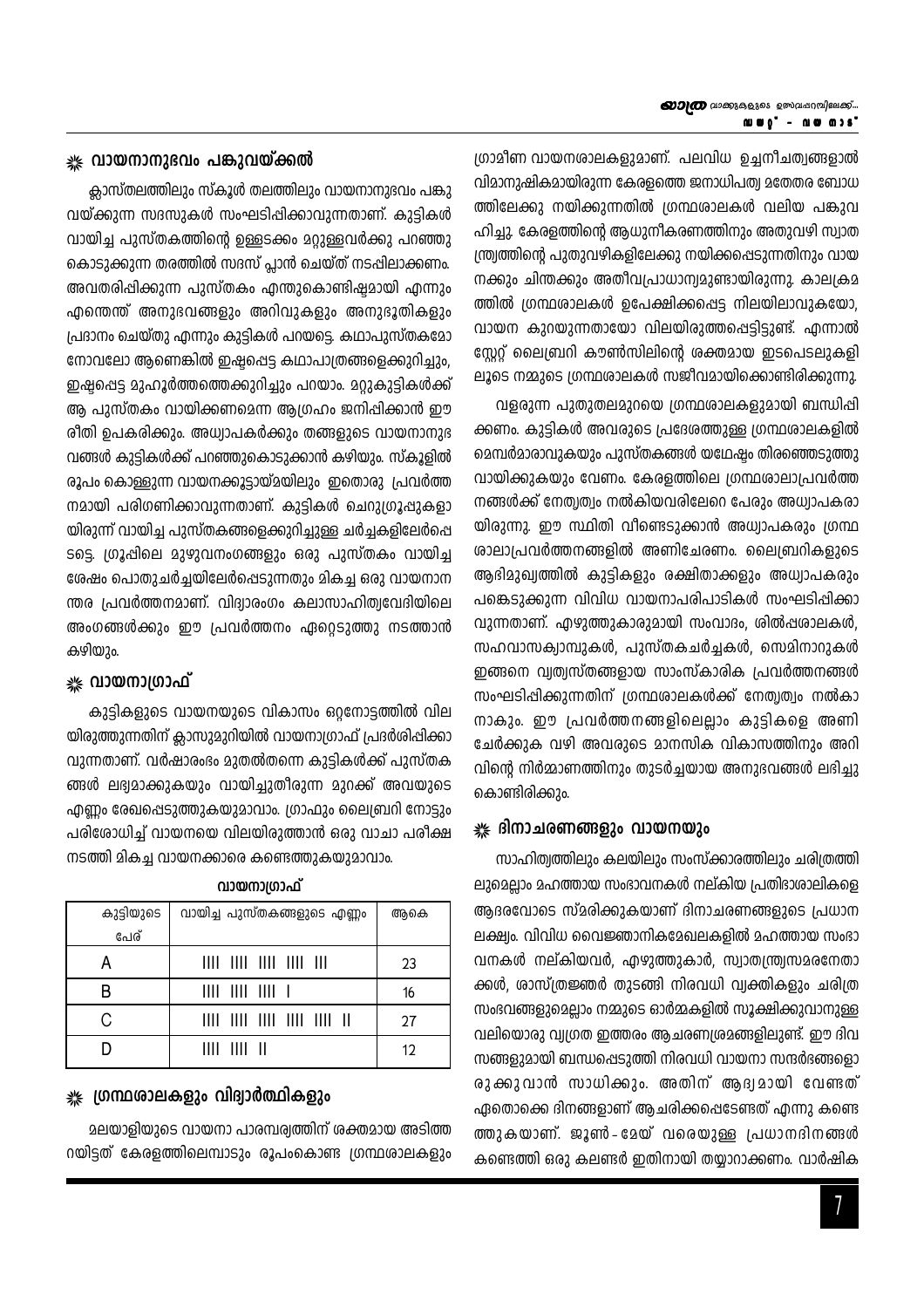പദ്ധതി രൂപീകരണവേളയിൽ ദിനാചരണങ്ങളും ഒരു പ്രത്യേക മേഖലയായി പരിഗണിക്കണം. ഓരോ ദിനവും സവിശേഷമായി പ്ലാൻ ചെയ്ത് വിവിധ പ്രവർത്തനങ്ങളോടെ നടപ്പിലാക്കണം. ഇതിൽ വായനയുടെ സാദ്ധ്വതയെ സവിശേഷമായി പരിഗണി ക്കുകയും വേണം. പഠനത്തിന്റെ ദാഗമായി സ്വാഭാവികരീതിയിൽ ദിനാചരണങ്ങൾ കടന്നുവരികയും അതിനനുസ്വതമായി വായ നയും അനുബന്ധപ്രവർത്തനങ്ങളും നടപ്പിലാക്കുകയുമാണ് വേണ്ടത്. എഴുത്തുകാരുമായി ബന്ധപ്പെട്ട ദിനങ്ങളിൽ നടത്താ നാവുന്ന വൈവിദ്ധ്വമാർന്ന വായനാപ്രവർത്തനങ്ങളിൽ ചിലത് ചുവടെ ചേർക്കുന്നു.

#### ※ എഴുത്തുകാരുമായി ബന്ധപ്പെട്ട ദിനങ്ങൾ

| ജൂൺ        | 6              | ഉള്ളൂർ ജന്മദിനം             |
|------------|----------------|-----------------------------|
| ജൂൺ        | 17             | ചങ്ങമ്പുഴ ചരമദിനം           |
| ജൂലൈ       | 1              | കേശവദേവ് ചരമദിനം            |
| ജൂലൈ       | 5              | ബഷീർ ചരമദിനം                |
| ആഗസ്റ്റ്   | 7              | ടാഗോർ ചരമദിനം               |
| ഒക്ടോബർ 27 |                | വയലാർ ചരമദിനം               |
| നവംബർ      | 9              | ടോൾസ്റ്റോയ് ചരമദിനം         |
| ജനുവരി     | 16             | കുമാരനാശാൻ ചരമദിനം          |
| ഫെബ്രവരി   | $\overline{2}$ | ജി. ശങ്കരക്കുറുപ്പ് ചരമദിനം |
| മാർച്ച്    | 13             | വള്ളത്തോൾദിനം               |

## ※ ഈ ദിനങ്ങളുടെ ഭാഗമായി നടത്താവുന്ന പ്രവർത്തനങ്ങൾ

- \* ഇവരുടെ പുസ്തക പ്രദർശനം
- \* ക്വതികളുടെ വായന
- \* വായനാനുദവം പങ്കുവയ്ക്കൽ
- \* അനുസ്മരണപ്രഭാഷണങ്ങൾ
- \* വ്യവഹാരരൂപം മാറ്റൽ
- \* കവിതയരങ്ങ്, കവിപരിചയം
- \* കഥയരങ്ങ്, കഥാകൃത്തിനെ/എഴുത്തുകാരനെ പരിചയപ്പെടൽ
- \* ക്വതികളിലെ ഇഷ്ടപ്പെട്ട ഭാഗങ്ങൾ, വരികൾ, മുഹൂത്തങ്ങൾ പങ്കുവയ്ക്കൽ
- \* ക്വതികളെ അടിസ്ഥാനമാക്കി സംവാദം
- \* കവിത ചൊൽക്കാഴ്ച
- \* സാഹിത്വത്തിൽ ഇവരുടെ സംഭാവന

വായനയെ അടിസ്ഥാനമാക്കി ഇത്തരം ധാരാളം പ്രവർത്തന ങ്ങൾ കണ്ടെത്താനാകും.

#### 

| ആഗസ്റ്റ്   | 1   |             | -   തിലകൻ ജന്മദിനം          |
|------------|-----|-------------|-----------------------------|
| ആഗസ്റ്റ്   | 27  | $\sim 1000$ | ശ്രീനാരയണ ഗുരു ജയന്തി       |
|            |     |             | സെപ്തംബർ 5 - അദ്ധ്വാപകദിനം  |
|            |     |             | ഒക്ടോബർ 2 - ഗാന്ധിജയന്തി    |
| നവംബർ      |     |             | 7 - ഡോ. സി.വി. രാമൻ ചരമദിനം |
| നവംബർ      |     |             | 14 - ശിശുദിനം               |
| വിന്നത്തിർ | - 6 |             | - അംബേദ്കർ ചരമദിനം          |
| ജനുവരി     | 23  |             | - ചന്ദ്രബോസ് ജയന്തി         |
| ജനുവരി     | 30  | н.          | രക്തസാക്ഷിദിനം              |
|            |     |             |                             |

- വായനയിലൂടെ ഇവരുടെ ജീവചരിത്രക്കുറിപ്പുകൾ തയ്യാ റാക്കൽ
- ഇവരുടെ മഹത്തായ വചനങ്ങളുടെ ശേഖരണം
- ക്വതികൾ, ജീവിതം, ചരിത്രത്തിൽ ഇവർ നല്കിയ സംഭാ വനകൾ എന്നിവയെ അടിസ്ഥാനമാക്കി വിവിധ മത്സര ങ്ങൾ
- അനുസ്മരണപരിപാടികൾ
- ക്വതികളുടെ വായന വായനാക്കുറിപ്പ് തയ്യാറാക്കൽ
- പുസ്തകപ്രദർശനം

ദിനാചരണം - ഡയറ്റ് തയ്യാറാക്കിയ വഴിവിളക്ക് എന്ന പുസ്തകം റഫർ ചെയ്യുക.

#### ※ പാഠ്വപദ്ധതി ഉദ്ദേശ്വങ്ങളും വായനയും

പാഠ്വപദ്ധതി ഉദ്ദേശ്വങ്ങളെ (C.O.) സമഗ്രമായി വിലയിരുത്തു മ്പോൾ വായനയ്ക്കുള്ള പ്രാധാന്വം തിരിച്ചറിയുക എളുഷമാണ്. പാഠ്വപദ്ധതി ഉദ്ദേശ്വങ്ങൾക്കനുസ്വതമായി സമഗ്രാസൂത്രണവും ദൈനംദിനാസൂത്രണവും തയ്യറാക്കുന്ന ടീച്ചർ വായനയുടെ സാദ്ധ്വതകളെ കണ്ടെത്തി കുട്ടികളെ വായനയിലേക്കു നയിക്കു വാൻ പ്രത്വേകം ശ്രദ്ധിക്കേണ്ടതുണ്ട്. പാഠ്വപദ്ധതി ഉദ്ദേശ്വത്തെ സമഗ്രമായി വിലയിരുത്തുകയും ഇഴപിരിക്കുകയും ചെയ്യു മ്പോൾ അവ നാലു മേഖലകളിൽ ഊന്നൽ നല്കുന്നതായിക്കാ ണാൻ കഴിയും. മനോദാവം, നൈപുണ്വം, ആശയം അഥവാ ധാരണ, പ്രക്രിയ എന്നിവയാണവ. ഏതൊരു വസ്തുതയെയും സാമൂഹികപ്രശ്നങ്ങളെയും വിമർശനാത്മകമായി നോക്കിക്കാ ണാനും പ്രതികരിക്കാനുമുള്ള മനോഭാവം, ആശയങ്ങൾ, പ്രയോ ഗങ്ങൾ തുടങ്ങിയവ കണ്ടെത്താൻ സഹായകമായ അപഗ്രഥ നാത്മക നൈപുണി, ദാഷ അതിരക്തമായി പ്രയോഗിക്കാനുള്ള കഴിവ്. ഓരോ രചനയും അപഗ്രഥിക്കാനും വ്വാഖ്വാനിക്കാനും സ്വന്തമായ നിലപാട് സ്വീകരിക്കാനും അതിനനുസ്വതമായി പ്രതി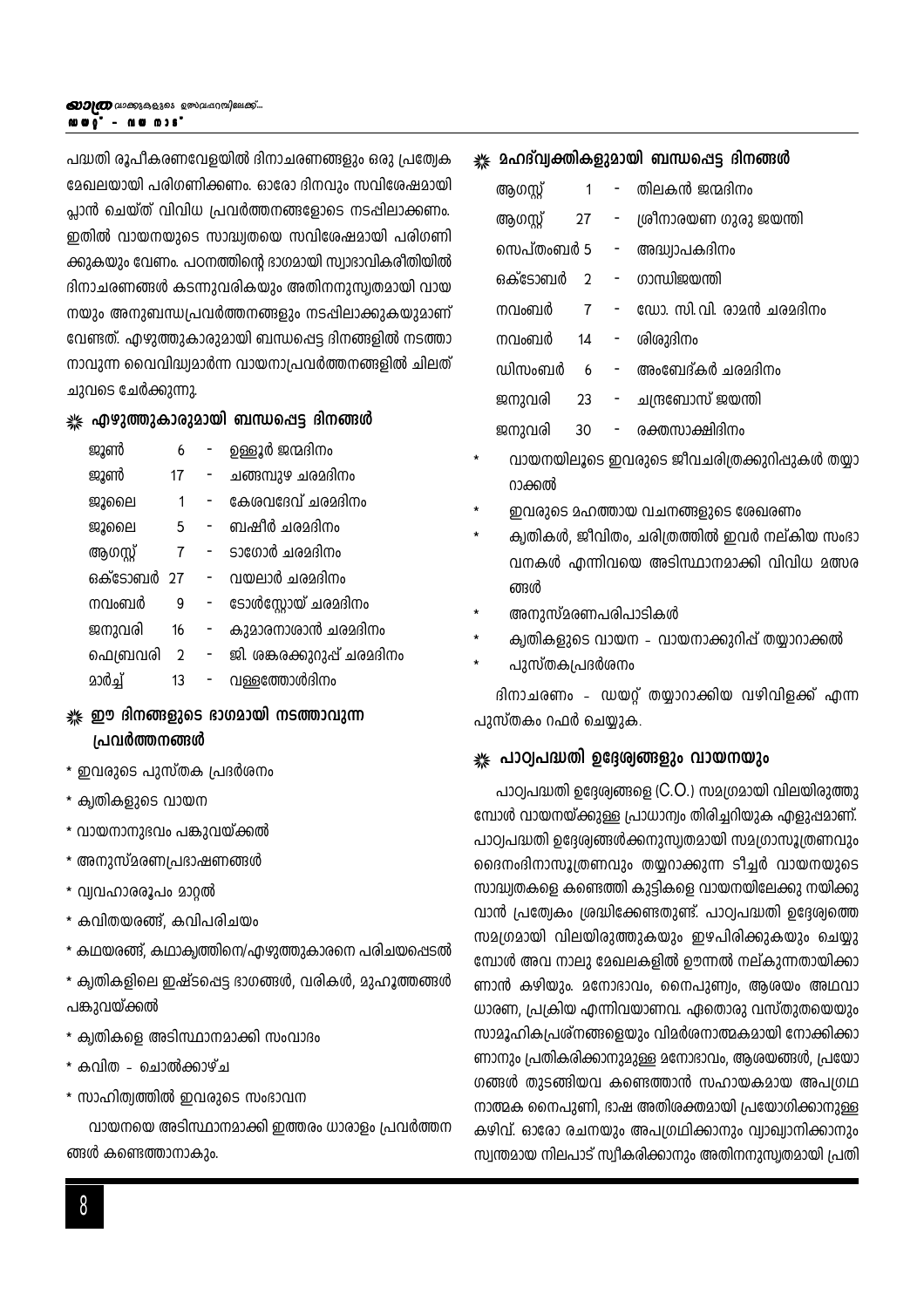കരിക്കാനുമുള്ള ശേഷി, രചനകളുടെ ഉള്ളടക്കം വിമർശനാത്മ കമായി വിലയിരുത്തുവാനുള്ള കഴിവ് , വ്വത്വസ്തദാഷാ വ്വവ ഹാരങ്ങളുടെ സവിശേഷതകൾ തിരിച്ചറിയൽ ഇവയെല്ലാം ഭാഷാ പഠനത്തിന്റെ മുഖ്വലക്ഷ്വങ്ങളാണ്. ഇതിൽ വായനയ്ക്ക് അതിവ പ്രധാന്വമുണ്ട്. മനോഭാവരൂപീകരണത്തിലും ജനാധിപത്വസമൂ ഹത്തിൽ ഭാഷാപരമായ കരുത്തുനേടുന്നതിലും വായന നിർണ്ണാ യകമായ പങ്കുവഹിക്കുന്നുണ്ട്.

#### <sub>\*</sub>‱ പുസ്തകപരിചയം

കുട്ടികളെ നല്ല പുസ്തകങ്ങളിലേക്കു നയിക്കുന്നതിന് അദ്ധ്വാപിക നല്ല വായനക്കാരിയേവേണ്ടതുണ്ട്. തന്റെ വായന യിൽ വന്നുപെടുന്ന മഹത്തായ കൃതികളെ കുട്ടികൾക്കു പരി ചയപ്പെടുത്താനും അധ്വാപിക ശ്രമിക്കേണ്ടതാണ്. ഒരു പുസ്തകം പരിചയപ്പെടുത്തുമ്പോൾ എന്തൊക്കെയാണ് ശ്രദ്ധി ക്കേണ്ടത്? ആ പുസ്തകത്തിന്റെ രചയിതാവാര്, അദ്ദേഹത്തിന്റെ 202 ക്വതികൾ ഏതൊക്കെയാണ്. അദ്ദേഹത്തിന്റെ രചനകളുടെ സവിശേഷതകൾ ഏവ തുടങ്ങിയ കാര്യങ്ങൾ ആമുഖമായി പറ യേണ്ടതുണ്ട്. തുടർന്ന്, പുസ്തകത്തിന്റെ ഉള്ളടക്കം തന്റേതായ ദാഷയിൽ ലളിതമായും വ്വക്തമായും അവതരിപ്പിക്കണം. ഇഷ്ട പ്പെട്ട മുഹൂർത്തം, വാക്വങ്ങൾ, കഥാപാത്രങ്ങൾ എന്നിവയും അവതരിപ്പിക്കാവുന്നതാണ്. പുസ്തകത്തിലടങ്ങിയിരിക്കുന്ന നിധിയെന്തെന്ന് കുട്ടികൾക്കു മനസ്സിലാക്കാൻ സാധിക്കണം. ഇത്തരമൊരവതരണം ആ എഴുത്തുകാരന്റെ മറ്റു ക്വതികളി ലേക്കു പോകാൻ കുട്ടികൾക്കു പ്രേരണയായിത്തീരും. ബാല പ്രസിദ്ധീകരണങ്ങളിലെ അപക്വരചനകൾ കയ്യൊഴിഞ്ഞ് ഗൗര വതരമായ വായനയിലേക്കു കുട്ടികൾ നയിക്കപ്പെടണം. ഇതി നുള്ള ശക്തമായ ഒരുപാധിയിലാണ് പുസ്തക പരിചയം. മുൻകാ ലങ്ങളിലെ എഴുത്തുകാർക്കൊപ്പം ഇപ്പോൾ എഴുതിക്കൊണ്ടി രിക്കുന്ന എഴുത്തുകാരെയും കുട്ടികൾക്കു പരിചയപ്പെടുത്തി ക്കൊടുക്കേണ്ടതാണ്.

#### ☀ തിരക്കഥ തയ്യാറാക്കുമ്പോൾ

ഭാഷാപഠനത്തിൽ വിവിധഭാഷാ വ്യവഹാരരൂപങ്ങൾ പരി ചയപ്പെടുന്നതിനും അവയുടെ നിർമ്മിതിയിലേർപ്പെടുന്നതിനും കുട്ടികൾക്കു ധാരാളം അവസരങ്ങൾ ലഭിക്കുന്നുണ്ട്. കഥ, കവിത, പാട്ട്, സംഭാഷണം, വിവരണം, നാടകം, സംഭാഷണം, നോട്ടീസ്, പോസ്റ്റർ, മുദ്രാഗീതങ്ങൾ, അപേക്ഷകൾ, നിവേദന ങ്ങൾ തുടങ്ങി നിരവധി വ്വവഹാരരൂപങ്ങളെ അടിസ്ഥാനമാ ക്കിക്കൊണ്ടുംകൂടിയാണ് ഭാഷാപഠനക്കാസ്സുമുറി രൂപപ്പെടുന്നത്. കഥയെ നാടകമാക്കിയും കഥാപ്രസംഗമാക്കിയും അങ്ങനെ വിവിധ വ്വവഹാരരൂപങ്ങളെ മറ്റൊന്നാക്കി മാറ്റിക്കൊണ്ടും കുട്ടി കൾ ഭാഷാപരമായ ശേഷികൾ വികസിപ്പിക്കുന്നു. എന്നാൽ, തിരക്കഥ എന്ന വ്വവഹാരരൂപം കുട്ടികൾ ഇനിയും വേണ്ടത്ര പരിചയപ്പെട്ടിട്ടില്ല എന്നതാണ് ഫീൽഡനുഭവം. എങ്ങനെയാണ് തിരക്കഥ തയാറാക്കുന്നത്? കഥയും തിരക്കഥയും തമ്മിലുള്ള വ്വത്വാസമെന്ത്? തിരക്കഥയുടെ അവിദാജ്വമായ മറ്റു ഘടകങ്ങൾ ഏതൊക്കെയാണ് എന്ന് അദ്ധ്വാപകരും കുട്ടികളും തിരിച്ചറി യേണ്ടതുണ്ട്. ഇതു സംബന്ധിച്ച ധാരാളം പഠനഗ്രന്ഥങ്ങളുണ്ട്. അതോടൊപ്പം ധാരാളം തിരക്കഥാപുസ്തകങ്ങളുമുണ്ട്. ഇവ യൊക്കെ വായിച്ചും സിനിമ കാണുമ്പോൾ അതിന്റെ ദ്വശ്വവി ന്വാസങ്ങളെ സൂക്ഷ്മമായി വിലയിരുത്തിയും തിരക്കഥാരചന യുടെ ബാലപാഠങ്ങൾ മനസ്സിലാക്കാവുന്നതാണ്. തിരക്കഥാര ചനയുടെ ചില പ്രാഥമിക ധാരണകൾമാത്രമാണ് ഇവിടെ പങ്കു വയ്ക്കുന്നത്.

തിരക്കഥയിൽ പ്രധാനമായും ദ്വര്വങ്ങൾക്കാണ് പ്രാധാന്വം. കഥയുടെ വികാസത്തിനനുയോജ്വമായ വിധത്തിൽ ദൃശ്വങ്ങളെ ക്രമീകരിക്കുകയും ദൃശ്വങ്ങളെ കൂടുതൽ ഫലപ്രദവും സമഗ്ര വുമാക്കാൻ ശബ്ദസന്നിവേശംവഴി ശ്രമിക്കുകയുമാണ് തിരക്ക ഥാക്വത്ത് ചെയ്യുന്നത്. സാഹിത്വത്തിലെ മാധ്വമം വാക്കുകളാണ്. ചലച്ചിത്രത്തിലെ മാധ്വമം ദൃശ്വങ്ങളും. കഥ തിരക്കഥാക്വത്തി നുള്ള ഒരു Raw material മാത്രമാണ്. കഥയെ അവലംബിച്ചു കൊണ്ടുള്ള തിരക്കഥാരചനയിൽ കഥയിലെ പല അംശങ്ങളും നഷ്ടമായി എന്നുവരാം. എന്നാൽ, വാക്കുകൾകൊണ്ട് പ്രകടി പ്പിക്കുന്നതിനേക്കാൾ അതിശക്തമായവിധത്തിൽ സൂക്ഷ്മവികാ രങ്ങളെ ദൃശ്വവത്ക്കരിക്കാൻ കഴിയുകയും ചെയ്യും. തിരക്കഥ യിൽ ദൃശ്വങ്ങളോടൊപ്പം ശബ്ദങ്ങൾക്കും അതീവപ്രാധാന്വമുണ്ട്. പ്രധാനമായും അഞ്ചുതരം ശബ്ദങ്ങളാണ് സിനിമയിൽ ഉപയോ ഗിക്കപ്പെടുന്നത്.

- സംഭാഷണം കഥയെ ദൃശ്വങ്ങളോടൊപ്പം മുന്നോട്ടു നയി  $\mathbf{1}$ ക്കുന്നതിൽ സംഭാഷണത്തിന് വലിയ പ്രാധാന്വമുണ്ട്.
- സംഗീതം : സിനിമയുടെ പ്രമേയത്തെ ശക്തിപ്പെടുത്തു  $\overline{2}$ . വാൻ സംഗീതം ഉപയുക്തമാണ്. സംഗീതമെന്നതുകൊണ്ട് സാധാരണ സിനിമയിൽക്കാണുന്ന പാട്ടുകളെയല്ല സൂചി പ്പിക്കുന്നത്.
- 3. യാദ്യശ്ചികശബ്ദങ്ങൾ
- സൗണ്ട് ഇഫക്ടുകൾ  $\overline{A}$ .
- 5. നിശബ്ദത : ഇത് ഏറ്റവും പ്രതീകാത്മകമായ ശബ്ദമാണ്. തിരക്കഥയെഴുതുമ്പോൾ ഇത്തരം ഘടകങ്ങൾ പരിഗണിക്കു ക തന്നെവേണം.

ദ്വശ്വങ്ങൾ കണ്ണിചേർക്കപ്പെടുമ്പോൾ അതിന് സ്വാഭാവിക മായ, അനുക്രമമായ വികാസമുണ്ടായിരിക്കണം. ദ്വശ്വങ്ങളോ രോന്നും വ്വക്തമായി എഴുതി തയാറാക്കണം. സംഭാഷണം മിതത്വം പാലിക്കുന്നതും ലളിതമായിരിക്കുന്നതും നന്ന്. സംഭാ ഷണരഹിതമായും കഥാഗതിയെ ചില ദൃശ്വങ്ങളിലൂടെ മുന്നോ ട്ടുകൊണ്ടുപോകാൻ കഴിയും.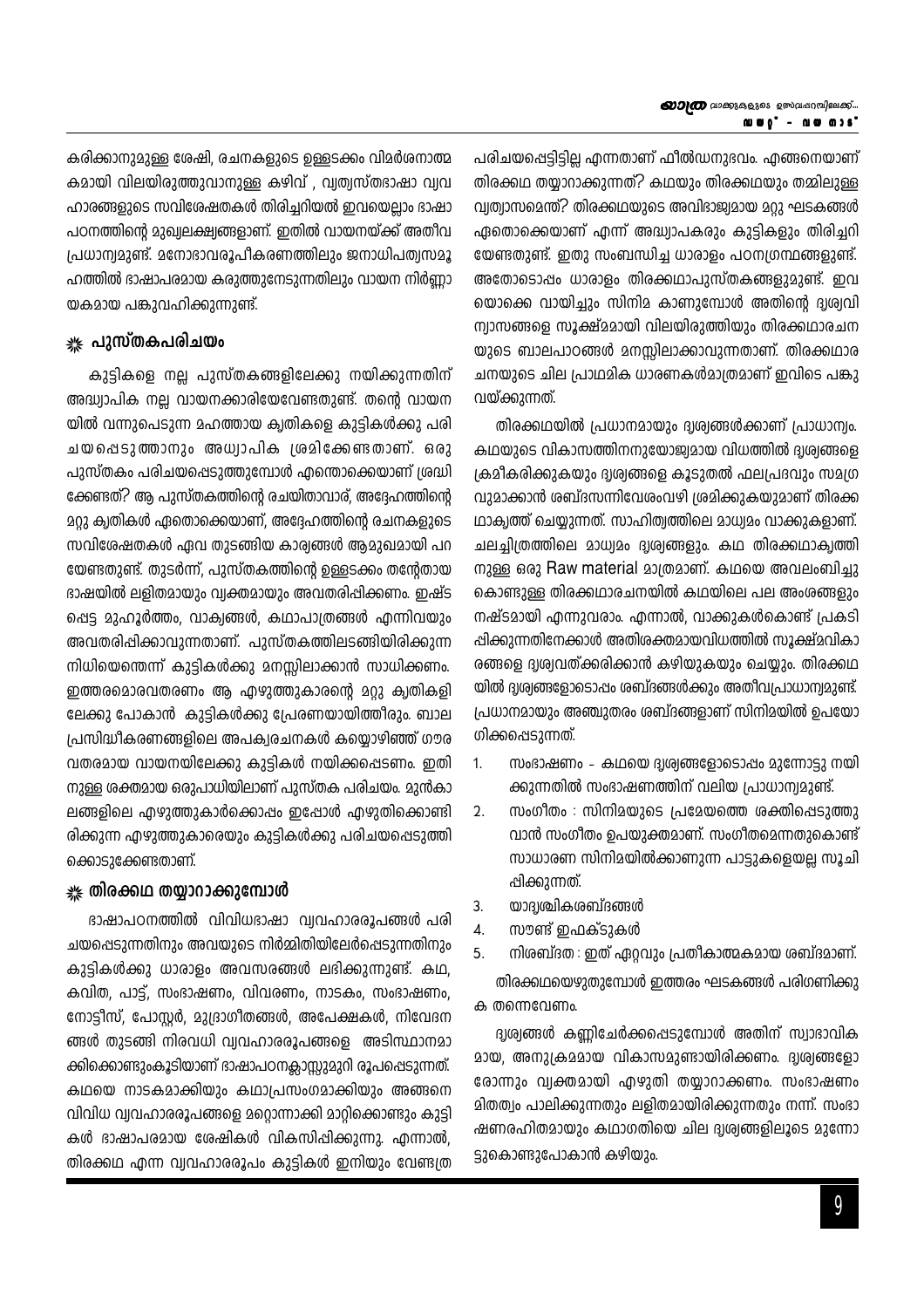ഓരോ ദൃശ്വത്തിന്റെയും സൂക്ഷ്മാംശങ്ങൾ തിരക്കഥയിലുണ്ടാ യിരിക്കണം. പ്രമേയത്തിനോ ആവിഷ്ക്കരിക്കപ്പെടുന്ന വൈകാ രികാംശങ്ങൾക്കോ തടസ്സമുണ്ടാക്കുന്ന കാഴ്ചകൾ ദൃശ്വത്തിനു ള്ളിൽ കടന്നുവരാതെ ശ്രദ്ധിക്കണം. ദൃശ്വംതന്നെ ഒരു ഭാഷയായി മാറുകയാണ് ചെയ്യുന്നത് എന്നതുകൊണ്ടാണിങ്ങനെ പറയുന്നത്. ദ്വശ്വത്തിന്റെ ലൊക്കേഷൻ, ഓരോ പ്രെയ്മിലും എന്തൊക്കെ വരണം, ഫോക്കസ് ചെയ്യേണ്ടതെവിടെയൊക്കെ, ക്വാമറയുടെ ഉപയോഗം എങ്ങനെയൊക്കെയാവണം തുടങ്ങിയ കാര്വങ്ങ ളൊക്കെ തിരക്കഥയിൽ വരേണ്ട കാര്യങ്ങളാണ്. ക്ലോസ് അപ്പ് , മിഡിൽ ഷോട്ട്, ലോംഗ് ഷോട്ട്, ഹാഫ്ഫിഗർ മിഡിൽ ഷോട്ട് എന്നിവ പ്രമേയത്തിനും ദൃശ്വത്തിനും അനുസ്വതമായി സൂചി ഷിക്കുകയും വേണം. ഓരോ ദ്വശ്വവും സംഭവിക്കുന്ന സമയവും സൂചിപ്പിക്കേണ്ടതുണ്ട് (ഉദാ: ഉച്ചസമയം, സന്ധ്വാസമയം). ഈ ഘട കങ്ങളെല്ലാം പരിഗണിക്കുന്ന ഒരു തിരക്കഥയെ അവലംബി ക്കുന്ന സിനിമ ഏറ്റവും ശക്തമായ യാഥാർത്ഥ്വത്തിന്റെ പ്രതീതി ജനിപ്പിക്കും.

നിഴലും വെളിച്ചവുമുപയോഗിച്ച് ദുശ്വങ്ങളിലൂടെ മുന്നേറുന്ന സിനിമ എന്ന ദൃശ്വകല വ്വക്തമായി എഴുതപ്പെടുന്ന ഒരു തിര ക്കഥയ്ക്കനുസൃതമായാണ് രൂപപ്പെടുന്നത്. കാഴ്ചകളെ മുഖ്വ മായും അവലംബിക്കുന്ന ഈ മാധ്വമം അതിശക്തമായ ഒരു ഭാഷ പ്രയോഗിക്കുന്നുണ്ട്. അതിനെയാണ് ദൃശ്വഭാഷ എന്നു പറയു ന്നത്. ഈ ദ്വര്വഭാഷയ്ക്ക് ഒരു ലിഖിതരൂപം തയ്യാറാക്കലാണ് തിരക്കഥാരചനയിലൂടെ നടക്കുന്നത്. പാഠപുസ്തകങ്ങളിലുള്ള കഥകളും കുട്ടികൾക്കിഷ്ടപ്പെട്ട മറ്റുകഥകളുമൊക്കെ അവർതന്നെ തിരക്കഥാരൂപത്തിലാക്കട്ടെ. കഴിയുമെങ്കിൽ അദ്ധ്വാപകരുടെ സഹായത്തോടെ വീഡിയോ ക്വാമറ ഉപയോ ഗിച്ച് അവ ചിത്രീകരിക്കുകയുമാവാം. താൻ സ്വായത്തമാക്കിയ ഭാഷാശേഷികളെ അതിശക്തമായി ഉപയോഗിക്കാൻ തിരക്കഥാ രചനയിലൂടെ കുട്ടികൾക്കു സാധിക്കും.

#### ‱ പുസ്തക പ്രദർശനം

വിവിധ ഏജൻസികൾ വഴിയും അധ്വാപകരക്ഷാകർത്ത്വസ മിതിയുടെ മുൻകൈയിലും വിദ്വാലയങ്ങളിൽ പുസ്തകങ്ങൾ സമാഹരിക്കപ്പെട്ടിട്ടുണ്ട്. ത്രിതല പഞ്ചായത്തുകളും യൂണിസെ ഫടക്കമുള്ള മറ്റ് ഏജൻസികളും സ്കൂൾ ലൈബ്രറിയിലേക്ക് ധാരാളം പുസ്തകങ്ങൾ നൽകിവരുന്നു. ആയിരത്തിൽ കുറവ് പുസ്തകങ്ങളുള്ള ഒരു സ്കൂൾ ലൈബ്രറി പോലും നമ്മുടെ ജില്ലയിലില്ലെന്നുപറയാം. വൈവിധ്വമാർന്ന ഈ പുസ്തകലോ തത്തെ തൊട്ടറിയാനുള്ള സംരംഭമെന്ന നിലയിൽ വായനാവാര ത്തോടനുബന്ധിച്ചോ മറ്റു സന്ദർഭങ്ങളിലോ പുസ്തക പ്രദർശനം നടത്താവുന്നതാണ്. ഓരോ പുസ്തകവും മറിച്ചു നോക്കാനും പുസ്തകവൈവിധ്വം തിരിച്ചറിയാനും ഇതുവഴി സാധിക്കും.

കഥ, കവിത, നോവൽ, ലേഖനം എന്നിങ്ങനെ ഇനംതിരിച്ച് പ്രദർശിപ്പിക്കുന്നത് ഉചിതമായിരിക്കും. രക്ഷിതാക്കളും സമൂഹം തന്നെയും പ്രദർശനത്തിന്റെ ഭാഗമായി വിദ്വാലയങ്ങൾ സന്ദർശി ക്കട്ടെ. പ്രദർശനത്തോടൊപ്പം വിവിധ സാംസ്കാരിക പരിപാടി കളും വായനാപ്രവർത്തനങ്ങളും സംഘടിപ്പിക്കാവുന്നതാണ്.

### $*$ െ ലൈബ്രറി നോട്ട്  $\,$

വായിച്ച പുസ്തകങ്ങളെക്കുറിച്ചുള്ള ചെറുകുറിപ്പുകളാണ് ലൈബ്രറി നോട്ടിന്റെ ഉള്ളടക്കം. കുട്ടിയുടെ വായനയുടെ പുരോ ഗതി വിലയിരുത്താൻ ഇതുപകരിക്കും. വായിച്ചു മുന്നേറുന്ന കുട്ടിക്ക് ഈ കുറിപ്പുകൾ വരും കാലങ്ങളിൽ വീണ്ടും പ്രയോ ജനപ്രദമാവും. തന്റെ വായനയുടെ വികാസത്തെ സ്വയം വില യിരുത്താനും അതതുകാലങ്ങളിൽ വായനയിൽ സംഭവിക്കുന്ന വളർച്ചയും അഭിരുചിയും വ്യതിയാനങ്ങളും വിഷയ സ്വീകരണ ത്തിന്റെ ഗൗരവപ്രകൃതിയും മനസ്സിലാക്കാനും ഈ നോട്ട് ഉപ കരിക്കും. കുട്ടി സ്വയം രൂപപ്പെടുത്തുന്ന രീതിയാണ് എഴു ത്തിൽ വരേണ്ടത്. ഒരു മാത്വക നോക്കാം.

പുസ്തകത്തിന്റെ പേര് : കുമ്മാട്ടി ത്രന്ഥകർത്താവ് : കാവാലം നാരായണപ്പണിക്കർ പ്രസാധകർ : നാഷണൽ ബുക്ക് ട്രസ്റ്റ് വായിച്ച തിയ്യതി : 20-2-2006

ഉള്ളടക്കം : മുത്തശ്ശിക്കഥയിലെ കുമ്മാട്ടിയാണ് ഈ പുസ്ത കത്തിലെ പ്രധാന കഥാപാത്രം. തോളത്തെ കമ്പും അതിൽ തൂക്കിയ ദാണ്ഡങ്ങളുമായി നൃത്തം വെച്ചും മണികിലുക്കിയും വരുന്ന കുമ്മാട്ടി. ഇമ്പമുള്ള പാട്ടുകൾ പാടി ഗ്രാമത്തിലെ കുട്ടി കളോടൊഷം കൂടിയ കുമ്മാട്ടി അവരുടെ പ്രിയപ്പെട്ടവനായി മാറുന്നു. ഭാണ്ഡത്തിനുള്ളിൽ നിന്നും മുഖം മൂടികളെടുത്ത് കുട്ടികൾക്കു കൊടുത്തിട്ട് കുമ്മാട്ടി പാട്ടുപാടി. പക്ഷികളു ടെയും മൃഗങ്ങളുടെയും മുഖംമൂടികൾ. മതിമറന്നു നൃത്തം ചെയ്ത കുട്ടികൾ പക്ഷികളും മൃഗങ്ങളുമായി. ചിണ്ടൻ എന്ന നായയായി കുട്ടി രൂപാന്തരപ്പെട്ടു. അവൻ എങ്ങോട്ടോ ദ്രാന്തെ ടുത്തെന്നവണ്ണം ഓടി. ഓടിപ്പോയ ചിണ്ടന്റെ കഥയാണ് തുടർന്ന്. ചിണ്ടൻ നഷ്ടപ്പെട്ടതിലുള്ള ദു:ഖവുമായി കൂട്ടു കാരും വീട്ടുകാരും. പാട്ടുകഴിഞ്ഞതോടെ കുട്ടികൾ പക്ഷിമ്വ ഗാദികളുടെ രൂപം വെടിഞ്ഞ് മനുഷ്വക്കുട്ടികളായി മാറിയി രുന്നു. ഒടുവിൽ ചിണ്ടൻ കുമ്മാട്ടിയുടെ പാട്ട് കേട്ട് തിരി ച്ചെത്തി. കുമ്മാട്ടി തന്റെ മാന്ത്രികവടി ഉപയോഗിച്ച് ചിണ്ടനെ മനുഷ്വക്കുട്ടിയാക്കി. കഥപറച്ചിലിന്റെ രീതിയിലെഴുതിയ ഈ പുസ്തകത്തിൽ നല്ല പാട്ടുകളുമുണ്ട്. അസ്വാതന്ത്ര്യത്തിന്റെ അസുഖം പങ്കിടുന്ന നല്ല ഒരു പുസ്തകമാണിത്.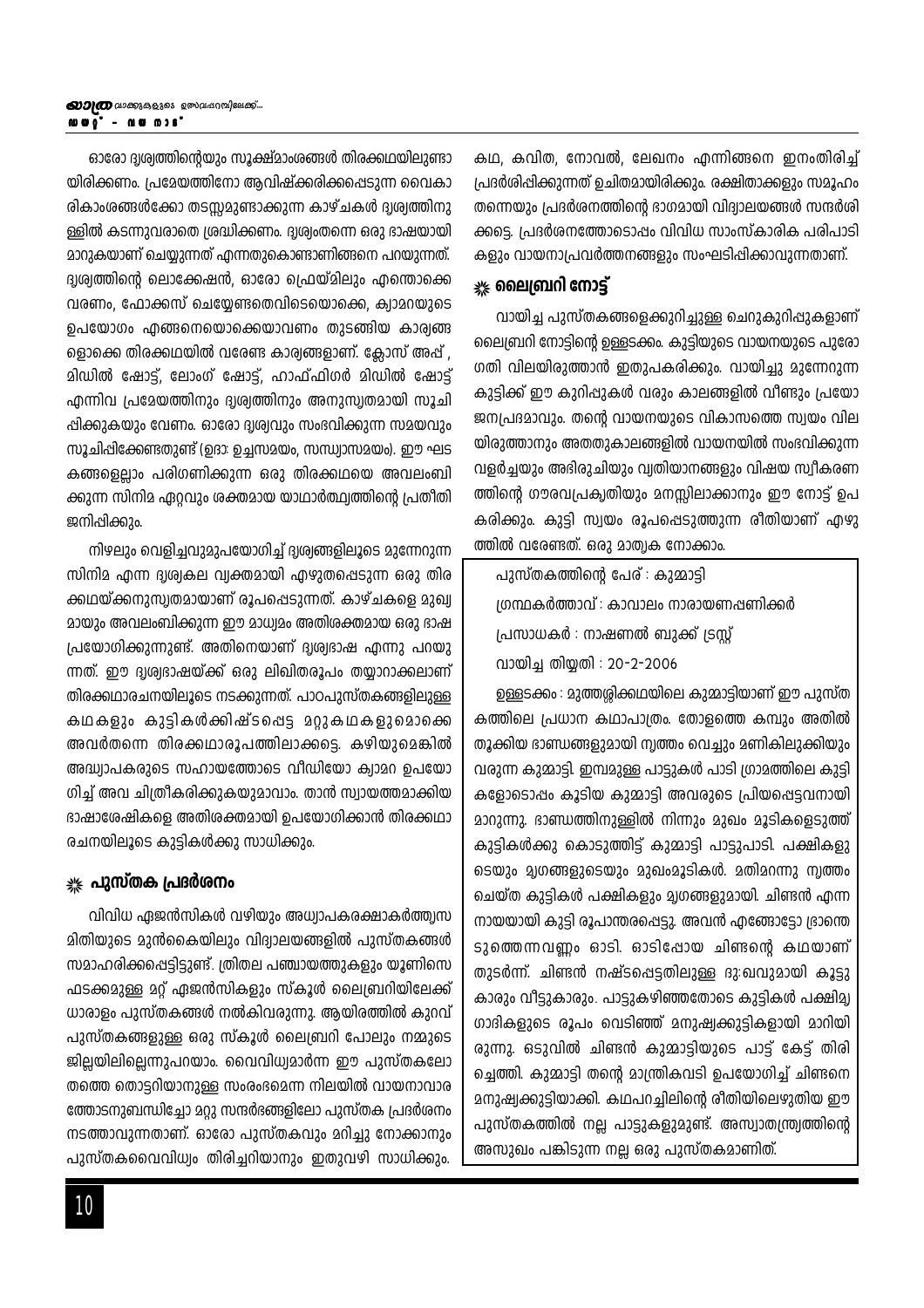### ക്ലാസ് റൂം തിയേറ്റർ

സർഗാത്മകതയുടെ ഉറവിടം ജൻമസിദ്ധമായ വാസന യാണ്. പൂവിടരും പോലെ കവിതജനിക്കുന്ന, കഥകളും നാട കങ്ങളും രൂപം കൊള്ളുന്ന സർഗാത്മകനിമിഷങ്ങ ളൊരുക്കലാണ് ക്ലാസ് റൂം തിയേറ്ററിന്റെലക്ഷ്വം. ഭാഷാപഠനത്തിൽ ഇതിന് അനന്തമായ സാധ്വതകളുണ്ട്. വായനയുമായി ബന്ധ ഷെട്ടും ക്ലാസ് റൂം തിയേറ്റർ ഫലപ്രദമായി നടപ്പിലാക്കാവുന്ന താണ്. പാഠ്വപദ്ധതിഉദ്ദേശ്വങ്ങളിൽ കഥയും കവിതയും കഥാ പ്രസംഗവുമടക്കം വിവിധ ഭാഷാരൂപങ്ങൾക്കു പ്രാധാന്വമുണ്ട്. ഇവയിലെ രംഗാവതരണ സാധ്വതകളുള്ള ഭാഷാരൂപങ്ങളേതൊ ക്കെയാണ് ?

- നാടകം
- കഥാപ്രസംഗം
- റോൾ പ്ലേ
- സംഗീത ശിൽപ്പം
- ചൊൽക്കാഴ്ച

പഠനത്തിന്റെയും വായനയുടെയും ഭാഗമായി ഈ രംഗാ വതരണ സാധ്വതകൾ കണ്ടെത്തണം. ക്ലാസ്റൂമിൽ ഇതിനാവ ശ്വമായ മുന്നൊരുക്കങ്ങൾ നടത്തണം.

- സ്ക്രിപ്റ്റ് തയ്യാറാക്കൽ
- സംവിധാനം
- റിഫേഴ്സൽ
- രംഗാവതരണം

കുട്ടികളും അധ്വാപകരും രക്ഷിതാക്കളും ഇത്തരമൊരു പണിശാലയിൽ പങ്കാളികളാകുന്നതോടെ ക്ലാസ്റൂം തിയേറ്റർ കൂടുതൽ ഫലപ്രദവും അർത്ഥപൂർണ്ണവുമാവും. വിദഗ്ധരുടെ സഹായവും കൂടിയാവുമ്പോൾ ക്ലാസ് റൂം തിയേറ്റർ കുട്ടിക ളുടെ സർഗാത്മക പ്രകടനങ്ങളുടെ മികച്ച വേദിയായി മാറും.

### <sub>\*\*</sub> സംഗീതശിൽപ്പം

സംഘമായി അവതരിപ്പിക്കാൻ കഴിയുന്ന ഒരു കലാരൂ പമാണിത്. നൃത്തകലാധ്വാപികയുടെ സഹായം ഇതിനാവര്യമായി വന്നേക്കാം. കുട്ടികൾ അവരുടെ വായനയുടെ ഭാഗമായി കണ്ടെ ത്തുന്ന പാട്ടുകളും കവിതകളും അവതരണത്തിനുപയോ ഗിക്കാം. ഏതെങ്കിലുമൊരാശയമോ സംഭവമോ വിവരണമോ ഉൾക്കൊള്ളുന്ന പാട്ടുകളും കവിതകളുമാണുചിതം. ഉദാഹര ണത്തിന് യുദ്ധവിരുദ്ധ ആരയമുള്ള പാട്ടുകൾ, കവിതകൾ, ദേശ ഭക്തിഗാനങ്ങൾ, സാമൂഹ്വതിന്മകൾക്കെതിരായുള്ള രചനകൾ, സുനാമിപോലുള്ള പ്രകൃതിദുരന്തങ്ങൾക്കിരയാക്കപ്പെട്ടവരുടെ ജീവിതചിത്രീകരണം. ഇങ്ങനെ വൈവിധ്വമുള്ള നിരവധി പാട്ടു കളും കവിതകളും കുട്ടികളുടെ വായനയിലേക്കു കടന്നുവരും.

പിന്നണിയിൽ നിന്നുയരുന്ന ആലാപനത്തോടൊഷം താളാ ത്മകമായ നൃത്തച്ചുവടുകളോടെ രംഗാവതരണം നടത്തുന്നു. ഉള്ളടക്കത്തിനനുയോജ്വമായ ആലാപനവും നൃത്തച്ചുവടുകളു മാണാവര്വം. സംഘാംഗങ്ങളുടെ നൃത്തച്ചുവടുകൾക്കും അംഗ വിക്ഷേപങ്ങൾക്കും ഐകരൂപ്വം (യൂണിഫോമിറ്റി) വേണം. എല്ലാ വരുടെയും അംഗചലനങ്ങൾ ഒരുപോലെയാവണമെന്നർത്ഥം. ആലാപനത്തിന്റെ അന്ത്വഘട്ടത്തിൽ സംഘാംഗങ്ങൾ ഉള്ളടക്ക ത്തിനനുയോജ്വമായി ഒരു ശില്പംപോലെ നിശ്ചല (സ്റ്റിൽ)മാകുന്നു. രംഗാവതാരകർക്ക് അനുയോജ്വമായ ചമയ ങ്ങളും വേണം.

### \* ഈിൽക്കാഴ്ച

പാഠ്വപദ്ധതിയുടെ ഭാഗമായും അല്ലാതെയും കുട്ടികൾ ധാരാളം കവിതകൾ വായിക്കുന്നുണ്ട്. കവിത നൽകുന്ന ഹ്യദ യവികാസമാണ് കവിതാവായനയുടെ ഏറ്റവും വലിയ അനു ഭവം. ഭാവനയുടെ ചിറകുവിരിയൽ, സൂക്ഷ്മമായ ജീവിതാനുഭ വങ്ങളുടെ ആശയലോകം നെഞ്ചിലേറ്റൽ. തിന്മക്കെതിരായ പ്രതിഷേധങ്ങൾ രൂപപ്പെടൽ മാനവികതയുടെ സ്നേഹതല ങ്ങൾ സ്വാംശീകരിക്കൽ, വിമാനുഷികതയെ തിരസ്ക്കരിക്കൽ ഇങ്ങനെ കവിത വായിക്കുക വഴി മനസ്സിൽ പതിയുന്ന മുദ്ര കൾ വർണ്ണനാതിതമാണെന്നു കാണാം. സ്വാംശികരിക്കപ്പെടുന്ന അർത്ഥതലങ്ങളെ അതിനനുയോജ്വമായ അംഗചേഷ്ടകളോടും നൃത്തച്ചുവടുകളോടും ഭാവപ്രകടനത്തോടും കൂടി ചൊല്ലി, രംഗ ത്തവതരിപ്പിക്കലാണ് ചൊൽക്കാഴ്ച. കവിത ചൊല്ലി കാഴ്ചവ ക്കുന്ന രീതിയാണിത്.. രംഗാവതരണ സാധ്വതയുള്ള കവിതകൾ തെരഞ്ഞെടുത്ത് ഒറ്റയ്ക്കും സംഘമായും ചൊൽക്കാഴ്ച അവ തരിപ്പിക്കാവുന്നതാണ്.

## ☀ ടീച്ചർ തയ്യാറാക്കുന്ന വായനാസാമഗ്രി

പഠനം അറിവിന്റെ നിർമ്മിതിയാണെന്ന കാഴ്ചയാണ് മാറിയ പാഠ്വപദ്ധതിക്കുള്ളത്. ഇതിന് പഠനരീതിതന്നെ മാറുകയും പുതിയ പഠനതന്ത്രങ്ങൾ നിലവിൽ വരികയും ചെയ്തു. പ്രൊജക്റ്റ്, സെമിനാർ, അസൈൻമെന്റ് തുടങ്ങിയ പഠനതന്ത്ര ങ്ങൾ സാർത്ഥകമാകണമെങ്കിൽ കുട്ടികൾ ധാരാളമായി വായി ക്കേണ്ടതുണ്ട്. വിവരശേഖരണത്തിനും ആശയരൂപീകരണ ത്തിനും അതുവഴി അറിവിന്റെ നിർമ്മിതിക്കുമായി വായന ഒഴി വാക്കാനാവാത്ത ഒരു പഠനപ്രവർത്തനമായി മാറേണ്ടതുണ്ട്. ചില ഘട്ടങ്ങളിലെങ്കിലും അധ്വാപകർ തന്നെ കുട്ടികൾക്കാവര്യമായ വായനാസാമ്യഗികൾ തയ്യാറാക്കേണ്ടതായി വരും. പ്രാദേശിക ചരി ത്രപഠനത്തിന്റെ ഭാഗമായി കുട്ടികൾ പഴശ്ശിരാജാവിനെക്കുറിച്ച് വായിക്കേണ്ട സന്ദർഭമുണ്ടാകുന്നുവെന്നിരിക്കട്ടെ. പഴശ്ശിയെക്കു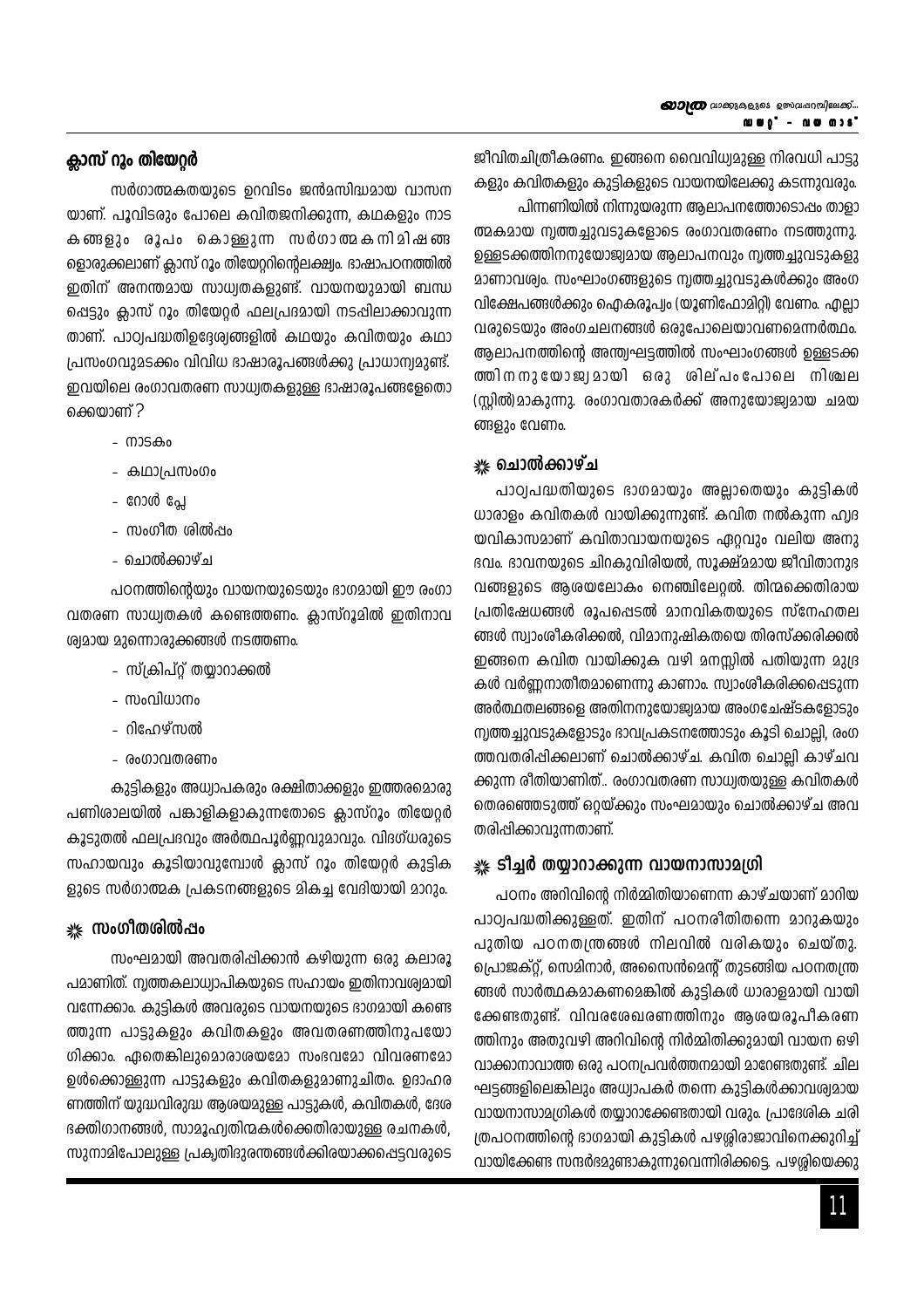റിച്ചും പഴശ്ശി സമരങ്ങളെക്കുറിച്ചും പ്രതിപാദിക്കുന്ന ധാരാളം ശ്രന്ഥങ്ങളുണ്ട്. ക്ലാസ്സിലെ എല്ലാ കുട്ടികൾക്കും ഈ പുസ്തക ങ്ങളിലേക്ക് പോകാൻ കഴിഞ്ഞെന്നു വരില്ല. ഇത് മറികടക്കാൻ ടീചർക്കു എന്തുചെയ്യാൻ കഴിയും ? ടീച്ചർ ഇത്തരം പുസ്തക ങ്ങൾ വായിക്കുകയും പഴശ്ശിയെക്കുറിച്ചും പഴശ്ശി സമരങ്ങളെ ക്കുറിച്ചും സാമ്രാജ്വത്വ വിരുദ്ധ പോരാട്ടങ്ങളിൽ പഴശ്ശിയുടെ സ്ഥാനത്തെക്കുറിച്ചും സമഗ്രമായ ഒരു പഠനസാമഗ്രി എഴുതി തയ്യാറാക്കുകയും കുട്ടികൾക്ക് നൽകുകയും ചെയ്യാവുന്നതാണ്. അധ്വാപിക എന്ന നിലയിൽ തന്റെ അറിവിനെ വികസിപ്പിക്കു ന്നതിനും അതുവഴി കുട്ടികളുടെ പഠനത്തിൽ കുട്ടിയോടൊപ്പം അറിവിന്റെ നിർമ്മാതാവായി മാറുന്നതിനും ഇതു സഹായക മാകും. വിവിധ വിഷയങ്ങളുമായി ബന്ധപ്പെട്ട് ഇത്തരത്തിൽ കുട്ടികൾക്ക് ഫലപ്രദമായ വായനാസാമഗ്രികൾ നിർമ്മിച്ചു നൽകാൻ അധ്വാപക മുൻകൈയ്യെടുക്കണമെന്നു മാത്രം.

#### <u> ※ ആസ്വാദനക്കുറിപ്പ്</u>

ഗ്രന്ഥത്തിന്റെ പേര് : കാപ്പിരികളുടെ നാട്ടിൽ ഗ്രന്ഥകർത്താവ് : എസ്. കെ. പൊറ്റക്കാട്ട് പ്രസാധകർ : ഡി.സി.ബുക്സ് വർഷം : 2005

മലയാളത്തിലെ ഏറ്റവും പ്രശസ്തനായ യാത്രാവിവരണ ഗ്രന്ഥകാരനാണ് എസ്.കെ.പൊറ്റക്കാട്ട്. അതിർത്തികൾക്കും ദേശങ്ങൾക്കും അപ്പുറത്തേക്ക്.... സംസ്കാരങ്ങളിലേക്ക്.... അവിടുത്തെ ജീവിതങ്ങളിലേക്ക് സഞ്ചാരസാഹിത്വത്തെ കൈപി ടിച്ചു നടത്തിയ എസ്.കെ.കണ്ട ദേരങ്ങളിലെ കാഴ്ചയുടെ വാതായനങ്ങൾ തന്റെ ക്വതികളിൽ തുറന്നിടുന്നു.

ലോകത്തിലെ ഏറ്റവും വലിയ വെള്ളച്ചാട്ടമായ വിക്ടോറിയ യുടെ പാതാളവീഴ്ച വായിക്കുമ്പോൾ നമുക്കുചുറ്റും അറിയാതെ കുളിരും രബ്ദവും നിറഞ്ഞു പതയുന്നു. വീഴ്ച പറ്റിയ സാബസി തലചുറ്റലോടെ വായിൽ നുരപിണ്ഡവുമായി കിടന്നു 2ുരണ്ട് എങ്ങോട്ട് നീങ്ങണമെന്നറിയാതെ വിരളുന്നത് ന<u>മു</u>ക്ക് കൺമുന്നിൽ അനുഭവിക്കാം. ആഫ്രിക്കൻ ഭാഷാപരിജ്ഞാന ക്കുറവുപോലും മലയാളിയുടെ സാമർത്ഥ്വത്തിനു മുന്നിൽ പത്തി മടക്കുന്നതും കാപ്പിരികളുടെ നിഷ്കളങ്കത നർമ്മം തൊട്ടെഴുതി ചിരിക്കാൻ വക നൽകുന്നതോടൊപ്പം തരംകിട്ടിയാൽ കൊല്ലാനും തിന്നാനും മടിക്കാത്ത ഇവരുടെ വന്വത നമ്മുടെ അസ്ഥിയെഷോലും പലഷോഴും മരവിഷിക്കുന്നു.

ആപ്രിക്കയിലെ നീണ്ട യാത്രയിലൂടെ കാപ്പിരികളുടെ അപ രിഷ്ക്വതമായ ജീവിതത്തെ വെള്ളക്കാരന്റെ അധിനിവേശം എങ്ങനെയൊക്കെ ചൂഷണം ചെയ്യപ്പെടുന്നെന്നും അതിനിടക്ക് കൈയിട്ടു വാരുന്ന ഇന്ത്യൻ കച്ചവടക്കാരുടെ തന്ത്രങ്ങളും ഒരു അടിമത്വത്തിന്റെ വേദനയിലൂന്നി നിന്ന് പൊറ്റെക്കാട്ട് കേൾപ്പി ക്കുന്നു.

പല്ല് രാകി കൂർമ്പിക്കുന്നതും ചുണ്ട് തുളച്ച് അലങ്കരിക്കു ന്നതും ഏതോ കാപ്പിരി മൂപ്പൻ അപസ്മാരം പിടിച്ച് മരിക്കാൻ കിടന്നപ്പോൾ വായമുറുക്കിയതിനാൽ വെള്ളം കൊടുക്കാൻ പല്ലുകൊഴിച്ചുകളഞ്ഞ ചരിത്രം തനിക്ക് വരാതിരിക്കാൻ കാലേ ക്കൂട്ടി രണ്ടു പല്ലുകൾ നീക്കി ചാവുജലത്തിന് വഴിയൊരുക്കി കാത്തിരിക്കുന്ന കാപ്പിരി. ഇങ്ങനെ താൻ കണ്ട നാടിന്റെ ചരിത്രം സംസ്ക്കാരം നർമ്മം എല്ലാം എല്ലാം... പൊറ്റെക്കാട്ട് കാപ്പിരിക ളുടെ നാട്ടിൽ മനോഹര ചിത്രങ്ങളാക്കി നമ്മെ അനുഭവപ്പെടു ത്തുമ്പോൾ നാമും അറിയാതെ കാലങ്ങൾക്കും ദേശങ്ങൾക്കും അപ്പുറത്തേക്ക് അതിരുകൾ കടന്ന് യാത്ര ചെയ്യുകയാണ്...

തയാറാക്കിയത് : സജേഷ്, ജി.യു.പി.എസ്. എരുമക്കൊലി

## ബഹുമുഖ ബുദ്ധിരക്തി

'മനുഷ്വരെല്ലാരുമൊന്നുപോലെ ആമോദത്തോടെ വസി ക്കാൻ എന്താണ് വേണ്ടത്? ഒരേ സാമൂഹ്വവ്വവസ്ഥിതി? ഒരേ സാമ്പത്തിക സ്ഥിതി? ഒരേ സാഹചര്വങ്ങൾ? അതോ ഇവ എല്ലാംകൂടി ചേർന്ന അവസ്ഥയോ ? ഇത്രയുമൊക്കെ ആയാൽ എല്ലാവരും ഒരേപോലെ ചിന്തിക്കും എന്ന് എന്താണുറപ്പ്? (ഒരേ പോലെ ചിന്തിച്ചില്ലെങ്കിൽ പ്രവൃത്തിയും ഒരേപോലെയാവി ല്ലല്ലോ?) മനുഷ്വരാശിയുടെ പുരോഗതിക്ക് ഒരേപോലെ ചിന്തി ക്കുന്നവർ ഗുണമോ. ദോഷമോ?

ഒരു ക്ലാസ്സിലെ കുട്ടികൾ ഒരേ പോലെയല്ല. ഒരു വീട്ടിലെ അംഗങ്ങൾ ഒരേപോലെയല്ല. ഒരു നാട്ടിലെയും ജനങ്ങൾ ഒരേ പോലെയല്ല. ഒരു സംഘത്തിലെയും ആളുകൾ ഒരേപോലെയല്ല. ഒരേപോലെയുള്ള രണ്ടു വ്യക്തികൾപോലുമില്ല. 'ഒന്നു പോലെ'യെന്നത് കേവലം മിഥ്വയാണ്. രൂപത്തിലും ദാവത്തിലും ആക്വതിയിലും പ്രക്വതിയിലും ഒന്നുംതന്നെ മാനുഷർ ഒരേപോ ലെയല്ല; ആവുകയുമില്ല; ആകേണ്ടതുമില്ല. അച്ചടക്കബോധന ത്തിന്റെ / പരിശീലനത്തിന്റെ ഭാഗമായി നാം നടത്തുന്ന അസം ബ്ലിയും യൂണിഫോമുകളും ചിട്ടയും ക്രമങ്ങളും ഒന്നുംതന്നെ ഒന്നിനെയും ഒന്നുപോലെയാക്കുന്നില്ല. ഒന്നായ് നിൽക്കാൻ ഒന്നും ഒന്നുപോലെയാകേണ്ടതില്ല.

നാമെല്ലാം വ്യത്വസ്തരായിരിക്കുന്നു. അത് നമ്മിലെ ബുദ്ധി യുടെ ബഹുമുഖങ്ങളുടെ സംയോഗങ്ങൾ വ്വത്വസ്തമായിരിക്കു ന്നതിനാലാണ്. ബുദ്ധിയുടെ ബഹുമുഖങ്ങൾ എല്ലാവരിലും ഉണ്ട്. എന്നാൽ, അത് പ്രാധാന്വത്തിന്റെ ക്രമത്തിൽ വ്വത്വസ്ത മാണ്. അവയുടെ തീവ്രതയിലും വ്വത്വസ്തമാണ്. അങ്ങനെ, ബുദ്ധിപരമായ വ്വത്വസ്തത അവനെ വ്വതിരിക്തനാക്കുന്നു. ഹൊവാർഡ് ഗാർഡനറുടെ ബഹുമുഖബുദ്ധിശക്തി സിദ്ധാന്തം (The Theory of Multiple Inttellingense) ഈ വ്വതിരിക്തതയ്ക്ക് വ്വാഖ്വാനം നല്കുന്നു.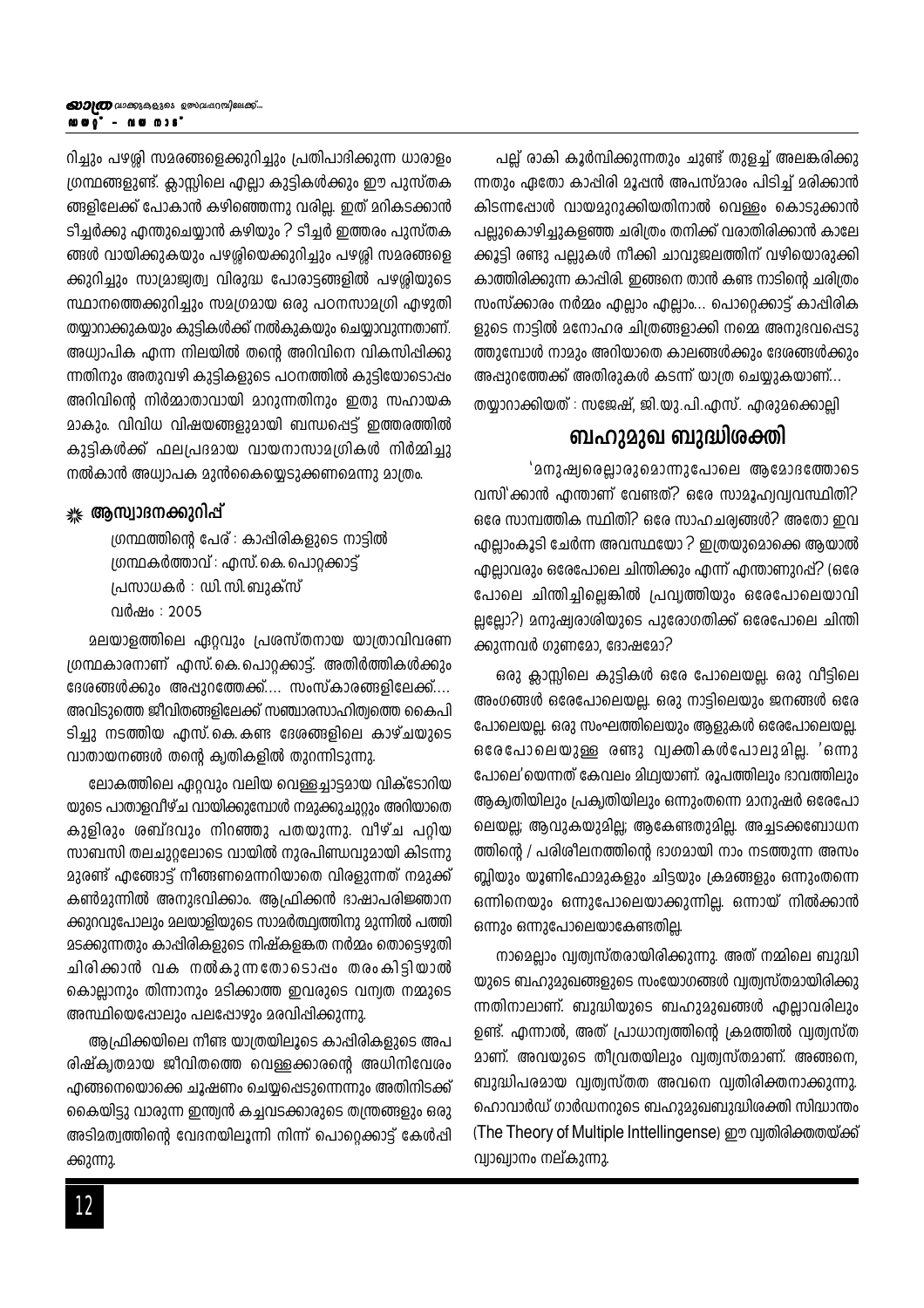ഒരു അദ്ധ്വാപകന് എത്രയോ വ്വക്തിത്വങ്ങളുമായി ഇടപെ ടേണ്ടിവരുന്നു. തന്നെക്കാൾ നന്നായി പാട്ടുപാടുന്നവർ, ന്വത്തം ചെയ്യുന്നവർ, ചിത്രംവരയ്ക്കുന്നവർ, കായികമായി മികവു പുലർത്തുന്നവർ, കഥയും കവിതയും എഴുതുന്നവർ തുടങ്ങിയ എത്രയെത്ര വ്വക്തിത്വങ്ങൾ ! ഇവയെല്ലാം ജന്മസിദ്ധമായ കഴിവു മാത്രമാണെന്ന അഭിപ്രായത്തിൽ തന്റെ അനുഭവങ്ങളും അറിവും ചേർത്ത് മേൽക്കോയ്മ നേടാൻ ശ്രമിക്കുന്നതാണ് നാം കാണുന്നത്. ഇതുകൊണ്ടുതന്നെയായിരിക്കാം ഗാർഡ്നർ ഇവയെ ബുദ്ധിശക്തി (Intelligence) എന്നുവിളിച്ചത്. എല്ലാ മേഖ ലകളിലും പ്രഗത്ഭനാകാതെ തന്നെ ഒരു അദ്ധ്വാപകന് കുട്ടിക ളുടെ കഴിവുകൾ വളർത്താൻ അവസരങ്ങൾ സ്വഷ്ടിക്കാമല്ലോ.

National Curriculum Document നിർദ്ദേശിക്കുന്നതനുസ രിച് Multiple Intelligence Theory യുമായി ഇഴചേർത്ത് പഠന പ്രവർത്തനങ്ങൾ രൂപപ്പെടുത്തുവാൻ നമുക്ക് ഇനിയും വളരെ ദൂരം സഞ്ചരിക്കേണ്ടതുണ്ട്. പാഠ്വപദ്ധതിരൂപകരണവേളയിൽ ഇത് വേണ്ടത്ര പരിഗണിക്കപ്പെടാത്തത് ഒരു കാരണമാവാം. ആറ്, ഏഴ് ക്ലാസ്റ്റുകളിലെ ഇംഗ്ലീഷ് അദ്ധ്വാപകസഹായി പരിരോധി ച്ചാൽ ഇത് ഏറെക്കുറെ സാധിതമായിട്ടുള്ളതായി കാണാം.

Narrativesന്റെ പിൻബലത്തോടെ വിവിധ വ്വവഹാരങ്ങ ളുടെ നിർമ്മാണത്തിലൂടെ മുന്നേറുമ്പോൾ ഏതെല്ലാം ഘട്ടങ്ങ ലിൽ ഇവ ഉൾച്ചേർന്നിട്ടുണ്ടെന്നു നോക്കാം.

- ഭാഷാപരമായ ബുദ്ധി (Verbal Linguistic skill) വിവിധ വ്വവ  $\mathbf{1}$ ഹാരരൂപങ്ങളുടെ നിർമ്മിതിയിലും പ്രയോഗത്തിലും.
- $\overline{2}$ യുക്തിപരവും ഗണിതപരവുമായ ബുദ്ധി (Logical Math– ematical intelligence)
	- \* സംഭവങ്ങളുടെ പ്രവചനങ്ങൾ നടത്തുമ്പോൾ
	- \* കാര്വകാരണബന്ധങ്ങൾ കണ്ടെത്തുമ്പോൾ
	- \* അനുയോജ്വമായ പ്രയോഗങ്ങൾ കണ്ടെത്തുമ്പോൾ
	- \* സംഭവങ്ങൾ ക്രമപ്പെടുത്തുമ്പോൾ
- $\overline{3}$ ദ്വശ്വസ്ഥലപരമായ ബുദ്ധി (Visual - Spatial Intelligence)
	- \* ചിത്രങ്ങൾ വരയ്ക്കുമ്പോൾ
	- \* ചിത്രങ്ങൾ വ്വാഖ്വാനിക്കുമ്പോൾ
	- \* പോസ്റ്റർ, ഗ്രിറ്റിംഗ് കാർഡ് തുടങ്ങിയവ നിർമ്മിക്കുമ്പോൾ
	- \* ചുമർ മാസിക നിർമ്മിക്കുമ്പോൾ
	- \* മാസികകളുടെയും മറ്റും ലേ ഔട്ട് ചെയ്യുമ്പോൾ
- രാരീരിക ചലനബുദ്ധി (Bodily Kinesthetic Intelligence)  $\overline{4}$ .
	- \* ചെറുനാടകങ്ങൾ അവതരിപ്പിക്കുമ്പോൾ
	- \* മൂകാദിനയം നടത്തുമ്പോൾ
- 5. സംഗീതപരമായ ബുദ്ധി (Musical Intelligence)
	- \* കവിതകൾ ചൊല്ലുമ്പോൾ
	- \* വരികൾ ചേർത്ത് എഴുതുമ്പോൾ
	- \* കവിതയുടെ താളം കണ്ടെത്തുമ്പോൾ
- 6. വ്യക്ത്വാന്തര ബുദ്ധി (Interpersonal Intelligence)
	- \* ചർച്ചയിൽ പങ്കെടുക്കുമ്പോൾ
	- \* സംവാദങ്ങൾ നടത്തുമ്പോൾ
	- \* ചോദ്വങ്ങൾ ചോദിച്ച് വിവരശേഖരണം നടത്തുമ്പോൾ
	- \* ആശയങ്ങൾ പങ്കുവയ്ക്കുമ്പോൾ
	- \* പരസ്പരം താരതമ്വം ചെയ്യുമ്പോൾ
- 7. ആന്തരികവൈയക്തികബുദ്ധി (Interpersonal Intelligence)
	- \* ഡയറി എഴുതുമ്പോൾ
	- \* സ്വന്തം കഴിവുകളും പരിമിതികളും തിരിച്ചറിയുമ്പോൾ
	- \* ഭാഷാപരമായ പ്രവർത്തനങ്ങളുടെ തുടക്കമിടുമ്പോൾ
	- \* സർഗ്ഗാത്മക പ്രകടനം നടത്തുമ്പോൾ

#### 8. പ്രക്വതിപരമായ ബുദ്ധി (Naturalistic Intelligence)

- \* പ്രക്വതിദ്വശ്വങ്ങളുടെ വിശദാംശങ്ങൾ ഭാഷാരൂപങ്ങളി ലേക്കു മാറുമ്പോൾ
- \* പ്രക്വതിയുമായി ബന്ധപ്പെട്ട് സംസാരിക്കുമ്പോൾ
- \* ചിത്രം വരയ്ക്കുമ്പോൾ

ഈ പ്രവർത്തനങ്ങളിൽ കുട്ടികൾ എത്രമാത്രം നന്നായി പ്രവർത്തിക്കുന്നുവെന്നു നോക്കിയാൽ ബുദ്ധിശക്തി വിലയി രുത്തുന്നതിനും സാധിക്കും. ഏതൊരു കുട്ടിയും താഴെ പറ യുന്ന ഒരു വിഭാഗത്തിലെങ്കിലും വരുന്നതായി കാണാം.

\* Word smart \* Nature smart \* Logic smart \* People smart \* Music smart \* Body smart \* Self smart \* Picture smart

(നിലനില്പുബുദ്ധി ബന്ധപ്പെടുത്തി പിന്നീട് ചേർക്കപ്പെട്ട Existential Intelligence ഏതെങ്കിലും പ്രത്യേക പ്രവർത്തന ത്തിലൂടെ മാത്രം വളർത്തിയെടുക്കാവുന്നതല്ല)

ബഹുമുഖബുദ്ധിശക്തിയുടെ ബഹുമുഖങ്ങൾ വേറിട്ടു നില്ക്കുന്നതല്ല. അതുകൊണ്ടുതന്നെ ഏതെങ്കിലും ഒരു മേഖ ലയിലെ പ്രവർത്തനം വ്യക്തിയുടെ ബുദ്ധിയെ പോഷിപ്പി ക്കുന്നു. അതുമായി ബന്ധപ്പെട്ട മറു ബുദ്ധിമുഖങ്ങളും മെച്ച ഷെടുന്നു.

ഏതൊരു വ്വക്തിയിലും ബുദ്ധിയുടെ ഒരു മുഖം ഏതു പ്രായത്തിലും അതീവപ്രവർത്തനക്ഷമമാകാം. അതിനുള്ള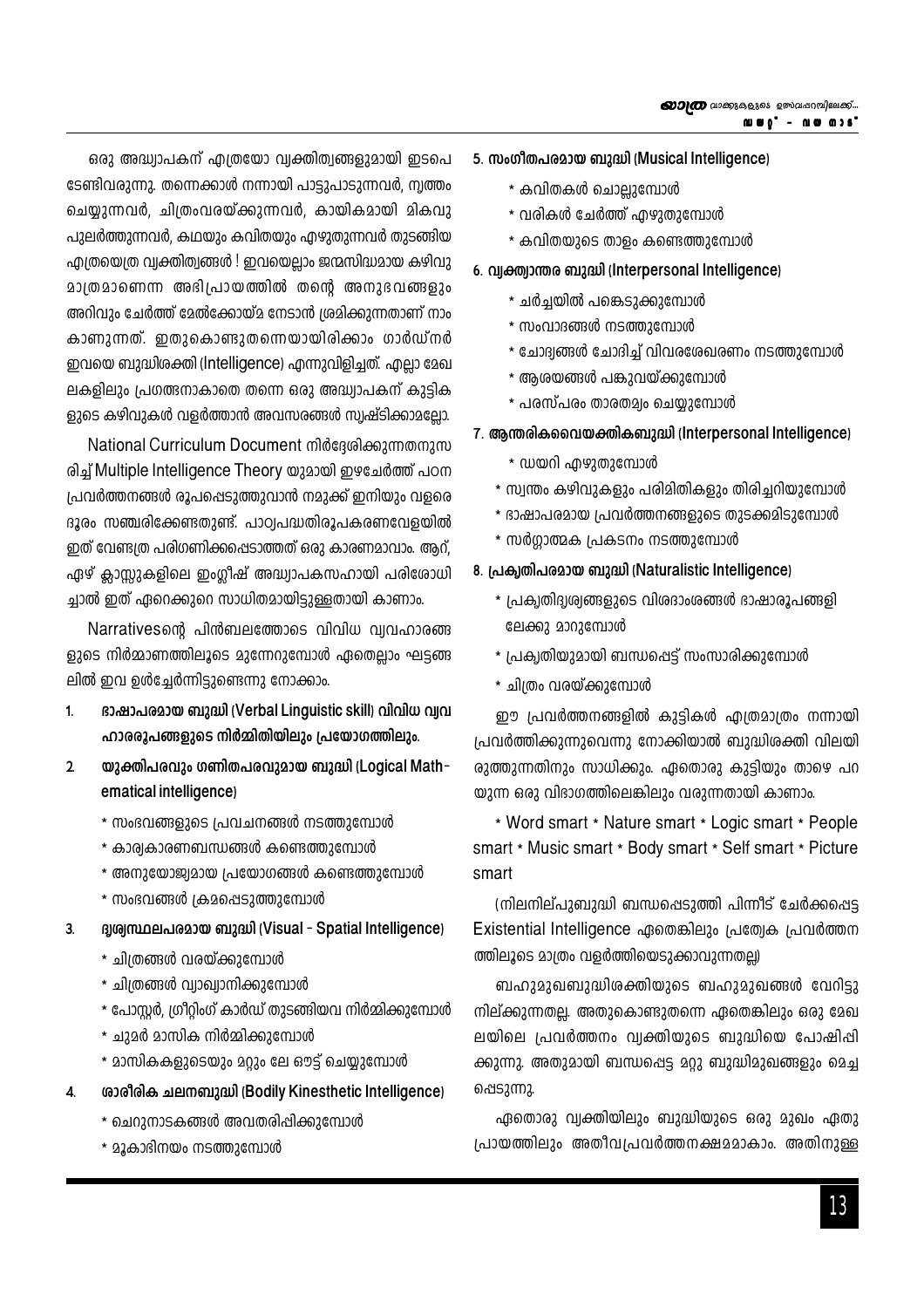കാരണം കണ്ടെത്താനായിട്ടില്ല. എന്നാൽ, രണ്ടുതരം പ്രവർത്ത നങ്ങൾ ചെറുപ്രായത്തിൽ ശ്രദ്ധിക്കേണ്ടതുണ്ട്. Crystallising experiences, Paralysing experiences എന്നിവയാണ് അവ.

ഐൻസ്റ്റയിന് തന്റെ പിതാവ് നല്കിയ കാന്തസൂചി അദ്ദേ ഹത്തെ ശാസ്ത്രജ്ഞനാക്കിത്തീർത്തു. യഹൂതിമെനുഹിൻ ചെറുപ്പത്തിൽ തന്റെ മാതാപിതാക്കളുടെകൂടെ സംഗീതക്കച്ചേരി കേൾക്കാൻ പോയി. അടുത്ത പിറന്നാളിന് ഒരു വയലിൻ സമ്മാ നമായി ചോദിച്ചുവാങ്ങി. തുടർന്ന്, സംഗീതപ്രതിഭയായിത്തീരു വാൻ ഇത് കാരണമായി. ഇവയെല്ലാം ഗുണകരമായ Crystallising experience ആകുന്നു.

അറിഞ്ഞും അറിയാതെയും നാം കുട്ടികളെക്കുറിച്ച് സംസാ രിക്കുന്നത് അവരുടെ മനസ്സിൽ നിഷേധദാവം വളർത്താൻ ഇട യാകും. 'ഇവനു വായിക്കാനറിയില്ല' 'പുറകിലെ കുട്ടികൾ, അവർ അങ്ങനെയാ ' എന്നെല്ലാം പരസ്വമായി പറയുമ്പോൾ അത് Paralysing experience ആയിത്തീരുന്നു. അവയുണ്ടാ ക്കുന്ന ഫലം അതീവ ഗുരുതരമാണ്. രണ്ടു കുട്ടികളെ തമ്മിൽ താരതമ്യം ചെയ്തു സംസാരിക്കുമ്പോഴും ഇതേ ഫലം തന്നെയാ ണുണ്ടാവുന്നത്. ലജ്ജ, കുറ്റബോധം, ഭയം, കോപം...

ധനാത്മക വികാരങ്ങൾ (Negative Emotions) ബുദ്ധിരക്തി യുടെ വളർച്ചയെ മിക്കപ്പോഴും മരവിപ്പിച്ചുകളയുകയാണു ചെയ്യുക. പ്രോത്സാഹനത്തിലൂടെ ലഭിക്കുന്ന ആത്മവിര്വാസമാണ് ഏതൊരു പ്രകടനത്തിനും പിന്നിലെ ശക്തി. ഇതിനായി കുട്ടി കളോട് നിരുപാധികം ഋണാത്മകമായി (Unconditionally positive) ഇടപെടുകയാണ് വേണ്ടത്.

#### ※ ബഹുമുഖബുദ്ധിരക്തിയും വായനയും

വായന തികച്ചും വ്യക്തിനിഷ്ഠമാണ്. പഞ്ചേന്ദ്രിയങ്ങളുടെ സഹായത്തോടെ ബാഹ്യവസ്തുക്കളിൽനിന്നും അർത്ഥം ഗ്രഹി ചെടുക്കുന്ന പ്രവർത്തനമാണത്. താളവും രൂപവും ദാവവും ശബ്ദവും ചിത്രവും എല്ലാം നമുക്ക് വായിച്ചെടുക്കാം. എന്നാൽ എഴുതിയ കാര്വങ്ങൾ തനിക്കുള്ള ഭാഷാബോധം പ്രയോഗിച്ച് അർത്ഥം ഗ്രഹിച്ചെടുക്കുന്ന പ്രവർത്തനമായാണ് വായനയെ നാം സാധാരണ കാണുന്നത്.

ഒരു വ്യക്തിയുടെ 'ഭാഷാബോധം' എന്നത് ഒരു ഭാഷയുടെ എല്ലാ സവിശേഷതകളും ഉൾപ്പെടുന്നതാണ്. അതായത്, അക്ഷ രങ്ങൾ, ശബ്ദങ്ങൾ, അർത്ഥകല്പനകൾ, വ്വാകരണം തുടങ്ങി യവയെല്ലാം. ഭാഷാബോധനിർമ്മിതിക്കായി ഭാഷാപ്രവർത്തനങ്ങൾ തന്നെയാണ് നാം പ്രയോജനപ്പെടുത്തുന്നത്. അതുവഴി ഒരു വ്വക്തിയുടെ ആന്തരികഭാഷാഘടകത്തെ പ്രവർത്തനോന്മുഖമാ ക്കുന്നു. അത് അതിന്റെ വിദ്വാഭ്വാസ താന്ത്രികത. ഭാഷാബോധം എന്നത് ബഹുമുഖബുദ്ധിരക്തിയുമായി എങ്ങനെ ബന്ധപ്പെ ടുന്നു എന്നു പരിശോധിക്കാം.

വായിച്ചെടുക്കുന്ന വാക്വങ്ങളല്ല വായിക്കുന്ന വ്വക്തിയുടെ അനുദവസമ്പത്തിന്റെ ആഴവും പരപ്പുമാണ് അതിന്റെ അർത്ഥവും വ്വാപ്തിയും നിശ്ചയിക്കുന്നത്. 'ഒരു പുസ്തകവും രണ്ടുപേർ വായിക്കുന്നില്ല' എന്നൊക്കെ പറയുന്നതിന്റെ അടി സ്ഥാനവും ഇതുതന്നെ. വായന എന്ന പ്രക്രിയ നടക്കുമ്പോൾ അനുവാചകൻ വായനാവസ്തുവുമായി സജീവമായി സംവദി ക്കുകയാണല്ലോ. ഈ അവസരത്തിൽ തന്റെ മുന്നനുഭവങ്ങളെ ല്ലാംതന്നെ ബോധമണ്ഡലത്തിൽ പ്രയോഗിക്കപ്പെടുന്നു. ആന്ത രികമായി നടക്കുന്ന ഈ മനോവ്വാപാരത്തിന്റെ ഘടകങ്ങളെല്ലാം ബഹുമുഖബുദ്ധിരക്തിയുടെ ഘടകങ്ങളുമായി ബന്ധപ്പെട്ട താണ്. വായിച്ചെടുക്കുന്ന ആശയങ്ങളുടെ സ്വഭാവമനുസരിച്ച് ചിത്രം, ന്വത്തം, സ്പോർട്സ്, പ്രക്വതി, സംഗീതം , യുക്തി, <u>ഗണിതം, സിനിമ എന്നിങ്ങനെ ചിന്തകൾ വ്വാപരിക്കുന്ന മേഖ</u> ലകളും വ്വത്വാസപ്പെട്ടിരിക്കും. ശാരീരികമായ പ്രവർത്തനങ്ങളെ മാറ്റിനിർത്തിയാൽ ഇത്തരം ചിന്തകൾ ബഹുമുഖബുദ്ധിശക്തി യുടെ പ്രവർത്തനങ്ങൾക്ക് ആവേഗം നല്കുന്നു എന്ന് അനു മാനിക്കേണ്ടിയിരിക്കുന്നു. അതുകൊണ്ടുതന്നെ വിവിധ മേഖല കളിൽ വിവിധ വ്വവഹാരരൂപങ്ങൾ വായിച്ചാസ്വദിക്കുന്നത് ബുദ്ധിയെ ശക്തിപ്പെടുമെന്നതിൽ സംശയമില്ല. ബുദ്ധിയുടെ ബഹുമുഖബുദ്ധശക്തിവികാസത്തിന് ഒരു എളുപ്പവഴിയാണ് തയ്യാറാക്കിയത് : പി. സുരേഷ് വായന.

## പിന്നിട്ട പാതകൾ

2004-2005 അധ്വയനവർഷത്തിൽ വയനാട് ഡയറ്റ് അദ്ധ്വാ പകപരിശീലനപരിപാടികൾക്കൊപ്പം സവിശേഷമായ നിരവധി പ്രവർത്തനങ്ങൾ സംഘടിപ്പിക്കുകയുണ്ടായി. അക്കാദമിക പ്രവർത്തനങ്ങളുടെ ഭാഗമായി വിവിധ ഫാക്കൽറ്റികളുടെ നേത്വ ത്വത്തിൽ സംഘടിപ്പിക്കപ്പെട്ട വിവിധ പ്രവർത്തനങ്ങളുടെ സംക്ഷിപ്ത വിവരണമാണ് ഇനിയുള്ള പേജുകളിൽ.

#### 

വായനാദിനത്തിന്റെ ഭാഗമായി ഡയറ് അദ്ധ്വാപകർ തങ്ങളുടെ വായനാനുഭവം പങ്കിടുന്ന വേദിയൊരുക്കി. പുൽപ്പള്ളി പഴശ്ശി രാജാ കോളേജ് മുൻ പ്രിൻസിപ്പാൾ പ്രൊഫ. മോഹൻ ബാബു അദ്ധ്വക്ഷനായിരുന്നു. ഓരോ അംഗങ്ങളും തങ്ങൾ വായനയി ലേക്കു വന്ന വഴികൾ വിശദമാക്കി. തുടർന്ന്, ഓരോരുത്തരും തങ്ങൾക്കേറ്റവുമിഷ്ടപ്പെട്ട പുസ്തകത്തെക്കുറിച്ച് സംസാരിച്ചു. അതോടൊപ്പം ആ പുസ്തകത്തിലെ ഏറ്റവുമിഷ്ടപ്പെട്ട മുഹൂർത്തം, കഥാപാത്രങ്ങൾ തുടങ്ങിയവയും വിരദമാക്കി.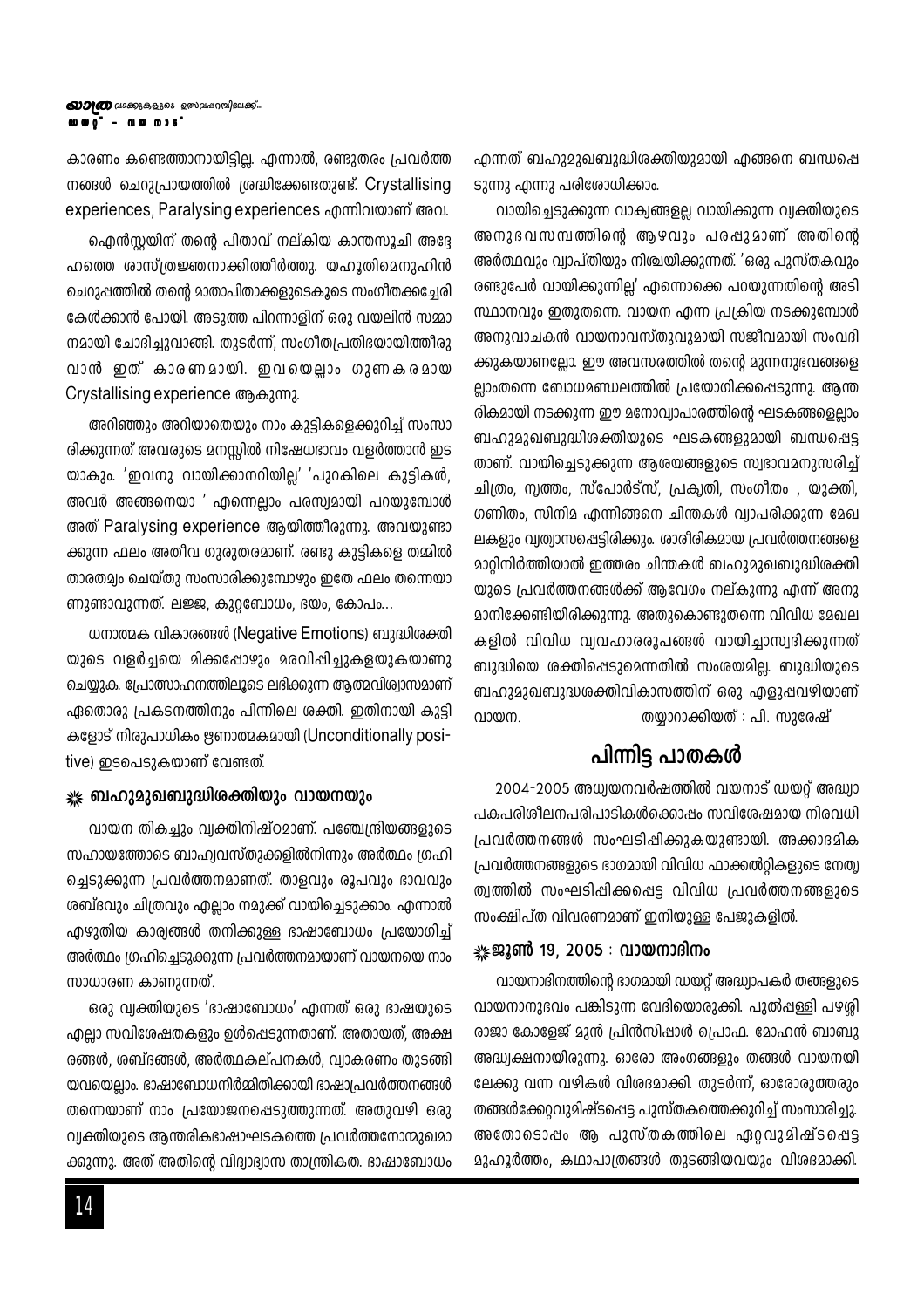ഓരോ വായനക്കാരനും തന്നെ വായനയിലേക്കു നയിച്ച ഒരു വായനാഗുരു ഉണ്ടായിരിക്കുമെന്ന് പ്രൊഫസർ മോഹൻ ബാബു അഭിപ്രായപ്പെട്ടു. തുടർന്ന് സംസാരിച്ചവരെല്ലാംതന്നെ ഈ അഭി പ്രായത്തോടു യോജിക്കുകയായിരുന്നു. കുട്ടികളുടെ വായനയെ പ്രോത്സാഹിപ്പിക്കുന്നതിന് അദ്ധ്വാപകർ നല്ല വായനക്കാരായി മാറേണ്ടതുണ്ടെന്ന അശയം കൂടുതൽ പ്രബലപ്പെടുത്തുന്നതിന് ഈ കൂടിച്ചേരൽ സഹായകമായി.

### $\frac{1}{26}$  കഥാക്വാമ്പ് $\cdot$  2005 സെപ്തംബർ 2, 3, 4

വയനാട്ടിലെ അഞ്ച് ടി.ടി.ഐ.കളിൽനിന്നും തെരഞ്ഞെ ടുത്ത അമ്പത് അദ്ധ്വാപകവിദ്വാർത്ഥികളെ പങ്കെടുപ്പിച്ചുകൊണ്ട് മൂന്നുദിവസം നീണ്ടുനിന്ന കഥാക്വാമ്പ് സംഘടിപ്പിച്ചു. കേരള ത്തിലാദ്യമായാണ് അദ്ധ്വാപകവിദ്വാർത്ഥികൾക്കായി ഇത്തരമൊരു ക്വാമ്പ് സംഘടിപ്പിക്കപ്പെട്ടത്. വയനാട് ഡയറ്റിന്റെ വാർഷികപ ദ്ധതിയുടെ ഭാഗമായി പ്ലാൻ ചെയ്ത ഈ സവിശേഷപരിപാടിക്ക് പൊതുവിദ്വാഭ്വാസ ഡയറക്ടറുടെ അനുമതിയും ഫണ്ടും ലഭി ക്കുകയുണ്ടായി. മൂന്നുദിവസത്തെ റസിഡൻഷ്വൽ ക്വാമ്പിൽ കേരളത്തിലെ പ്രശസ്തരായ കഥാക്വത്തുക്കൾ പങ്കെടുത്തു. പ്രശസ്ത കഥാക്വത്ത് ശ്രീ. പി.കെ. പാറക്കടവ് ക്വാമ്പ് ഉദ്ഘാ ടനം ചെയ്തു. അർഷാദ് ബത്തേരി, ടി സി. ജോൺ എന്നിവരും ക്വാമ്പിലെത്തി. എഴുത്തുകാർ തങ്ങളുടെ രചനാമുഹൂർത്തങ്ങൾ വിശദമാക്കുകയും എഴുത്തിന്റെ സവിശേഷതകൾ പങ്കുവയ്ക്കു കയും ചെയ്തു. ക്വാമ്പംഗങ്ങൾ തങ്ങളുടെ കഥകൾ അവതരി പ്പിക്കുയും അവയെ അടിസ്ഥാനമാക്കിയുള്ള ചർച്ചകളിലേർപ്പെ ടുകയും ചെയ്തു. ചെറുകഥാപ്രസ്ഥാനം, മലയാള ചെറുകഥ യിലെ കുലപതികൾ, മലയാളകഥയുടെ രാഷ്ട്രിയാന്തർഗത ങ്ങൾ, കഥ: ആധുനികതയുടെ കാലം , നവോത്ഥാനകാലത്തെ കഥകൾ തുടങ്ങിയ വിവിധ സെഷനുകൾ ക്വാമ്പിന്റെ ഭാഗമായി നടന്നു. മലയാളത്തിലെ ശ്രദ്ധേയമായ പത്തോളം കഥകൾ ക്വാമ്പം ഗങ്ങൾക്കു പരിചയപ്പെടുത്തുന്ന സെഷനുകളുമുണ്ടായിരുന്നു.

## \* കവിതാക്വാമ്പ്

കഥാക്വാമ്പ് സംഘടിപ്പിച്ചതുപൊലെതന്നെ ടി.ടി.ഐ. വിദ്വാർത്ഥികളെ പങ്കെടുപ്പിച്ചുകൊണ്ട് കവിതാക്വാമ്പും ഡയ റ്റിന്റെ ആദിമുഖ്വത്തിൽ സംഘടിപ്പിക്കുകയുണ്ടായി. പ്രമുഖ കവി കളായ സിവിക് ചന്ദ്രൻ, ടി.പി. രാജീവൻ, രാജൻ വെളുതൊ ണ്ടിക്കുന്ന്, രതീഷ് വാസുദേവൻ, ടി.സി. ജോൺ തുടങ്ങിയവ രാണ് ക്വാമ്പ് നയിച്ചത്. ക്വാമ്പംഗങ്ങൾ സ്വന്തം രചനകളവതരി പ്പിച്ചു. മലയാള കവിതയിലെ വിവിധ പ്രസ്ഥാനങ്ങളെയും ശ്രദ്ധേ യരായ എഴുത്തുകാരെയും അവരുടെ രചനകളെയും പരിചയ പ്പെടുത്തുന്ന വിവിധ സെഷനുകളുമുണ്ടായിരുന്നു.

### \* കാറ്റലോഗ് നിർമാണം

യൂണിസെഫിന്റെ സഹായത്തോടെ ജില്ലയിലെ മുഷത്തിമൂന്ന് സർക്കാർ അപ്പർ പ്രൈമറി വിദ്വാലയങ്ങളിൽ Gender Sensitive Quality Education Package എന്ന പേരിൽ സവിശേഷ മായ ചില പ്രവർത്തനങ്ങൾ നടന്നുവരുന്നുണ്ട്. വയനാട് ഡയ റ്റാണ് ഈ പദ്ധതിക്ക് അക്കാദമിക നേത്വത്വം നല്കുന്നത്. നില വിലുള്ള പാഠ്വപദ്ധതിക്കനുസ്വതമായി വിദ്വാഭ്വാസത്തിന്റെ ഗുണ നിലവാരം മെച്ചപ്പെടുത്തുകയാണ് ഈ പദ്ധതിയിലൂടെ ലക്ഷ്വ മാക്കുന്നത്. സ്കൂൾ ലൈബ്രറികളുടെ രാക്തീകരണം യൂണി സെഫിന്റെ പ്രധാനലക്ഷ്വങ്ങളിലൊന്നാണ്. ഇതിന്റെ ദാഗമായി മുപ്പത്തിമൂന്ന് വിദ്വാലയങ്ങൾക്കും നൂറിലധികം പുസ്തകങ്ങ ളുടെ മൂന്നു കോപ്പികൾ വീതം നല്കിക്കഴിഞ്ഞു. പുസ്തക ങ്ങൾ ഫല്വപദമായി ഉപയോഗിക്കപ്പടണം എന്ന ലക്ഷ്വം സാക്ഷാ ത്ക്കരിക്കുന്നതിന് സ്കൂൾ ലൈബ്രറിയിലെ പുസ്തകശേഖര ത്തിന്റെ ഉള്ളടക്കത്തെ സൂചിപ്പിക്കുന്ന കാറലോഗുകൾ സ്കൂൾതലത്തിൽ രൂപപ്പെടണം എന്ന് കണ്ടെത്തുകയുണ്ടായി. പുസ്തകത്തിന്റെ പൊതുവിവരങ്ങൾക്കൊപ്പം ഉള്ളടക്കത്തെ ക്കുറിച്ചുള്ള സംക്ഷിപ്തവിവരണം, ഏതേതു ക്ലാസ്സുകളിൽ ഏതേതു വിഷയങ്ങളുമായി ബന്ധപ്പെടുത്തി വായിക്കാം തുട ങ്ങിയ കാര്യങ്ങളും കാറ്റലോഗിൽ സൂചിപ്പിക്കപ്പെടേണ്ടതുണ്ട്. ഈ അർത്ഥത്തിൽ ജില്ലയിലും പുറത്തുമുള്ള അദ്ധ്വാപകരെയും ഡയറ്റ് ഫാക്കൽറ്റി അംഗങ്ങളെയും എഴുത്തുകാരെയും മികച്ച വായനക്കാരെയും പങ്കെടുപ്പിച്ചുകൊണ്ട് നൂറിലധികം പുസ്ത കങ്ങളെ അടിസ്ഥാനമാക്കി കാറ്റലോഗ് നിർമ്മിച്ചു. ഇത് പ്രിന്റു ചെയ്ത് സ്കൂളുകൾക്കു നല്കുന്ന ചുമതല യൂണിസെഫ് ഏറ്റെ ടുത്തിട്ടുണ്ട്. ഇതോടൊപ്പം സ്കൂൾതലത്തിലും കാറ്റലോഗ് നിർമ്മാണ ശില്പശാലകൾ സംഘടിപ്പിക്കുകയും അതുവഴി വള രുന്ന ഒരു കാറ്റലോഗ് എല്ലാ വിദ്യാലയങ്ങളിലും രൂപപ്പെടുകയും വേണമെന്നാണ് ഇത്തരമൊരു പ്രവർത്തനത്തിലൂടെ ലക്ഷ്വമാ ക്കുന്നത്.

#### $\frac{1}{200}$  വായനോത്സവം 2005

നിലവിലുള്ള പാഠ്വപദ്ധതിയിൽ വായനയ്ക്ക് അതീവപ്രാധാ ന്വമുണ്ട്. അതുകൊണ്ടുതന്നെ സ്കൂൾ ലൈബ്രറികളും അതു വഴി ക്ലാസ്സ് ലൈബ്രറികളും സുസജ്ജമാകേണ്ടതുണ്ട്. സ്കൂൾ ലൈബ്രറികളിൽ ധാരാളം പുസ്തകങ്ങളുള്ളതുകൊണ്ടുമാത്രം വായനാപുരോഗമിക്കണമെന്നില്ല. പുസ്തകങ്ങൾ കുട്ടികളുടെ കൈകളിലെത്തണം. ദിശാബോധത്തോടെയുള്ള വായനയ്ക്ക് ക്വത്വമായ ആസൂത്രണത്തിന്റെ അടിസ്ഥാനത്തിൽ കർമ്മപരി പാടികളാവിഷ്കരിക്കണം. കുട്ടികളുടെ വായന പ്രോത്സാഹി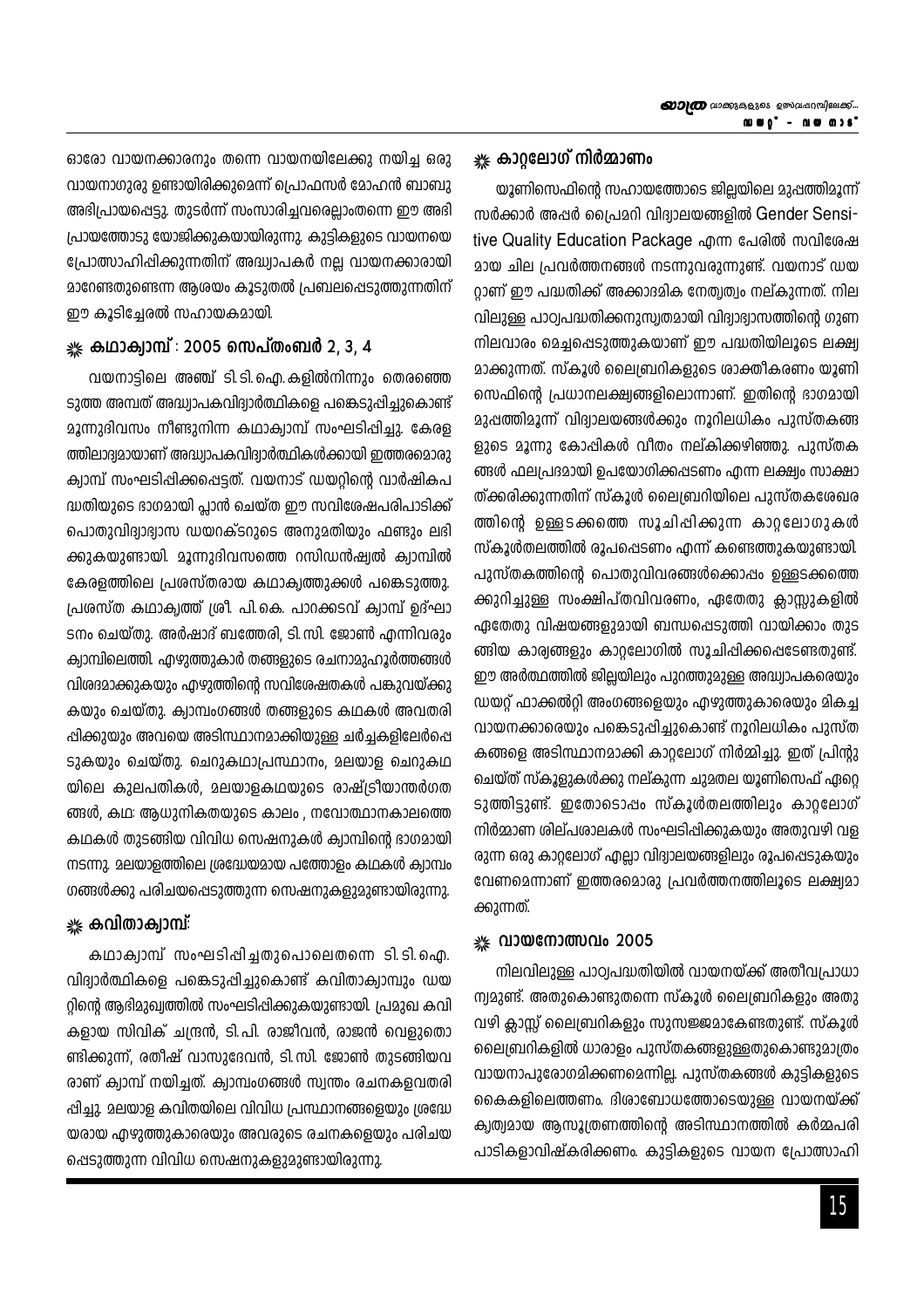പ്പിക്കുന്നതിന് എന്തൊക്കെ പ്രവർത്തനങ്ങളാവാം , ഇക്കാര്വ ത്തിൽ അദ്ധ്വാപകർക്കും രക്ഷിതാക്കൾക്കും ശ്രന്ഥശാലാപ്ര വർത്തകർക്കും രക്ഷിതാക്കൾക്കും എന്തുറോളാണ് നിർവ്വഹി ക്കാൻ കഴിയുക എന്നീ ചിന്തകളുടെ അടിസ്ഥാനത്തിൽ യൂണി സെഫിന്റെ ധനസഹായത്തോടെ ജില്ലയിലെ മുപ്പത്തിമൂന്ന് സർക്കാർ അപ്പർപ്രൈമറി വിദ്വാലയങ്ങളിൽ വായനോത്സവം സംഘടിപ്പിക്കുകയുണ്ടായി. ഇതിന്റെ മുന്നോടിയായി അദ്ധ്വാപ കർക്കും രക്ഷാകർത്ത്വസമിതിയംഗങ്ങൾക്കും പ്രധാനാദ്ധ്വാപ കർക്കും ബ്ലോക്കടിസ്ഥാനത്തിൽ പരിശീലനം നല്കി; വായനോ ത്സവത്തിന്റെ ഭാഗമായി വിദ്വാലയങ്ങളിൽ നടക്കേണ്ട വിവിവധ പ്രവർത്തനങ്ങളുടെ കൃത്വമായ ഒരു പാക്കേജും രൂപപ്പെടുത്തി.

സ്കൂൾ ലൈബ്രറി ചിട്ടപ്പെടുത്തൽ, പുസ്തകപ്രദർശനം, വിളംബരജാഥ, വായനാനാഭവം പങ്കാവയ്ക്കൽ, കാസ് ലൈബ്രറി സജ്ജമാക്കൽ, പുസ്തകവായന, അദ്ധ്വാപകരും രക്ഷിതാക്കളും പങ്കെടുക്കുന്ന വായനക്കൂടായ്മകൾ, മികച ഗ്രന്ഥശാലകൾ സന്ദർശിക്കൽ, ലൈബ്രറി നോട്ട്, ആസ്വാദനക്കു റിപ്പ് എന്നിവ തയാറാക്കൽ വായനയെ അടിസ്ഥാനമാക്കിയുള്ള വിവിധ രംഗാവിഷ്ക്കരണങ്ങൾ, പുസ്തകം പരിചയപ്പെടു ത്തൽ, സ്കൂൾ ലൈബറിയിലെ പുസ്തകങ്ങൾ രക്ഷിതാ ക്കൾക്കും പ്രയോജനപ്പെടുത്താനവസരം. എഴുത്തുകാരുമായി സംവാദം. വായനയുമായി ബന്ധപ്പെടുത്തി വിവിധ വ്വവഹാര രൂപങ്ങളുടെ രചന തുടങ്ങി നിരവധി വായനാപ്രവർത്തനങ്ങൾ വായനോത്സവകാലത്ത് സംഘടിപ്പിച്ചു. ജന്വപതിനിധികളും വിദ്വാ ദ്വാസപ്രവർത്തകരും വായനോത്സവത്തിൽ പങ്കാളികളായി. വായ നോത്സവ നടത്തിപ്പിനായി ഓരോ സ്കൂളിനും യൂണിസെഫ് ധന സഹായവും നല്കി. ട്രൈ ഔട്ടെന്ന നിലയിൽ നടത്തിയ ഇത്തരം പ്രവർത്തനങ്ങൾ തുടർന്നും ക്ലാസ്റ്റു മുറികളിൽ നടപ്പാക്കാവു ന്നതാണെന്ന പൊതുനിഗമനം ഇതോടെ രൂപപ്പെടുകയുണ്ടായി.

### k‰ Faculty of Planning and Management

#### Programmes during 2005-06

2005-06 അധ്വയനവർഷത്തിൽ വയനാട് ഡയറിലെ Planning and Management Faculty യുടെ നേതൃത്വത്തിൽ രണ്ട് ബ്വഹത് പരിപാടികൾ നടത്തപ്പെടുകയുണ്ടായി.

- $\mathbf{1}$ ജിലയിലെ വിദ്വാഭ്വാസ ഓഫീസുകളിൽ ജോലി ചെയുന്ന സൂപ്രണ്ടുമാർക്കും ഹെഡ് ക്ലാർക്കുമാർക്കും നല്കിയ പരി ദ്രീലനം
- $\overline{2}$ . പ്രധാനാദ്ധ്വാപകർക്ക് കൈപുസ്തകം രചിക്കുവാനുള്ള ശില്പശാലയും തുടർന്നുള്ള പരിശീലനവും (Excellence in short Administration Programme)
- 5 Day Training for Clerks / Superindendants in Edu- $1<sub>1</sub>$ cational Offices
	- a. വിദ്വാദ്വാസ ഓഫീസുകളിൽ ജോലി ചെയ്യുന്ന സൂപ്ര ണ്ടുമാർക്കും ഹെഡ് ക്ലാർക്കുമാർക്കും work culture <sub>Do</sub> Social commitment Do Civic sense Do വർദ്ധിപ്പിക്കുന്നതിനുദ്ദേശിച്ചു നടപ്പാക്കിയ ഈ പഞ്ച ദിന പരിശീലനം സ്പോൺസർ ചെയ്തത് IMG ആയി രുന്നു. നടത്തിപ്പിന്റെ ചുമതല വയനാട് DDEക്ക് ആയിരുന്നെങ്കിലും കോഴ്സിന്റെ Module രൂപീക രണം, ക്ലാസ്സുകൾ കൈകാര്വം ചെയ്യൽ തുടങ്ങിയ അക്കാദമിക സഹായം പൂർണ്ണമായും ഡയറിലെ Planning and Management Faculty @265 2126 ലയിലായിരുന്നു. ജൂലൈ 4-8 ആയിരുന്നു പരിശീ ലനവേള.
	- Training for newly promoted Headmasters b)

DIETൽവച്ച് IMGയുടെ സ്പോൺസർഷിപ്പിൽ P&M Facultyയുടെ അക്കാദമിക പിന്തുണയോടെ നടപ്പിലാക്കിയ 2റ്റൊരു പ്രോഗ്രാമാണ് പുതിയ പ്രധാനാദ്ധ്വാപകർക്കുള്ള അഞ്ചു ദിവസത്തെ പരിശീലനം. ഈ പ്രോഗ്രാം ജൂലൈ 11 മുതൽ 16 വരെയുള്ള ദിവസങ്ങളിൽ നടന്നു.

II. Excellence in School Administration Programme.

a) ഹെഡ്മാസ്റേഴ്സ് മാന്വൽ നിർമ്മാണ ശില്പശാല

പുതുതായി പ്രമോഷൻ ലഭിച്ച് വിദ്വാലയങ്ങളിലെ പ്രവർത്ത നങ്ങൾക്ക് നേത്വത്വമേകാൻ എത്തുന്ന പ്രധാനാദ്ധ്വാപകരിൽ ആത്മവിശ്വാസവും പ്രൊഫഷണലിസവും വളർത്താൻ റഫ റൻസ് പുസ്തകങ്ങൾ ലഭ്വമാക്കേണ്ടതുണ്ട്. വിദ്വാലയങ്ങളിൽ അവശ്വം നടക്കേണ്ടുന്ന അക്കാദമിക പ്രവർത്തനങ്ങൾ വിശദ മായി ചർച്ചചെയ്യുന്ന ഒരു കൈപുസ്തകം നിർമ്മിക്കുകയാണ് ഈ ശില്പശാലയിൽ നടന്നത്. ഈ പ്രവർത്തനം 5 ദിവസം ദൈർഘ്വമുള്ള രണ്ടു ശില്പശാലകളായാണ് നടന്നത്.

#### 1. ശില്പശാല I. (29-8-2005 to 2-9-2005)

ജില്ലയിലെ വിവിധ ഭാഗങ്ങളിൽനിന്നുള്ള Retired Headmasters, Primary Headmasters, Primary Teachers, DIET Staff എന്നിങ്ങനെ 14പേർ പങ്കെടുത്ത ഈ ശില്പശാല ഡയ റിൽവച്ചാണ് നടത്തിയത്. പുസ്തകത്തിന്റെ ഉള്ളടക്കം, Format എന്നിവ തീരുമാനിച്ചു. വിവിധ ഗ്രൂപ്പുകൾ വിവിധ അധ്വാ യങ്ങൾ എഴുതി. പുസ്തകത്തിന്റെ കരട് രൂപപ്പെട്ടു.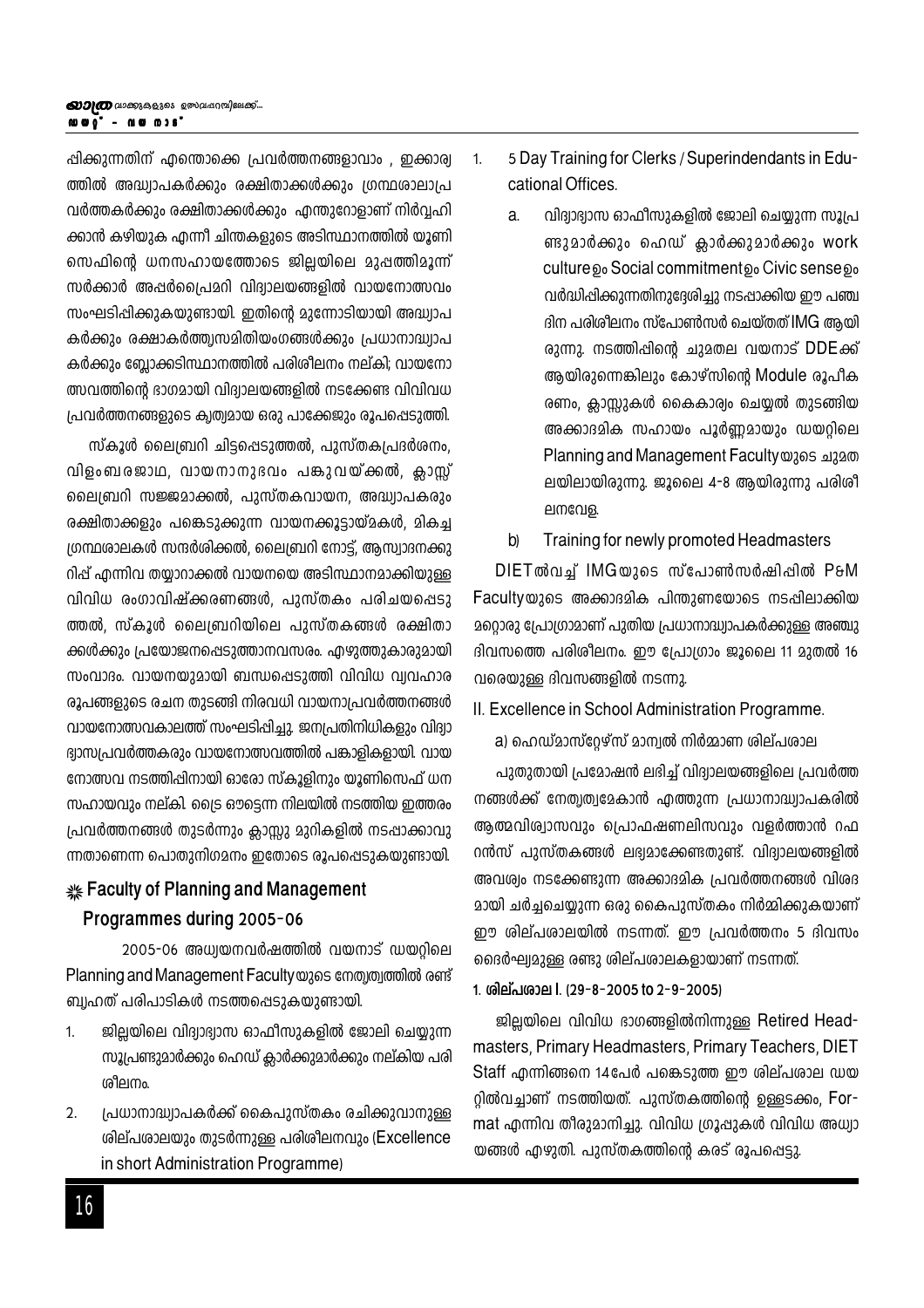#### **2. inev]-ime II (20-10-2005 to 25-10-2005)**

ആദ്വ ശില്പശാലയിൽ പങ്കെടുത്തവരിൽനിന്നും തെരഞ്ഞെ ടുക്കപ്പെട്ട 8പേർ മാത്രമേ രണ്ടാം ഘട്ടത്തിൽ പങ്കെടുത്തുള്ളൂ. അധ്വായങ്ങളുടെ പുനർവായനയും നവീകരണവും Printed  $\mathsf{copy}$ യുടെ എഡിറിംഗ് ജോലിയും ഈ ഘട്ടത്തിൽ നടത്തി. പുസ്തകത്തിന് വഴിവിളക്ക് എന്ന പേരു നൽകി.

 $\,$ b. പ്രധാനാദ്ധ്വാപകർക്കുള്ള പരിശീലനം

#### I. Module Preparation Workshop

1. വഴിവിളക്ക് എന്ന മാന്വൽ ആധാരമാക്കി ഹെഡ്മാസ്റ്റേ ഴ്സിന് പരിശീലനം നല്കാനുള്ള Module രൂപപ്പെടുത്തിയ 2 ദിവസത്തെ workshop ആണ് ആദ്യം നടന്നത്. ഇതിൽ 8 പേർ പങ്കെടുത്തു.

- 2. Training for Headmasters of Primary schools
- ആദ്വബാച്ച് ട്രെയ്നിംഗ് 18-1-06ൽ 23-01-06ൽ അവസാ നിചു. 36പേർ പങ്കെടുത്തു.

 $^{\prime}$ വഴിവിളക്ക്' എന്ന കൈപുസ്തകത്തിന്റെ പ്രകാശനം ബഹു. ഗ്രാമപഞ്ചായത്ത് പ്രസിഡന്റ് ശ്രീ. സി.കെ. സഹ ദേവൻ 23-01-06ന് 2 മണിക്ക് നടത്തി

രണ്ടാം ബാച്ച് Training മാനന്തവാടി Little Flower U.P.  $School$ ലും വൈത്തിരി BRC യിലും വച്ചുനടത്തി. 7-2- $06$  മുതൽ 14-2-06വരെ ഈ പരിശീലനം നീണ്ടു. 79 പേർ രണ്ട് മേഖലയിലുമായി പങ്കെടുത്തു.

തയ്യാറാക്കിയത് : സി.ആർ.ബാഹുലേയൻ (പ്ലാനിംഗ് & മാനേ ജ്മെന്റ് ഫാക്കൽറ്റി)

### ്ശ്ല. ഫാക്കൽടി : എഡ്വുക്കേഷണൽ ടെക്നോളജി

#### ● യു. പി. അധ്വാപകർക്കുള്ള കമ്പ്വൂട്ടർ പരിശീലനം

ജില്ലയിലെ യു. പി സ്കൂൾ അധ്വാപകർക്കായി നാലുഘട്ടങ്ങ ളിലായി കമ്പ്യൂട്ടർ പരിശീലനം നൽകി. ഡയറ്റിലെ കമ്പ്യൂട്ടർ ലാബ് ഇതിനായി <sub>(</sub>പയോജനപ്പെടുത്തി. കമ്പ്വൂട്ടർ <sub>(</sub>പവർത്തിഷി ക്കാൻ ശേഷി നേടുന്നതിനും കമ്പ്വൂട്ടർ ഉപയോഗപ്പെടുത്തി ക്ലാസ് റൂം പ്രവർത്തനങ്ങൾ സജീവമാക്കുന്നതിനും ഇതുവഴി അധ്വാപകരെ പ്രാപ്തരാക്കുകയായിരുന്നു ലക്ഷ്വം. പഠനത്തിൽ ഇൻഫർമേഷൻ ടെക്നോളജിയുടെ സാധ്വത കണ്ടെത്തുന്നതിന് ഈ പരിശീലനങ്ങൾ സഹായകമായി.

#### $\bullet$  യൂണിസെഫ്,ഡയറ് സംയുക്ത പ്രവർത്തനങ്ങൾ

യൂണിസെഫിന്റെ സഹായത്തോടെ ജില്ലയിലെ സർക്കാർ യു. പി. സ്കൂളുകളിൽ നടപ്പിലാക്കിവരുന്ന ജെൻഡർ സെൻസി റ്റീവ് ക്വാളിറ്റി എഡ്വുക്കേഷൻ പ്രോഗ്രാമിന്റെ ഭാഗമായി തെര ഞ്ഞെടുത്ത വിദ്വാലയങ്ങളിൽ കുട്ടികളുടെ പഠന നിലവാരപ രിശോധനക്കായി ഒരു പഠനം നടന്നു. പഠനവുമായി ബന്ധപ്പെട്ട  $0$ ഷോർട്ട് തയാറാക്കുന്നതിനും പഠനത്തിന്റെ ഭാഗമായി ലഭിച്ച വിവരങ്ങൾ ക്രോഡീകരിക്കുന്നതിനും ഇ.ടി. ഫാക്കൽറ്റി നേത്വത്വം നൽകി. ഡയറ്റിന്റെ ടെക്നോളജി സൗകര്വങ്ങൾ ഇതി  $\mathfrak{m}$ ായി  $\mathfrak{l}$ പയോജനപ്പെടുത്തി.

#### ● അധ്വാപക വിദ്വാർത്ഥികൾക്ക് കമ്പ്<del>വൂ</del>ട്ടർ പരിശീലനം

 $\omega$ യറിലെ അധ്വാപക വിദ്വാർത്ഥികൾക്ക് പ്രവ്വത്തി ദിവസ ങ്ങളിൽ വൈകുന്നേരം 3.30 മുതൽ 4.30 വരെ കമ്പ്വൂട്ടർ പരി ശീലനം നൽകി. കുട്ടികൾക്ക് കമ്പ്വൂട്ടറിനെക്കുറിച്ചുള്ള പ്രാഥ  $a$ ിക ധാരണ ലഭിക്കുന്നതിനും പഠന പ്രവർത്തനങ്ങൾ തയ്യാറാ ക്കുമ്പോൾ കമ്പ്വൂട്ടറിന്റെ ക്ലാസ് റൂം സാധ്വതകൾ തിരിച്ചറിയാനും ഈ പരിശീലനങ്ങൾ  $l$ പയോജനപ്പെട്ടു.

### $\bullet$  ഇ.ടി. ഫാക്കൽറിയുടെ മറു പ്രവർത്തനങ്ങൾ

 $w$ യറിലെ ടി.ടി.സി വിദ്വാർത്ഥികൾക്കും ജിലയിലെ മറ് അധ്വാപകർക്കും ഉപയോഗപ്പെടുത്താൻ കഴിയുന്ന മൾട്ടി മീഡിയ സൗകര്വങ്ങൾക്കായി ഒരു പ്രത്വേക മുറിതന്നെ സജ്ജമാക്കിയി ട്ടുണ്ട്. പ്രീ സർവ്വീസ് ടീച്ചർ എഡ്വുക്കേഷൻ ഫാക്കൽറ്റിയുടെ നേത്വത്വത്തിലാണ് ഈ സൗകര്വമൊരുക്കിയത്. ടെക്നോളജി  $\Delta$ ാക്കൽറിയാണ് ഇതിന് സാങ്കേതിക നേത്വത്വം നൽകിയത്.

 $\omega$ യറ്റിൽ നടക്കുന്ന വിവിധ പ്രവർത്തനങ്ങളുടെ ഡോക്വു മെന്റേഷൻ, പരിശിലന മൊഡ്വൂളുകൾ, റിപ്പോർട്ടുകളുടെയും പഠനങ്ങളുടെയും ഡി.ടി.പി, ലേ ഔട്ട്, പ്രിന്റിംഗ് എന്നിവ ഇ. ടി. ഫാക്കൽറിയുടെ നേത്വത്വത്തിലാണ് നടക്കുന്നത്.

## **^m°¬‰n: Unkv{SnIv‰v dntkmgvkv bqWn‰v (DRU)**

തുടർ വിദ്വാഭ്വാസ പരിപാടിയുടെ ഭാഗമായി താഴെ പറയുന്ന പരിശീലനങ്ങൾ നടന്നു. ജില്ലാ സാക്ഷരതാ മിഷനുമായി സഹ കരിച്ചുകൊണ്ടാണ് വിവിധ പ്രവർത്തനങ്ങൾ നടത്തിയത്.

- 1. പത്താം ക്ലാസ് തുല്വതാ പരിക്ഷയെഴുതുന്നവർക്കുവേണ്ടി യുള്ള പരിശീലനം
- 2. തുടർവിദ്വാഭ്വാസം: നാലാം ക്ലാസ് തുല്വതാ ക്ലാസ് ഇൻസ്ട്ര ക്ടർമാർക്കും പ്രേരക്മാർക്കുമുള്ള പരിശീലനം
- 3. ഏഴാം ക്ലാസ് തുല്വതാ പരീക്ഷയുടെ മൂല്വനിർണയം
- 4. പത്താം ക്ലാസ് തുല്വതാ പരീക്ഷയെഴുതുന്നവർക്കായുള്ള 3 ദിവസത്തെ പരിശീലനം
- 5. സാക്ഷരതാ പ്രേരക് മാർക്കുള്ള പരിശീലനം
- 6. തുല്വതാ ഇൻസ്ട്രക്ടർമാർക്ക് മൂന്ന് ദിവസത്തെ പരിശി  $\mathsf{P}^{\mathsf{I}}\mathsf{I}^{\mathsf{I}}\mathsf{I}^{\mathsf{I}}$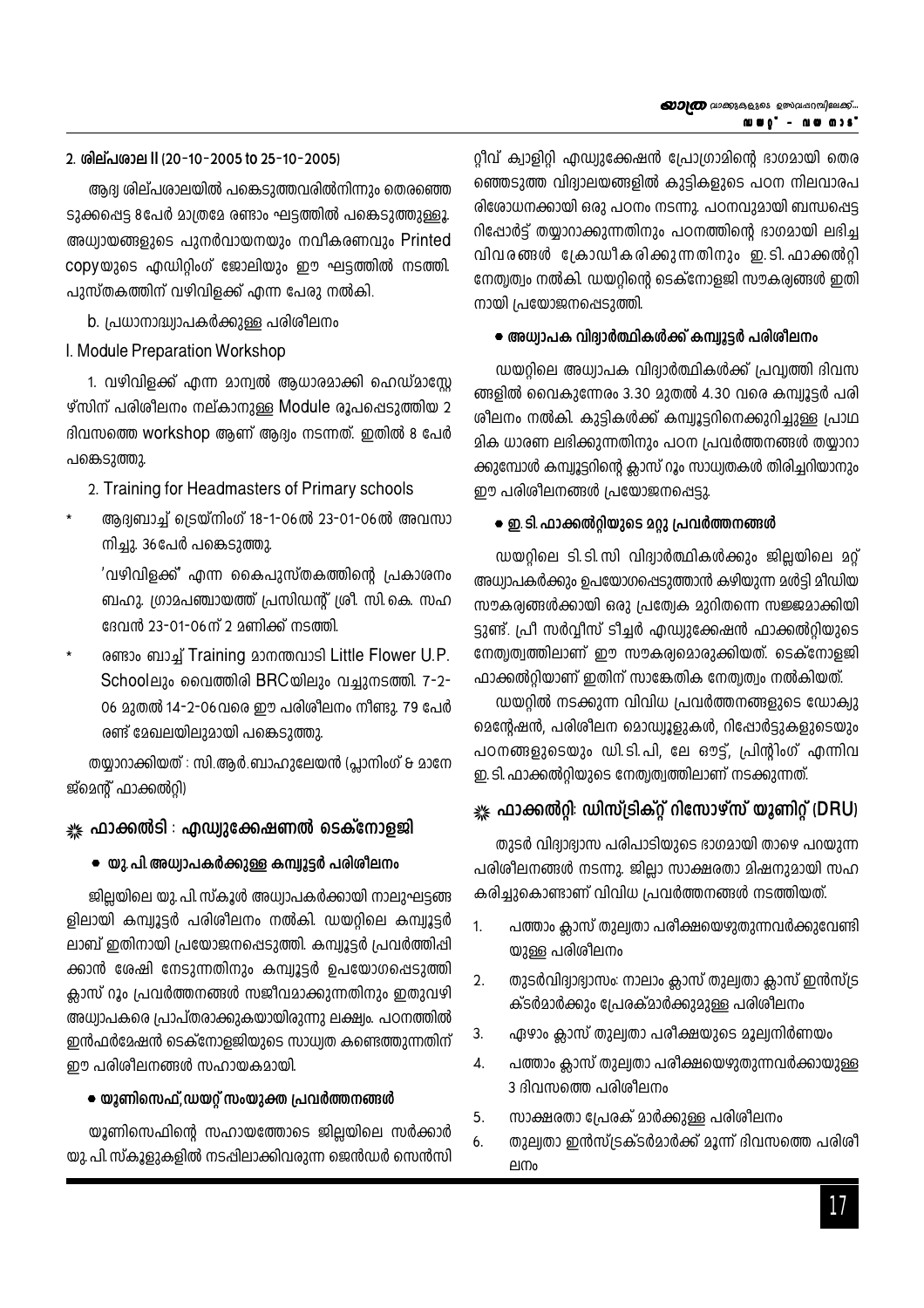ഏഴാംക്ലാസ് തുല്വതാ പരീക്ഷ - മൂല്വനിർണയം, പഠനം 7.

ഡയറ്റിന്റെ നേത്വത്വത്തിൽ വയനാട് ജില്ലയിലെ ഏഴാം ക്ലാസ് വിദ്വാർത്ഥികൾക്കിടയിൽ കൗമാര വിദ്വാഭ്വാസവുമായി ബന്ധപ്പെ ട്ടുള്ള ഒരു സമഗ്രപഠനം നടന്നു. വിവിധ ഘട്ടങ്ങളിലായി നടന്ന ഈ പഠനത്തിൽ ഡയറ്റിലെ മറ്റ് ഫാക്കൽട്ടി അംഗങ്ങളും അധ്വാ പകരും സഹകരിച്ചു. പഠന റിഷോർട്ട് തയ്യാറാക്കി ഡി. പി. ഐക്ക് സമർപ്പിച്ചു.

തയ്യാറാക്കിയത് : സി.വി. സുജാത

#### \*്‱ഫാക്കൽറ്റി : പ്രിസർവ്വീസ് ടീച്ചർ എഡ്വുക്കേഷൻ

പാഠ്വപദ്ധതിക്കനുസ്വതമായി ക്വത്വമായ പ്ലാനിംഗിന്റേയും വില യിരുത്തലിന്റെയും അടിസ്ഥാനത്തിലാണ് ടി. ടി. ഐ. ക്ലാസ്സുകൾ മുന്നോട്ടു പോകുന്നത്. എല്ലാ ആഴ്ചകളിലും ഡയറ്റ് റിസോഴ്സ് ഗ്രൂപ്പ് (DRG) ചേർന്ന് റിവ്വൂ നടത്തുകയും അടുത്ത ആഴ്ചയി ലേക്കുള്ള വിശദമായ പ്ലാനിംഗ് നടത്തുകയും ചെയ്യുന്നു. പഠന ത്തോടൊപ്പം കുട്ടികളുടെ വിവിധ കഴിവുകൾ വികസിപ്പിക്കു ന്നതിനുള്ള സവിശേഷ പ്രവർത്തനങ്ങളും കൂട്ടായ പ്ലാനിംഗിന്റെ അടിസ്ഥാനത്തിൽ നടക്കുന്നു. പഠനയാത്രകൾ, ഫീൽഡ് വിസി റ്റുകൾ, കലാസാഹിത്വ രംഗങ്ങളിലെ വിദഗ്ധരുടെ ക്ലാസുകൾ, പഠന വിഷയങ്ങൾക്കൊപ്പം മറ്റ് സാമൂഹ്വ സാംസ്ക്കാരിക വിഷ യങ്ങളെ അധികരിച്ചുള്ള സെമിനാറുകൾ, ചർച്ചകൾ. വായന പ്രോത്സാഹിപ്പിക്കാനുള്ള വിവിധ പ്രവർത്തനങ്ങൾ, കായിക പരിശീലനങ്ങൾ, നൃത്തം, സംഗീതം, വാദ്യം ഇവയുടെ പരിശീല നങ്ങൾ. പ്രവ്വത്തിപരിചയ ശിൽഷശാലകൾ, ബഹുമുഖ ബുദ്ധി ശക്തിവികാസത്തിന് ഉപയുക്തമായ വൈവിധ്വമാർന്ന പ്രവർത്ത നങ്ങൾ - ബദൽവിദ്വാലയങ്ങളെക്കുറിച്ചും അവിടത്തെ പഠന രീതിയെക്കുറിച്ചുമുള്ള പഠനങ്ങൾ, വിവിധ സ്കൂളുകൾ കേന്ദ്രീ കരിച്ചുള്ള പ്രവർത്തനങ്ങൾ, സ്കൂൾതല കലോത്സവങ്ങളിൽ ടി.ടി.ഐ വിദ്യാർത്ഥികളുടെ പങ്കാളിത്തം, കഥാക്വാമ്പ്, കവി താക്വാമ്പ്, ചിത്ര ശില്പ രചനാശിൽപ്പരാലകൾ, മികച്ച വായന ക്കാരെ ആദരിക്കൽ, രക്ഷാകർത്ത്വസംഗമം - രക്ഷാകർത്താ ക്കളെ പങ്കെടുപ്പിച്ചുകൊണ്ടുള്ള വിവിധ സാംസ്കാരിക പരി പാടികൾ - ഇങ്ങനെ വർഷം മുഴുവൻ നീണ്ടുനിൽക്കുന്ന വൈവിധ്വമാർന്ന അനുഭവങ്ങൾ നേടിക്കൊണ്ടാണ് കുട്ടികൾ പഠ നരംഗത്തു പുരോഗമിക്കുന്നത്. കുട്ടികളുടെ പ്രായത്തിനനുസ രിച്ച് അവതരണ വ്വക്തിത്വത്തെ അംഗീകരിച്ചുകൊമ്ടും തികച്ചും ജനാധിപത്വമായ രീതിയിലുമാണ് അധ്വാപക വിദ്വാർത്ഥികൾക്ക് പരിശീലനം നൽകിവരുന്നത്.

#### ※ സമൂഹ സമ്പർക്ക സഹവാസക്വാമ്പ്

ഒരു ജനാധിപത്വ സമൂഹത്തിൽ പ്രതിജ്ഞാബ്ധമായ അധ്വാപകജീവിതം നയിക്കുന്നതിനുള്ള പ്രാരംഭ പാഠങ്ങൾ സ്വയ മാർജ്ജിക്കുക എന്നതാണ് ഈ ക്വാമ്പിന്റെ പ്രധാന ലക്ഷ്വം.

പാഠ്വപദ്ധതി മാറുകയും ക്ലാസുമുറികൾ മുമ്പത്തേക്കാളേറെ ജനാ ധിപത്വവൽക്കരിക്കപ്പെടുകയും ചെയ്ത ഇക്കാലത്ത് ഇത്തരം ക്വാമ്പുകൾ അനിവാര്വമാണ്. അധ്വാപക വിദ്വാർത്ഥികളിൽ സാമൂഹ്വജീവിതത്തിന്റെ വിശാലമായ കാഴ്ചപ്പാടുകൾ രൂപീക രിക്കുന്നതിന് ഇത്തരം സംഘജീവിതം ഉപകരിക്കും. സഹക രണ മനോദാവം, ജനാധിപത്വബോധം, സഹപ്രവർത്തനങ്ങളി ലൂടെ വ്യക്തിത്വ വളർച്ച, വിവിധ തൊഴിലുകളോടുള്ള ആഭി മുഖ്വം വളർത്തൽ, വിവിധ തൊഴിലുകളുടെ മഹത്വം തിരിച്ചറി യൽ, സർഗാത്മകതയുടെ വികാസം, വൈവിധ്വമാർന്ന സംഘ ജീവിതാനുഭവങ്ങൾ - ഇവയൊക്കെയാണ് ക്വാമ്പിന്റെ ഉള്ളട ക്കവും ലക്ഷ്വവും.

സ്വയം ഭക്ഷണം പാകം ചെയ്തും വിവിധ നിർമ്മാണപ്ര വർത്തനങ്ങളിലേർപ്പെട്ടും വിവിധ വിഷയങ്ങളുമായി ബന്ധപ്പെട്ട പഠനാനുഭവങ്ങൾ നേടിയും ക്വാമ്പ് പ്രവർത്തനങ്ങൾ പുരോഗ മിക്കുന്നു. 2005-2006 വർഷത്തെ ക്വാമ്പിന്റെ പ്രവർത്തനങ്ങൾ സംക്ഷിപ്തമായി ചുവടെ ചേർക്കുന്നു.

മാസികാ നിർമ്മാണം, നാടക ശിൽപ്പരാല, ക്വഷി, പരി സരശുചീകരണം, യോഗപരിശീലനം, ഫിലിം പ്രദർശനം, വായന, പഠനയാത്ര, ഓരോ ദിവസവും വിശിഷ്ടാതിഥികളുമായി സംവാദം, പാർലമെന്റ്, അസംബ്ലി പാവകളി, നാടൻപാട്ട്, പ്രസം ഗക്കളരി, ചിത്രകല, പാവനാടകം, സംഗീതം, ന്വത്തം, നാടകസം വിധാനം- അവതരണം, സ്ക്രിപ്റ്റ് തയ്യാറാക്കൽ, പ്രോജക്ടു കൾ, സെമിനാറുകൾ, നാടകോത്സവം, വിവിധ വിഷയങ്ങളുമായി ബന്ധപ്പെട്ട പ്രവർത്തനങ്ങൾ, നക്ഷത്രകാസ്, സി.ഡി. നിർമ്മാണം.

ദിനാചരണങ്ങൾ : ചാന്ദ്രദിനം, സ്വാതന്ത്ര്വദിനം, വായനാ ദിനം, എഴുത്തുകാർ, മഹദ്വ്വക്തികൾ എന്നിവരുമായി ബന്ധ ഷെട്ട ദിനാചരണങ്ങൾ സംഘടിപ്പിച്ചു.

#### <u>സ്വാതന്ത്ര്വദിനാഘോഷം</u>

ജിലയിലെ UP, HS വിദ്വാർത്ഥികൾക്കും ഡയറു വിദ്വാർത്ഥി കൾക്കും സ്വാതന്ത്ര്വദിനത്തിൽ പ്രസംഗം, ക്വിസ്, കവിതാപാ രായണ മത്സരങ്ങൾ നടത്തി. ഇന്ത്വാഗവൺമെന്റ് ഫീൽഡ് പബ്ലി സിറ്റിയുമായി സഹകരിച്ചാണ് ഇവ സംഘടിപ്പിച്ചത്. ഡയറ്റിലെ രണ്ടാംവർഷ അധ്വാപക വിദ്വാർത്ഥികളാണ് മുഴുവൻ പ്രവർത്ത നങ്ങൾക്കും നേത്വത്വം നൽകിയത്.

#### ഓണസദ്വ

ഡയറ്റിലെ അധ്വാപകരും വിദ്വാർത്ഥികളും രക്ഷിതാക്കളും ഒരുമിച്ച് ചേർന്ന് ഓണസദ്വയൊരുക്കി. ഇത് വലിയൊരു സാംസ്കാരിക അനുഭവമായി മാറി.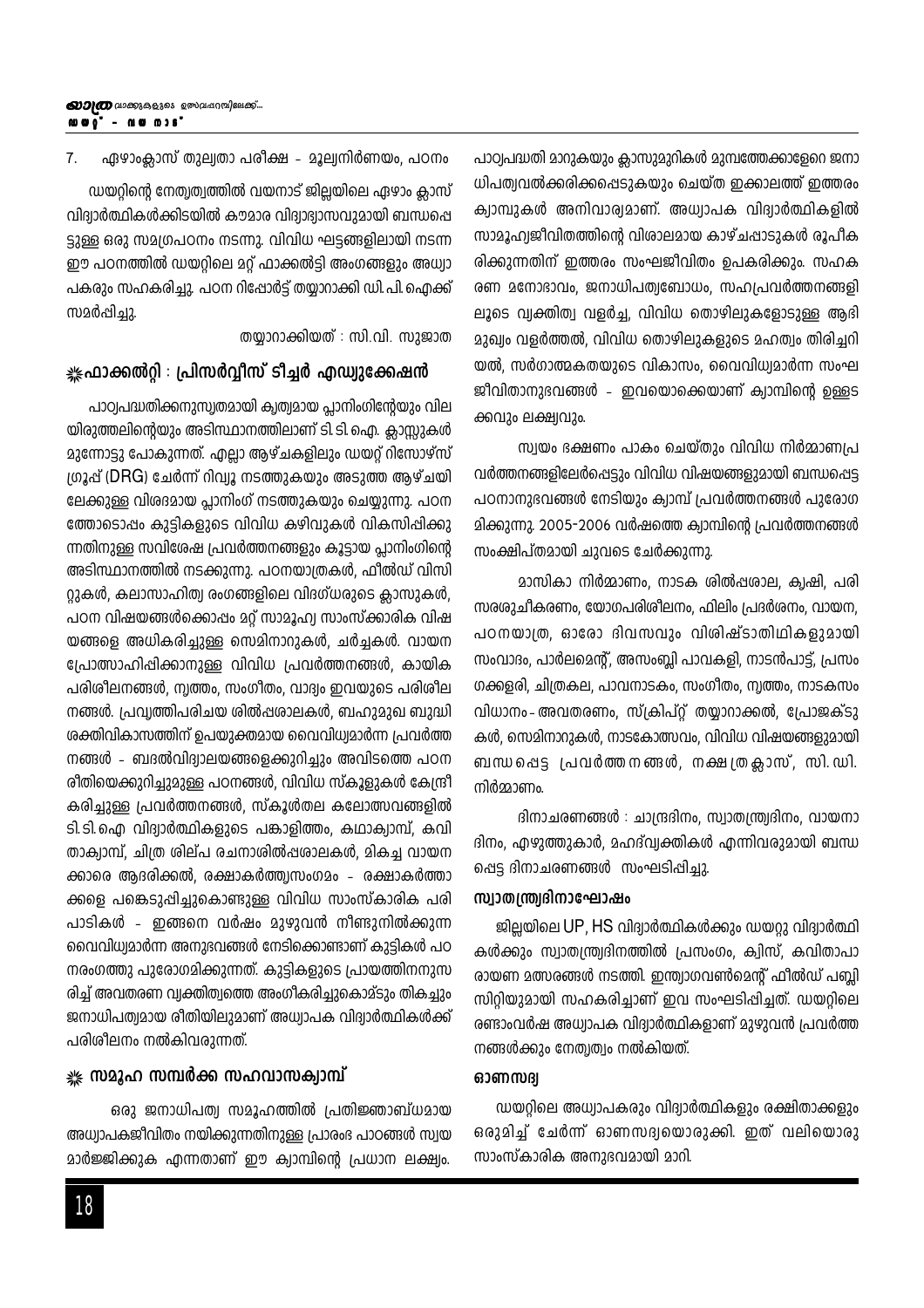#### സ്റ്റഡി ടൂർ

രാമോജി ഫിലിം സിറ്റി, ഗോൽക്കൊണ്ട ഫോർട്ട്, പ്ലാനട്ടോറിയം, ദിനോസോറിയം, മ്യൂസിയം, ബിർളാമന്ദിർ, സലാർ ജംഗ് മ്യൂസിയം, ചാർമിനാർ, സുവോളജിക്കൽ പാർക്ക്, പുട്ടപർത്തി, പ്രശാന്തി നിലയം, ചാമുണ്ടി ടെമ്പിൾ, മൈസൂർ പാലസ്, ആർട്ട് ഗാലറി, ടിപ്പുവിന്റെ സമ്മർ പാലസ്, ക്വഷ്ണരാജസാഗർ - യാത്രയിൽ ഇവിടങ്ങളൊക്കെ സന്ദർശിച്ചു.

തയ്യാറാക്കിയത് : കെ. ഇന്ദിര

## \*്‱ ഫാക്കൽട്ടി ∶ കരിക്കുലം മെറ്റീരിയൽ ഡവലപ്മെന്റ് ആന്റ് ഇവാലുവേഷൻ (CMDE)

- കഥാക്വാമ്പ്, കവിതാ ക്വാമ്പ് നേത്വത്വം
- ഡയറ്റ് ന്യൂസ് ലെറ്റർ തയ്യാറാക്കലും എഡിറ്റിംഗും
- മൂല്വനിർണ്ണയം പരിശീലനങ്ങൾ

ഹൈസ്കൂൾ - ഡിസ്ട്രിക്ട് എഡ്വുക്കേഷനൽ കോർ കമ്മറ്റി പ്രവർത്തനങ്ങൾ - ഹൈസ്കൂൾ ക്ലാസ്സുകളിലെ നിര ന്തര മൂല്വനിർണയ പരിശോധനകൾ.

> ടീച്ചർ ലൈബ്രേറിയൻമാർക്കുള്ള പരിശീലനങ്ങൾ തയാറാക്കിയത് : പി.കെ. റെജി

## ※ ഫാക്കൽറ്റി : വർക്ക് എക്സ്പീരിയൻസ് (W.E)

പുതിയ പാഠ്വപദ്ധതി Co-Scholastic മേഖലക്കും പ്രത്വേ കിച്ച് ബഹുമുഖ ബുദ്ധിശക്തിക്കും പ്രാധാന്വം നൽകുന്നുണ്ട്. ഇതിന്റെ അടിസ്ഥാനത്തിൽ ജില്ലയിലെ യു. പി. അധ്വാപകർക്ക് കലാപഠനം, പ്രവ്വത്തി പരിചയം, കായിക വിദ്യാഭ്യാസം എന്നീ മേഖലകളിൽ 2005-2006ൽ വിവിധ പരിശീലനങ്ങൾ നൽകി.

## \* ടീച്ചർ ലൈബ്രേറിയൻമാർക്കുള്ള പരിശീലനങ്ങൾ

ഡയറ്റ് ഫാക്കൽറ്റി അംഗങ്ങളുടെ നേത്വത്വത്തിൽ ജില്ല യിലെ മുഴുവൻ യു. പി സ്കളുകളിലുമുള്ള ടീച്ചർ ലൈബ്രേറി യൻമാർക്ക് ബ്ലോക്കു തലത്തിൽ വിവിധ പരിശീലനങ്ങൾ നടത്തി.

## \*\* ഡയറ്റ് ഫാക്കൽറ്റി: മറ്റു പ്രവർത്തനങ്ങൾ

- അധ്വാപകർക്ക് വിവിധ വിഷയങ്ങളിൽ പരിശീലനങ്ങൾ
- സ്കൂൾ സന്ദർശനം തൽസമയ സഹായം (0.5.3)
- ആഴ്ചതോറും പ്രവർത്തനങ്ങൾ വിലയിരുത്തൽ
- പഠനങ്ങൾ (Studies)
- അധ്വാപകർക്ക് ക്രിയാഗവേഷണങ്ങൾക്ക് നേത്വത്വം നൽകൽ
- വിദ്വാരംഗം കലാസാഹിത്വ വേദി പ്രവർത്തനങ്ങളിൽ പങ്കാ ളിത്തം
- സ്കൂൾ കലോത്സവങ്ങളിൽ പങ്കാളിത്തം
- ശന്ഥശാലകളുമായി ബന്ധപ്പെട്ട പ്രവർത്തനങ്ങൾ
- സാക്ഷരതാ പ്രവർത്തനങ്ങളിൽ പങ്കാളിത്തം
- പൊതുവിദ്വാഭ്വാസ വകുപ്പുമായി ചേർന്നുള്ള പ്രവർത്ത നങ്ങൾ
- എസ്. എസ്. എ പ്രവർത്തനങ്ങൾ അക്കാദമിക നേതൃത്വം
- മൂല്വനിർണയം ചോദ്യപേഷർ നിർമ്മാണം
- എസ്. എസ്. എയുടെ വിവിധ പ്രസിദ്ധീകരണങ്ങൾ, ഡോക്വുമെന്റേഷൻ, സി.ഡി. നിർമ്മാണം എന്നിവയിൽ പങ്കാളിത്തം

വിവിധ ഫാക്കൽറ്റികളുടെ നേത്വത്വത്തിൽ നടക്കുന്ന പ്രവർത്തനങ്ങളിൽ എല്ലാ ഫാക്കൽറ്റി അംഗങ്ങളും പങ്കാളിക ളാകുന്നു.

വിവിധ ഫാക്കൽറ്റി അംഗങ്ങൾ: പി.സുരേഷ്, പി. കെ. റെജി, ടി. വി. ഗോപകുമാർ, കെ. കെ. സുരേന്ദ്രൻ, പി തോമസ്, സി ആർ ബാഹുലേയൻ, ടി ശശിധരൻ, കെ ഇന്ദിര, കെ. ജെ. മോളി, സി. വി. സുജാത.

### \* യാത്രയയപ്

നീണ്ട 29 വർഷത്തെ അധ്വാപക ജീവിതത്തിൽ നിന്നും ഡയറ്റ് സീനിയർ ലക്ചറർ ശ്രീ. പി. തോമസ് വിരമിച്ചു. വയനാട് ഡയറ്റിന്റെ തുടക്കം മുതൽ ഇവിടെ സേവനമനുഷ്ഠിച്ചുവരിക യായിരുന്നു അദ്ദേഹം. വിവിധ വിദ്വാലയങ്ങളിലും ബി.എഡ് കോളേജിലും അദ്ദേഹം അധ്വാപകനായിരുന്നു. ഡയറ്റിലെ അധ്വാപകരും വിദ്വാർത്ഥികളും പൂർവ്വ വിദ്വാർത്ഥികളും ചേർന്ന് അദ്ദേഹത്തിന് സമുചിതമായ യാത്രയയപ്പ് നൽകി. യാത്രയയപ്പു സമ്മേളനത്തിന്റെ ഭാഗമായി സെമിനാറും കവിയരങ്ങും സംഘ ടിപ്പിച്ചു.

### ന്വൂസ് ലെറ്ററിനെക്കുറിച്ച്

ഈ ലക്കത്തെക്കുറിച്ചുള്ള അഭിപ്രായങ്ങൾ എഴുതി അറി യിക്കുമല്ലോ. എല്ലാ അധ്വാപകർക്കും ഇത് കാണാനും വായി ക്കാനും അവസരമൊരുക്കണം. കുട്ടികളുടെ വായനയെ ഗൗര വത്തോടെ കാണാനും വായന പ്രോത്സാഹിപ്പിക്കുന്നതിന് വിവിധ പ്രവർത്തനങ്ങൾ സംഘടിപ്പിക്കുവാനും ശ്രമിക്കണം. ലൈബ്രറി സജ്ജീകരണം, കാറ്റലോഗ് നിർമ്മാണം, പുസ്തക വിതരണം, ക്ലാസ് ലൈബ്രറി സജ്ജീകരണം എന്നിവക്ക് കൂടുതൽ പ്രാധാന്വം നൽകുംവിധം വാർഷിക പദ്ധതി രൂപപ്പെടുത്തണം. വാർഷിക പദ്ധതിയിൽ ഇതിനായി പ്രത്യേകമായ ഒരു പ്രവർത്ത നപദ്ധതി രൂപപ്പെടുത്തണം. വായന ഗൗരവപൂർവ്വം ഏറ്റെടു ക്കുന്ന ഒരു വിദ്വാർത്ഥി സമൂഹം നമ്മുടെ ലക്ഷ്വമായി മാറണം.

- എഡിറ്റർ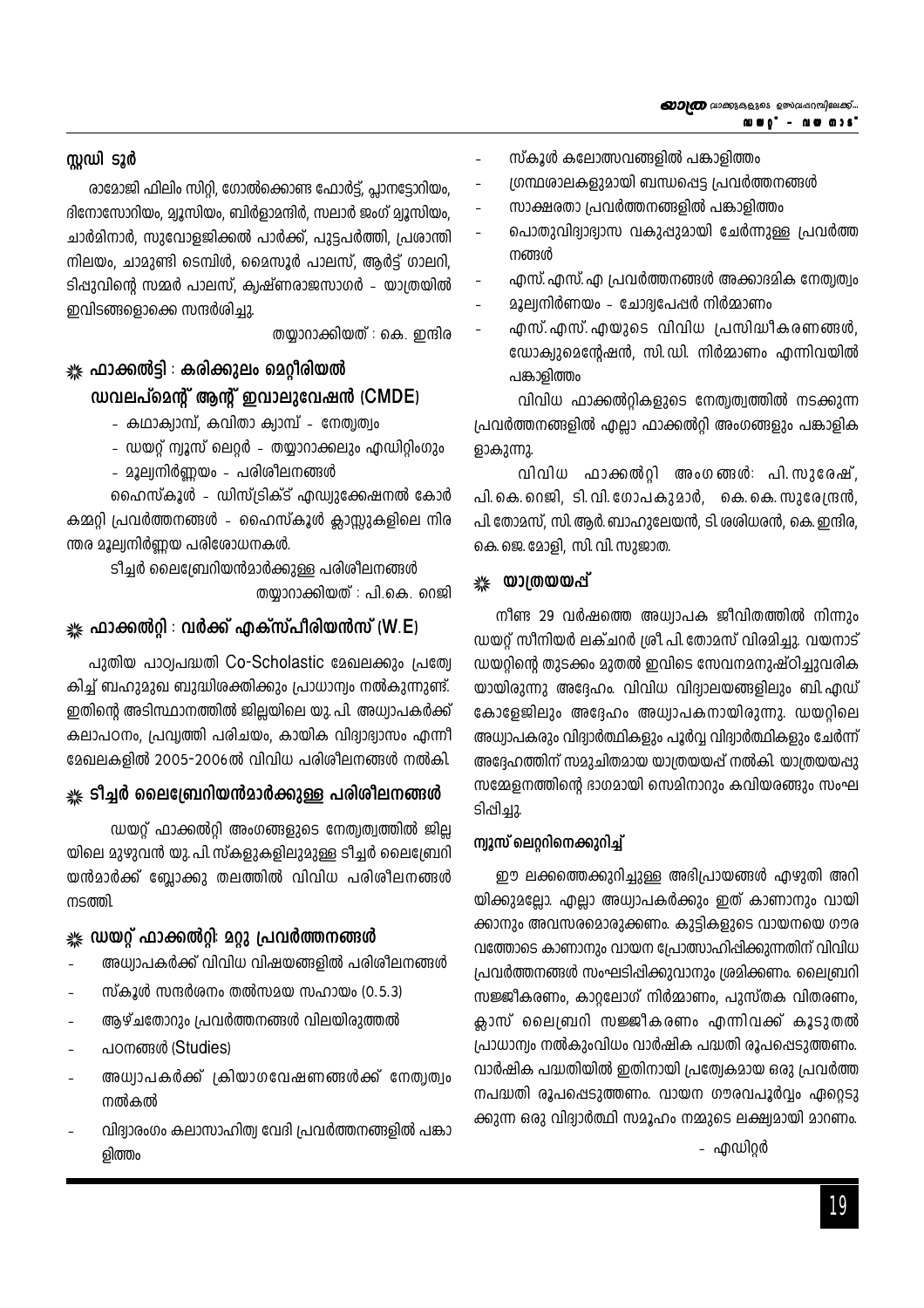## ഗ്രന്ഥശാലാ ശാസ്ത്രം – ഒരാമുഖം

ലൈബ്രറിയെ 'അറിവിന്റെ ക്ഷേത്രം' എന്ന് വിശേഷിപ്പിക്കാം. അറിവിന്റെ (Information) ശേഖരണം (Collection) വർഗ്ഗീകരണം (Classification), വിതരണം (Disemination) എന്നിവയാണ് ലൈബ്രറിയുടെ പ്രധാന ഉദ്ദേരങ്ങൾ. ഈ മൂന്ന് കാര്യങ്ങളും ഉപഭോ ക്താവിന് അനുയോജ്വമായി നടത്തുന്നതാണ് ഒരു ലൈബ്രേറിയന്റെ കടമ. ഇതിനെ ലൈബ്രേറിയന് സഹായകമായി ഒരു ശാസ്ത്ര ശാഖ തന്നെ രൂപപ്പെട്ടിട്ടുണ്ട്. ഇതാണ് ലൈബ്രറി സയൻസ്. വിവര സാങ്കേതിക വിദ്വ (IT)യുടെ നൂതന പ്രവർത്തനങ്ങൾ ഉൾക്കൊ ണ്ടുകൊണ്ട് ഇത് പിന്നീട് ലൈബ്രറി ആന്റ് ഇൻഫർമേഷൻ സയൻസായി മാറുകയും ലൈബ്രറിയന്റെ സ്ഥാനം സൈബ്രോറിയൻ എന്ന സ്ഥാനത്തേക്ക് ഉയരുകയും ചെയ്തു. ഡോ. എസ്. രംഗനാഥന്റെ അഞ്ചു തത്വങ്ങളെ അടിസ്ഥാനമാക്കിയാണ് ഓരോ ലൈബ്ര റിയും പ്രവർത്തിക്കേണ്ടത്.

#### അഞ്ച് തത്വങ്ങൾ

- പുസ്തകം ഉപയോഗിക്കാനുള്ളതാണ് (Books are for use)  $\mathbf{1}$
- $\overline{2}$ . ഓരോ പുസ്തകത്തിനും അതിന്റെ വായനക്കാരൻ (Every book as the reader)
- $\overline{3}$ . ഓരോ വായനക്കാരനും അയാളുടെ പുസ്തകങ്ങൾ (Every reader as its book)
- വായനക്കാരന്റെ സമയം ലാഭിക്കുക (Save the time of the reader) 4.
- 5. ലൈബ്രറി ഒരു വളരുന്ന ജൈവരൂപമാണ് (Library is agrowing organism)

മേൽപ്പറഞ്ഞ തത്വങ്ങൾ ഫലപ്രദമായി നിറവേറാൻ കുറ്റമറ്റ ലൈബ്രറി വർഗ്ഗീകരണ രീതി കൂടിയേ തീരൂ.

#### വർഗ്ഗീകരണം (Classification) എന്തിന് ?

വിജ്ഞാനപ്രപഞ്ചം (Universe of knowledge) അനന്തമാണ്. അതിൽ നിന്നും നമുക്കാവശ്യമായ അറിവിനെ മാത്രം അന്വേഷി ക്കുന്നത് വളരെ ശ്രമകരമാണ്. ഈ ഘട്ടത്തിൽ നല്ലൊരു വർഗ്ഗീകരണ രീതി വിജ്ഞാന അന്വേഷകനും ലൈബ്രറിയനും വളരെ അത്വാവശ്വമാണ്. ഇന്ന് പ്രചാരത്തിൽ ഉള്ളവയിൽ ലോകത്തിൽ ഏറ്റവും അധികം ഉപയോഗിച്ച് വരുന്ന ഒരു വർഗ്ഗീകരണ പദ്ധതി യാണ് ഡ്വൂയി ഡസിമൽ കാസിഫിക്കേഷൻ അഥവാ ഡി.ഡി.സി. അമേരിക്കക്കാരനായ മെൽവിൽ ഡ്വൂയിയാണ് ഇതിന്റെ ഉപ ജ്ഞാതാവ്. ഇതിനെ കാലാനുസ്വതമായി നവീകരിച്ച് ഇഷോൾ ഇരുപത്തിരണ്ടാമത്തെ എഡിഷനിൽ എത്തി നിൽക്കുന്നു. സരള മായ ചിഹ്നവും പ്രയോഗ ലാളിത്വവുമാണ് ഈ വർഗ്ഗീകരണ പദ്ധതിയുടെ സവിശേഷതകൾ.

വിജ്ഞാനം ആദ്വം പത്തു ശാഖകളായി വിഭജിക്കുന്നു. ഓരോ ശാഖയും അത് സൂചിപ്പിക്കാൻ ഉപയോഗിക്കുന്ന വർഗ്ഗ നമ്പറും ചുവടെ ചേർക്കുന്നു.

|                                           | 000 | പലവക (Generalia)                                  |
|-------------------------------------------|-----|---------------------------------------------------|
|                                           | 100 | <sub>B</sub> ർശനങ്ങൾ (Phylosaphy)                 |
|                                           | 200 | 200 (Religion)                                    |
|                                           | 300 | സാമൂഹിക രാസ്ത്രം (Sociology)                      |
| വിജ്ഞാന<br>/പപഞ്ചം<br>(Universe of Knowl- | 400 | ഭാഷയും ഭാഷാ രാസ്ത്രവും (Language and Linguistics) |
| edge)                                     | 500 | രാസ്ത്രം (Science)                                |
|                                           | 600 | സാങ്കേതിക ശാസ്ത്രം (Technology)                   |
|                                           | 700 | കലകൾ (Arts)                                       |
|                                           | 800 | സാഹിത്വം (Literature)                             |
|                                           | 900 | ചരിത്രം (History)                                 |
|                                           |     |                                                   |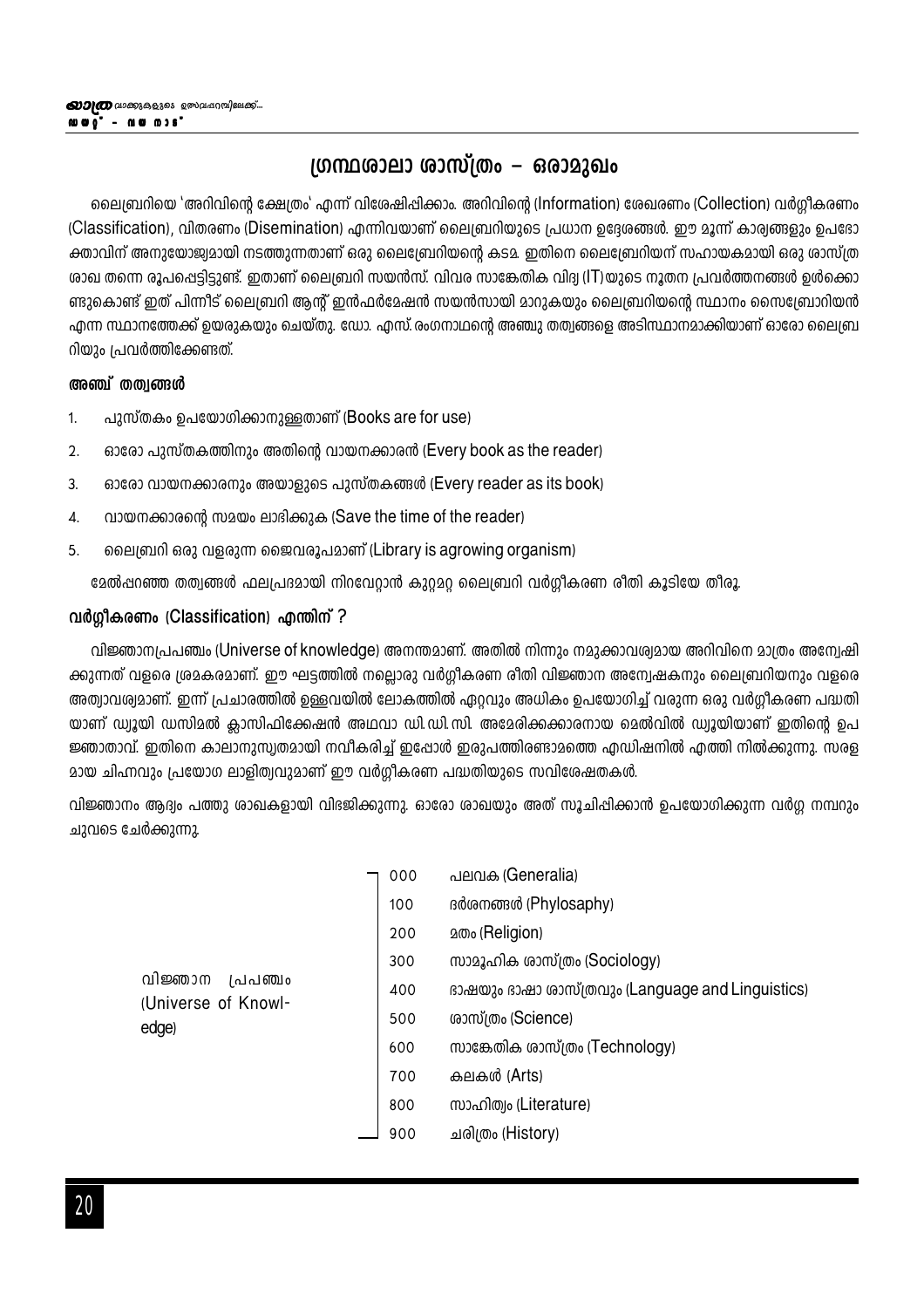|                           | 500 | ശാസ്ത്രം                      |
|---------------------------|-----|-------------------------------|
|                           | 510 | ഗണിതശാസ്ത്രം                  |
|                           | 520 | ജോതി ശാസ്ത്രം                 |
| ഓരോ ശാഖയും പത്തു          | 530 | ഊർജ്ജതന്ത്രം                  |
| വിധമുള്ള ഉപരാഖക           | 540 | രസതന്ത്രം                     |
| വിദ ജി ച്ചി രി<br>ളായി    | 550 | ദൂവിജ്ഞാനം                    |
| ക്കുന്നു.                 | 560 | പുരാവസ്തു വിജ്ഞാനം            |
|                           | 570 | ജീവശാസ്ത്രം                   |
|                           | 580 | സസ്വശാസ്ത്രം                  |
|                           | 590 | ജന്തുശാസ്ത്രം                 |
|                           | 530 | ഊർജ്ജതന്ത്രത്തിന്റെ ഉപശാഖകൾ   |
|                           | 532 | ദ്രാവകങ്ങൾ                    |
|                           | 533 | വാതകങ്ങൾ                      |
| ഉദാഹരണത്തിനായി വീണ്ടും    | 534 | ധ്വനി                         |
| ഓരോന്നും പത്തു ഉപശാഖകളായി | 535 | പ്രകാശം                       |
| വിദജിച്ചിരിക്കുന്നു       | 536 | ഊഷ്മാവ്                       |
|                           | 537 | വിദ്യുച്ഛക്തി, ഇലക്ട്രോണിക്സ് |
|                           | 538 | കാന്തികശക്തി                  |
|                           | 539 | ആധുനിക ഊർജ്ജതന്ത്രം           |

ഇതുപോലെ ഓരോ പ്രാവശ്വവും വിഭജിക്കുമ്പോഴും ലഭിക്കുന്ന വിഭാഗങ്ങളുടെ വ്യാപ്തം കുറയുകയും സൂക്ഷ്മത കൂടുകയും ചെയ്യുന്നു



## കാറ്റലോഗിംഗ്

ലൈബ്രറിയെ ഉപയോഗിക്കുന്നവർക്ക് കൂടുതൽ സൗകര്വപ്പെടുത്താനുള്ള മറ്റൊരു സങ്കേതമാണ് കാറ്റലോഗിംഗ്. ലൈബ്രറി രേഖരണത്തിന്റെ ക്രമാനുഗതമായ ഒരു ലിസ്റ്റിംഗ് എന്ന് കാറ്റലോഗിനെ ചുരുക്കി വിശേഷിപ്പിക്കാം. ഇത് സാധാരണയായി പുസ്തക രൂപത്തിലോ കാർഡ് രൂപത്തിലോ തയ്യാറാക്കുന്നു. കാർഡ് രൂപത്തിൽ തയ്യാറാക്കുന്ന കാറ്റലോഗുകൾ കൂടുതൽ സൗകര്വമാണ്. ഒരു പുസ്തകത്തിന് തന്നെ ഒന്നിൽ കൂടുതൽ കാറ്റലോഗുകൾ തയ്യാറാക്കുന്നു.

ഉദാഹരണം : 1. മെയിൻ എൻട്രി, 2. ഓതർ എൻട്രി, 3. സബ്ജക്ട് എൻട്രി

*യാത്ര വാ*ക്കുകളുടെ ഉത്സവപ്പറമ്പിലേക്ക്...

**ຜຍ0, - ຫຄືພາຂຸ**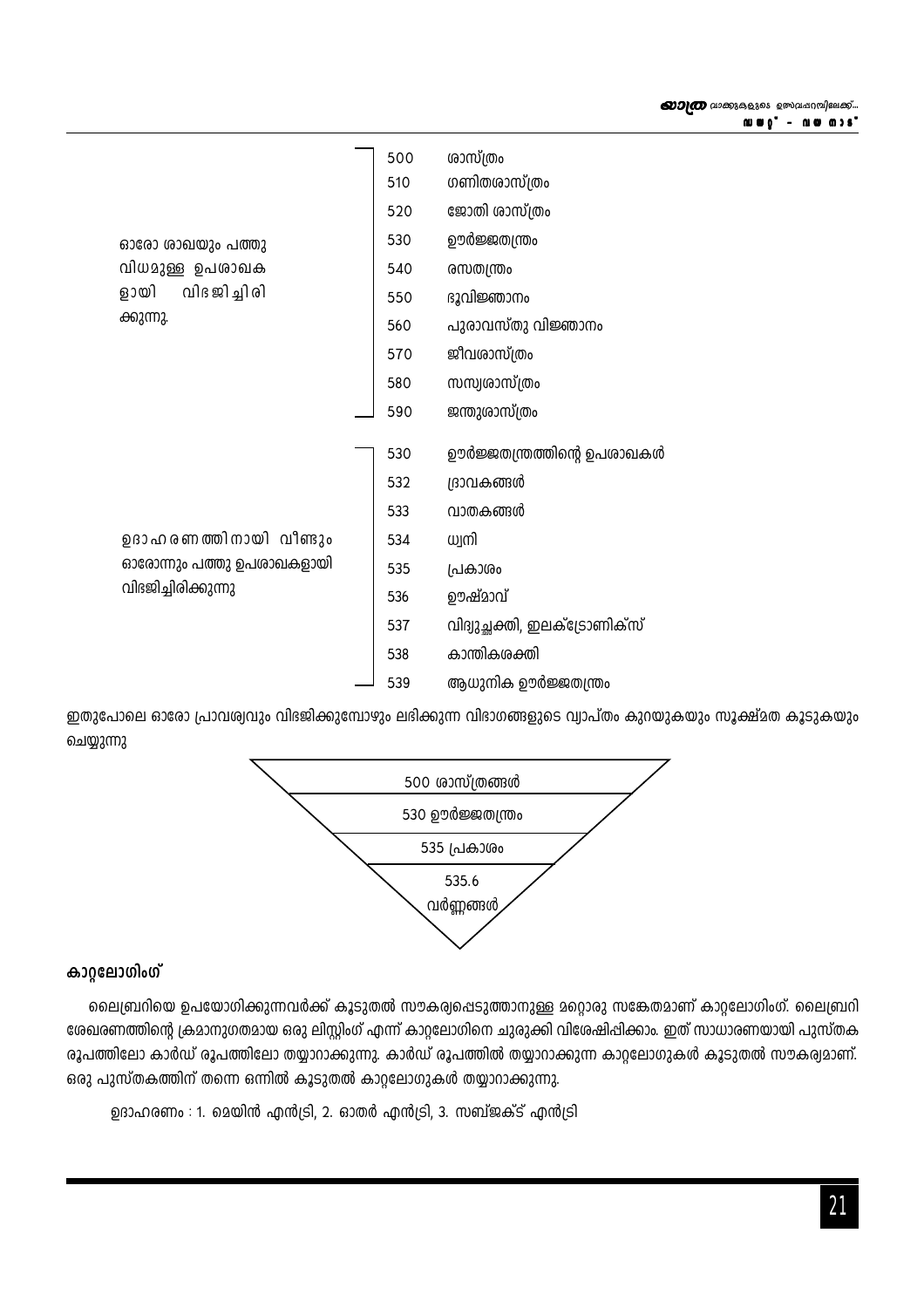### **Main Entry**

| S <sub>10</sub> | <b>MUK</b> |                    |
|-----------------|------------|--------------------|
|                 |            | കേശവന്റെ വിലാപങ്ങൾ |
| 719             |            |                    |

## **Author Entry**

|     | മുകുന്ദൻ എം.          |
|-----|-----------------------|
|     | കേശവന്റെ<br>വിലാപങ്ങൾ |
| 719 | 810                   |

കേശവന്റെ വിലാപങ്ങൾ (നോവൽ) എം. മുകുന്ദൻ കറന്റ് ബുക്സ് പബ്ലിക്കേഴ്സ് Accession No. 719

## **Subject Entry**

| നോവൽ (മലയാളം) |
|---------------|
| കാണുക         |
| 810           |

#### **ലക്ഷ്വങ്ങ**ൾ

- ഒരു പ്രത്വേക വിഷയത്തിലോ, ഒരു പ്രത്യേക തലക്കെട്ടിലോ, ഒരു പ്രത്യേക ഗ്രന്ഥകർത്താവിന്റെയോ കൃതി കണ്ടുപിടിക്കൽ
- ഒരു ലൈബ്രറിയിൽ ഗ്രന്ഥകാരന്റെ ഏതൊക്കെ പുസ്തകങ്ങൾ ഉണ്ടെന്നും ഒരു പ്രത്യേക വിഷയത്തിൽ എത്ര പുസ്തക ങ്ങൾ ഉണ്ടെന്നും അറിയാൻ.

## **വിജ്ഞാന**ശാഖകളും ഉപശാഖകളും

| 000 - നിഘണ്ടു, സർവ്വ വിജ്ഞാനകോശം   | 730 - ശിൽപശ <u>ാ</u> ല |
|------------------------------------|------------------------|
| 100 - ദർശനം (Phylosophy)           | 740 - ചിത്രരചന         |
| 200 - 200 (Religion)               | 750 - വർണ്ണചിത്ര രചന   |
| 300 - സാമൂഹിക ശാസ്ത്രം             | 760 - കൊത്തുപണി        |
| 310 - സാംഖികം                      | 770 - ഫോട്ടോഗ്രാഫി     |
| 320 - രാഷ്ട്ര വിജ്ഞാനീയം           | 780 - സംഗീതം           |
| 330 - സാമ്പത്തികശാസ്ത്രം           | 790 - വിനോദങ്ങൾ        |
| 340 - നിയമം                        | 800 - സാഹിത്വം         |
| 350 - പൊതുഭരണം                     | 810 - മലയാള സാഹിത്വം   |
| 360 - സാമൂഹ്വക്ഷേമ സ്ഥാപനങ്ങൾ      | 811 - കവിത             |
| 370 - വിദ്യാഭ്യാസം                 | 812 - നാടകം            |
| 380 - വാണിജ്വം, വാർത്താവിനിമയം     | 813 - നോവൽ             |
| 390 - ആചാരങ്ങൾ, നാടോടി, വിജ്ഞാനീയം | 814 - ഉപന്വാസങ്ങൾ      |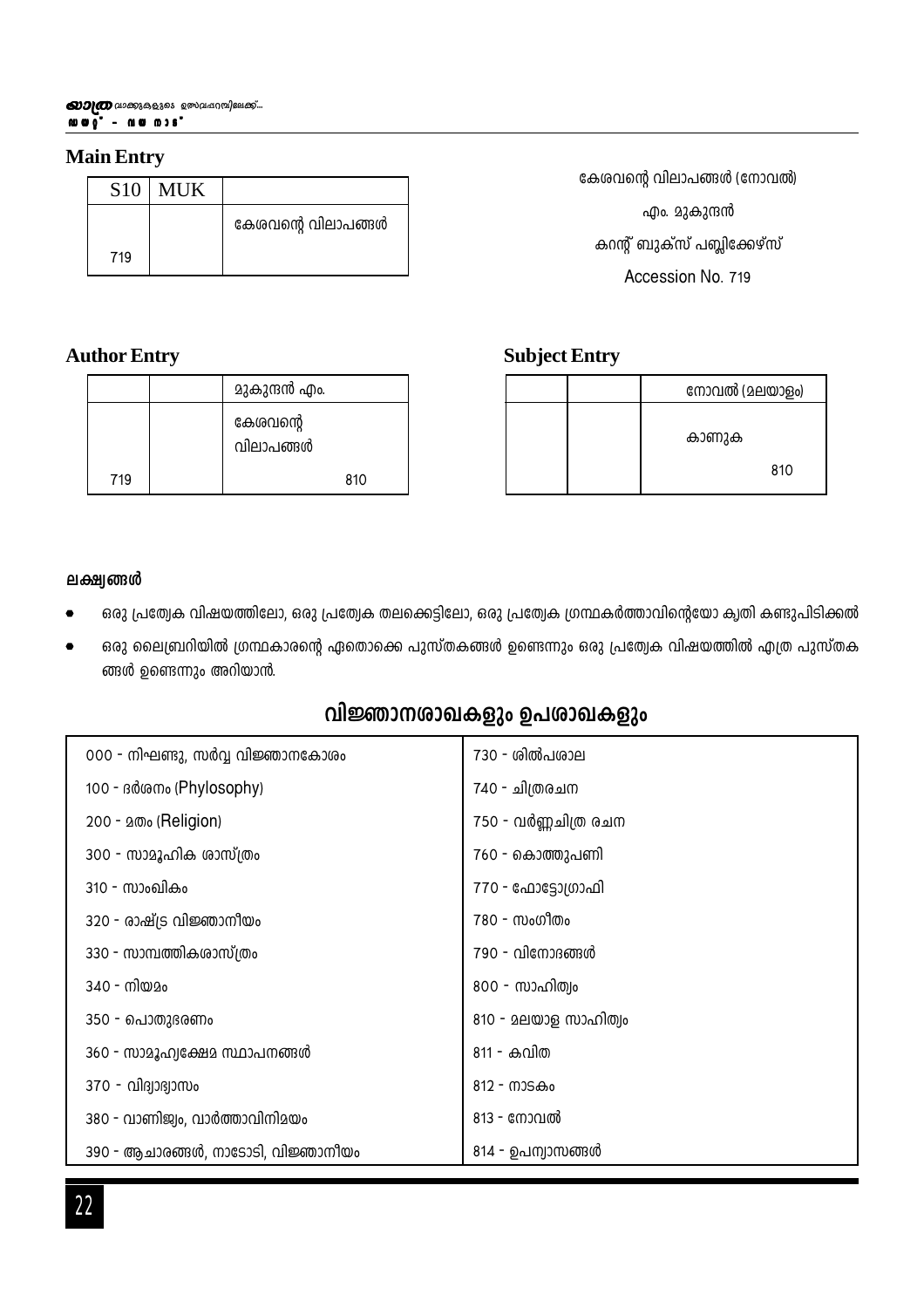| 400 - ഭാഷയും ഭാഷാശാസ്ത്രവും      | 815 - പ്രസംഗം           |
|----------------------------------|-------------------------|
| $500 -$                          | 816 - കത്തുകൾ           |
| 600 - സാങ്കേതിക ശാസ്ത്രം         | 817 - ഹാസ്വം            |
| 610 - വൈദ്വശാസ്ത്രം              | $818 - \Delta P$        |
| 620 - എൻജിനീയറിംഗ്               | $819 - $                |
| 630 - ക്വഷി ശാസ്ത്രം             | 820 - ഇംഗ്ലീഷ് സാഹിത്വം |
| 640 - ഗാർഹിക സാമ്പത്തിക ശാസ്ത്രം | 900 - ചരിത്രം           |
| 650 - ബിസിനസ്സ്                  | 910 - ഭൂമിശാസ്ത്രം      |
| 660 - കെമിക്കൽ ടെക്നോളജി         | 920 - ജീവചരിത്രം        |
| $670$ - നിർമ്മാണ വ്യവസായം        | 930 - പുരാതന ചരിത്രം    |
| 680 - യന്ത്രവ്യവസായം             | 940 - യൂറോഷ്            |
| 690 - കെട്ടിട നിർമ്മാണം          | 950 - ഏഷ്യ              |
| 700 - കലകൾ                       | 960 - ആഫ്രിക് <u>ക</u>  |
| 710 - നാഗരിക കലകൾ                | 970 - വടക്കേ അമേരിക്ക   |
| 720 - വാസ്തു ശിൽപം               | 980 - തെക്കേ അമേരിക്ക   |

Dewey Desimal System (how it works), Guide to liberary Research

## Duke Libaries > Guide to Library Research **Site Map**

Part 5 : Searching for information > Books

## **HOW THE DEWEY DECIMAL SYSTEM WORKS**

See also the outline of the Dewey numbers



- Generalities  $000$
- 100 Philosophy & Psychology
- 200 Religion
- Social Sciences 300
- 400 Language
- **Nature Science & Maths** 500
- 600 **Technology (Applied Sciences)**
- 700 The arts
- 800 Literature & Rhetoric
- 900 Geography & History



Each major category divedes into subcategories spanning a range of 10 to 900. For example:

- 500 Natural Science & Mathematics
- 510 **Mathematics**
- 520 Astronomy & allied sciences
- 530 Physics
- 540 Chemistry & allied sciences
- 550 **Earth Science**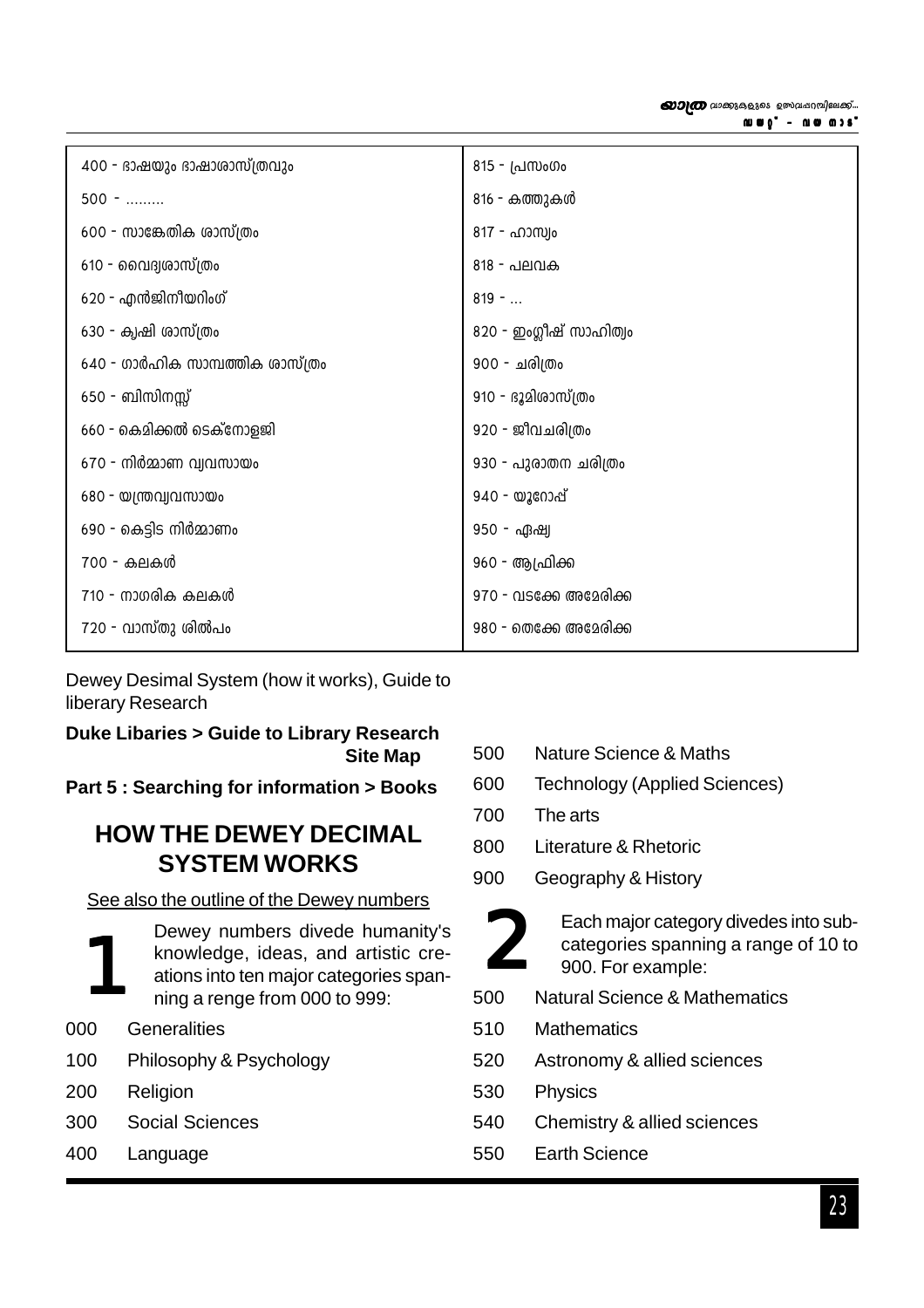#### **Ub‰v ˛ hb-\mSv Ub‰v @DI@** വാക്കുകളുടെ ഉത്സവഹന്ത്രിലേക്ക്...

- 560 Paleontology & Paleozoology
- 570 Life Sciences
- 580 Botanical Sciences
- 590 Zoological Sciences



Each sub-category is further divided into nine specialized topics ranging from 1 to 9

- 520 Astronomy
- 521 Celestial Mechanics
- 522 Techniques, Equipment, etc.
- 523 Specific celestial bodies
- 524 (Unassigned)
- 525 Earth (Astronomical geography)
- 526 Mathematical geography
- 527 Celestial navigation
- 528 Ephemerides
- 529 Chronology



By adding decimals, the specialized topics are broken down even further:

- 523.3 Moon
- 523.4 Planets
- 523.5 Meteors, solar wind, zodiacal light
- 523.6 Comets
- 523.7 Sun
- 523.71 Constants and dimensions
- 523.72 Physics of
- 523.73 Motions
- 523.74 Photosphere
- 523.75 Chromosphere and corona
- 523.76 Solar interion
- 523.78 Eclipses

Take a look at the complete breakdown of Dewey

### **Thus the Dewwy Decimal System is a hierarchiacal system, in which the arrangement of books on the shelves moves from the general to the specific.**

some of the Duke Libraries use other classification systems. For example, the School of Law Library, Fuqua Business School Library, and the Medical Center Library use the **Library of Congress Classification System** : Public documents and Maps use the **Superintendent of Documents (SU Docs) Classification System** and other systems. If you need help using one of these classification systems, ask at that library's reference desk.

- 1. Choosing a topic
- 2. Finding background information
- 3. Refining a topic
- 4. Selecting resources
- 5. Searching for information
- 6. Evaluating resources
- 7. Citing sources

 $[0.00]$ ഗ്രന്ഥശാലാ ശാസ് $[0.00]$ ം - ഒരാമുഖം : അവലംബം – നിനദം ബുള്ളറ്റിൻ, ഡയറ്റ്, മലപ്പുറം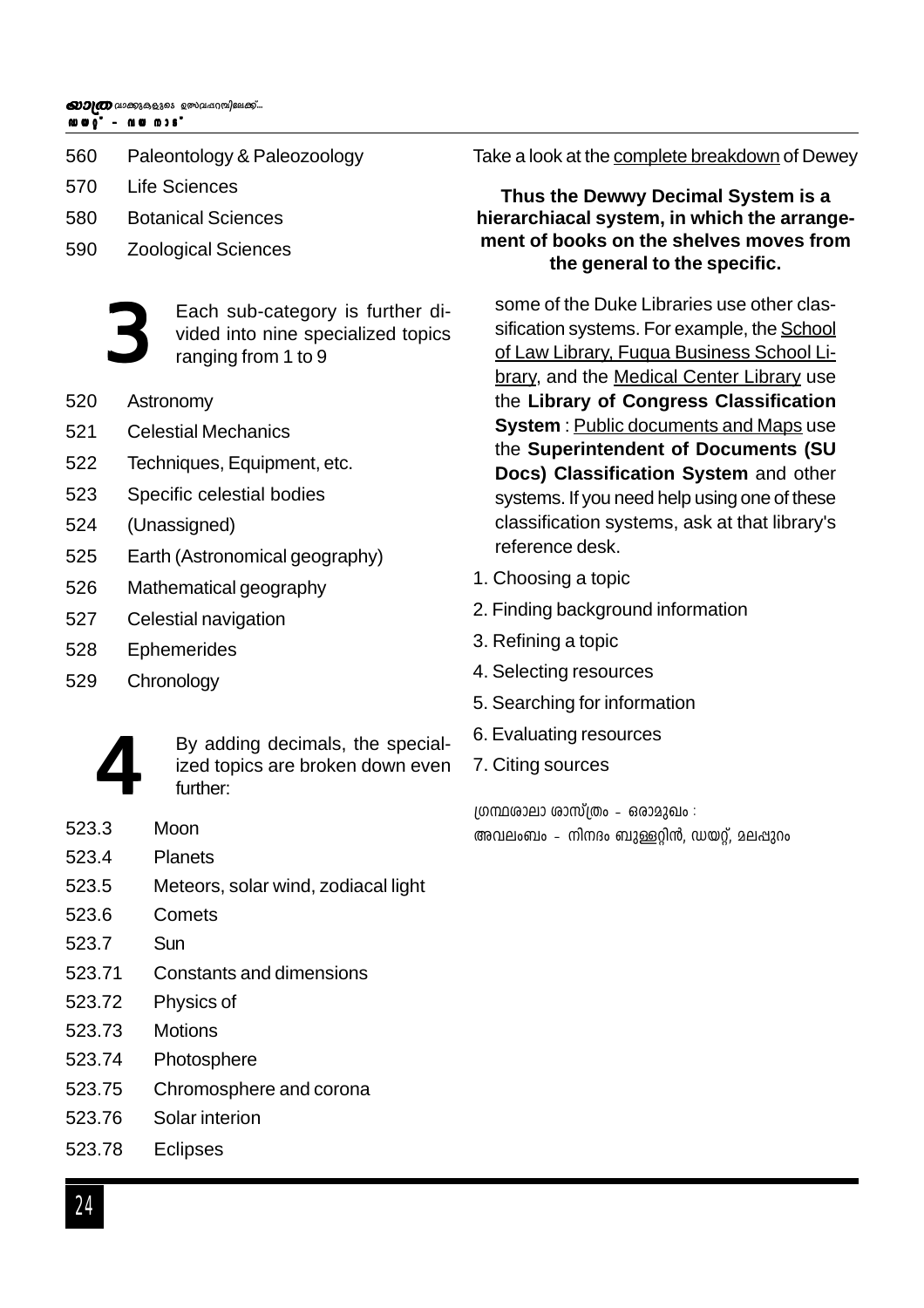സുർജിത് അസംപ്ഷൻ യു.പി. സ്കൂൾ, ബത്തേരി

പി.കെ. റെജി  $\sim$ றுഡിറ്റോറിഖൽ ബോർഡ് ഃ കെ.കെ സുരേന്ദ്രൻ ടി.വി. ഗോപകുമാർ കെ. ഇന്ദിര സി.ആർ. ബാഹുലേയൻ സി.വി. സുജാത കെ.ജെ. മോളി മുഖചിത്രം ഃ

 $\sim 0$   $\omega$   $\approx$ 

ചീഹ് എഡിറ്റർ ഃ

ജോർജ്ജ് ജോസഫ്

Front inner